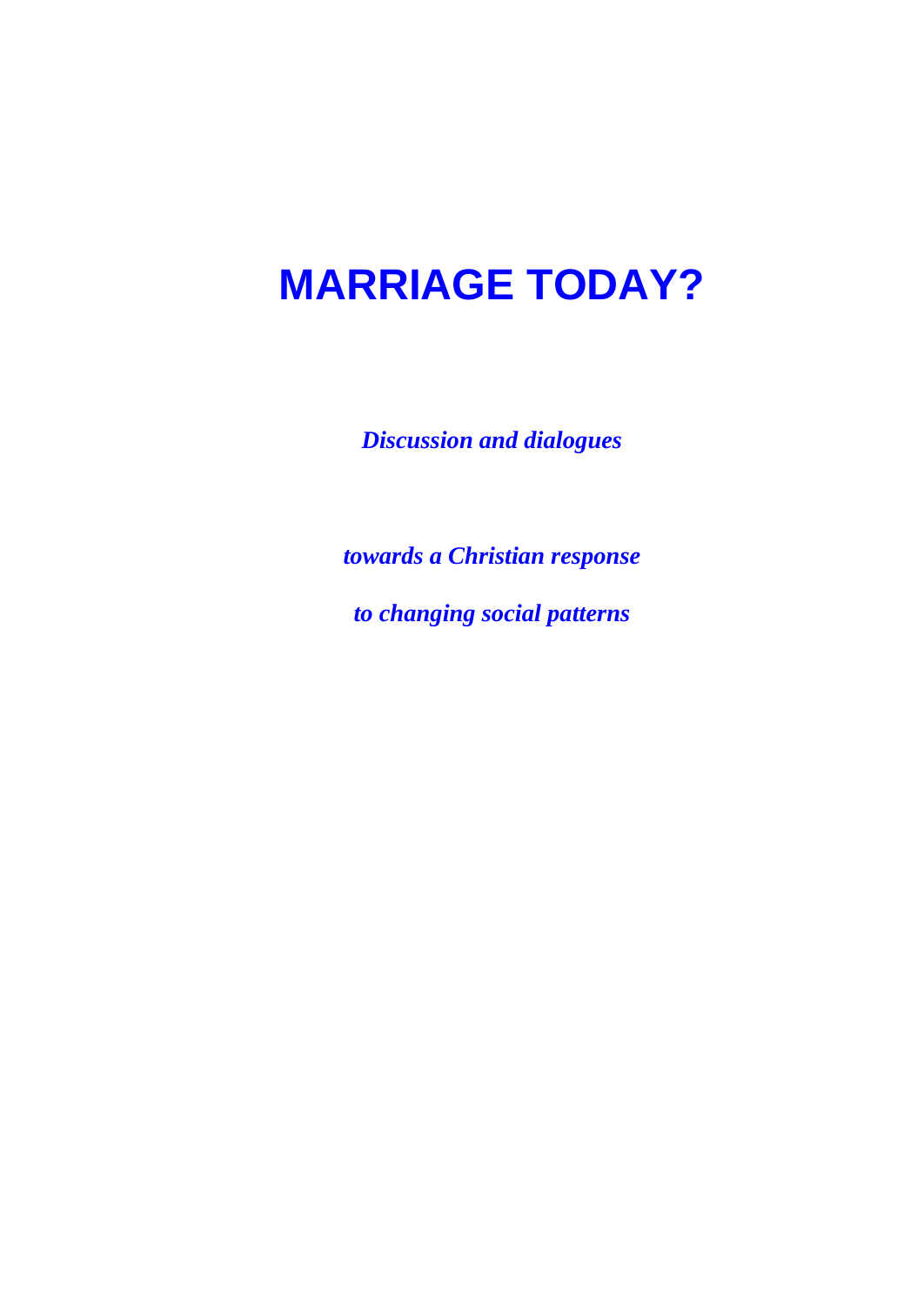## **Contents**

| how to make the best use of this material                                              |              |
|----------------------------------------------------------------------------------------|--------------|
| summing up and moving on                                                               | $\mathbf{x}$ |
| what we have inherited; starting from our tradition                                    |              |
| $Lynn$ (24), home for the weekend                                                      |              |
| two perspectives on changing social patterns                                           |              |
| introducing Alison, Duncan, Robin, Ruth and James                                      |              |
| all you ever wanted to know about marriage and sexuality but didn't know where to look | $\mathbf x$  |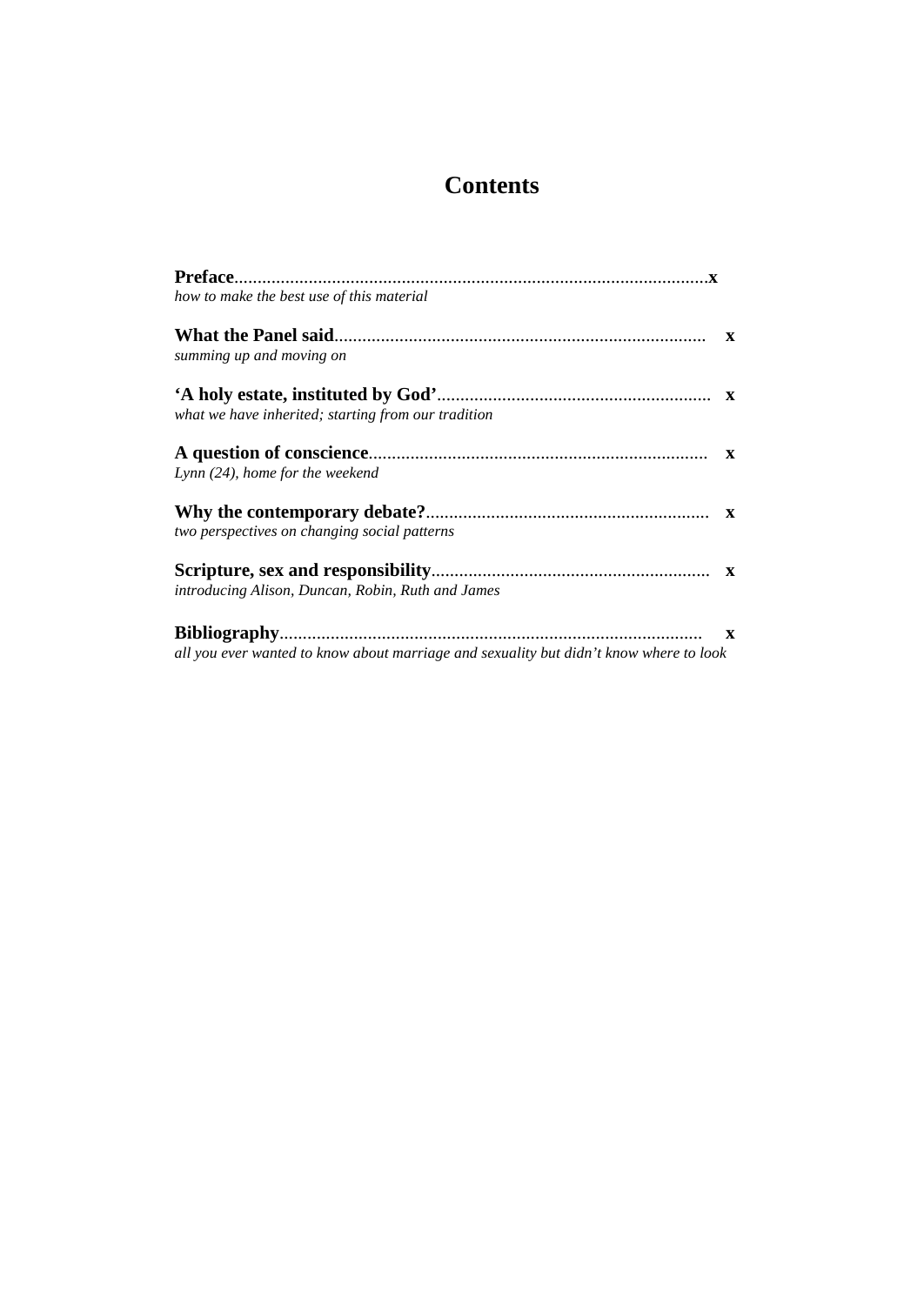## **Preface**

These studies have been prepared to help you to explore some of the issues Christians share with other people about marriage today. What's the core of a good marriage? How do young people find their moral bearings in a world where many see marriage as a dying institution, and where many other kinds of sexual relationship are widespread and socially acknowledged? How do Christians who come to different conclusions about good and bad relationships listen to one another? Can the church survive the diversity of opinion among its members? Is that diversity a possible sign of maturity and tolerance, or a betrayal of the gospel's values, a copout to the secularised 'laissez-faire' mentality of our contemporary world?

We hope that the studies will allow you to start or to take further the discussion in your locality. They are designed to be used selectively if you have only a small amount of time at your disposal. Any one of them will raise many basic topics for reflection and discussion. Some, like the dialogues, are more colloquial. Others are more reflective. But all of them invite your responses.

Ideally, some at least of those involved in any group using the booklet should have read it all. And it would be a valuable background to the discussion if someone had also read the fuller report in the General Assembly Blue Book 1994 (available.....)

But wherever you start, and however much of the booklet you cover, our basic conviction is that **you** are the primary resource in the church's conversation about these matters: you, with your experience as granny, father, daughter, pastor, elder, friend, wife, living out your faith.

It was the experience of the working party which produced the report that we learned most as we listened to one another, coming at these issues from different experiences and perspectives; and as we listened also to those who often feel they have no place in Christian discussions of marriage and sexuality - those who have decided to live together in partnerships, whether heterosexual or homosexual, as well as those who accept and affirm marriage as the only legitimate God-given context for genital sexual relationships. Christian families and congregations increasingly meet all these situations in their own lives.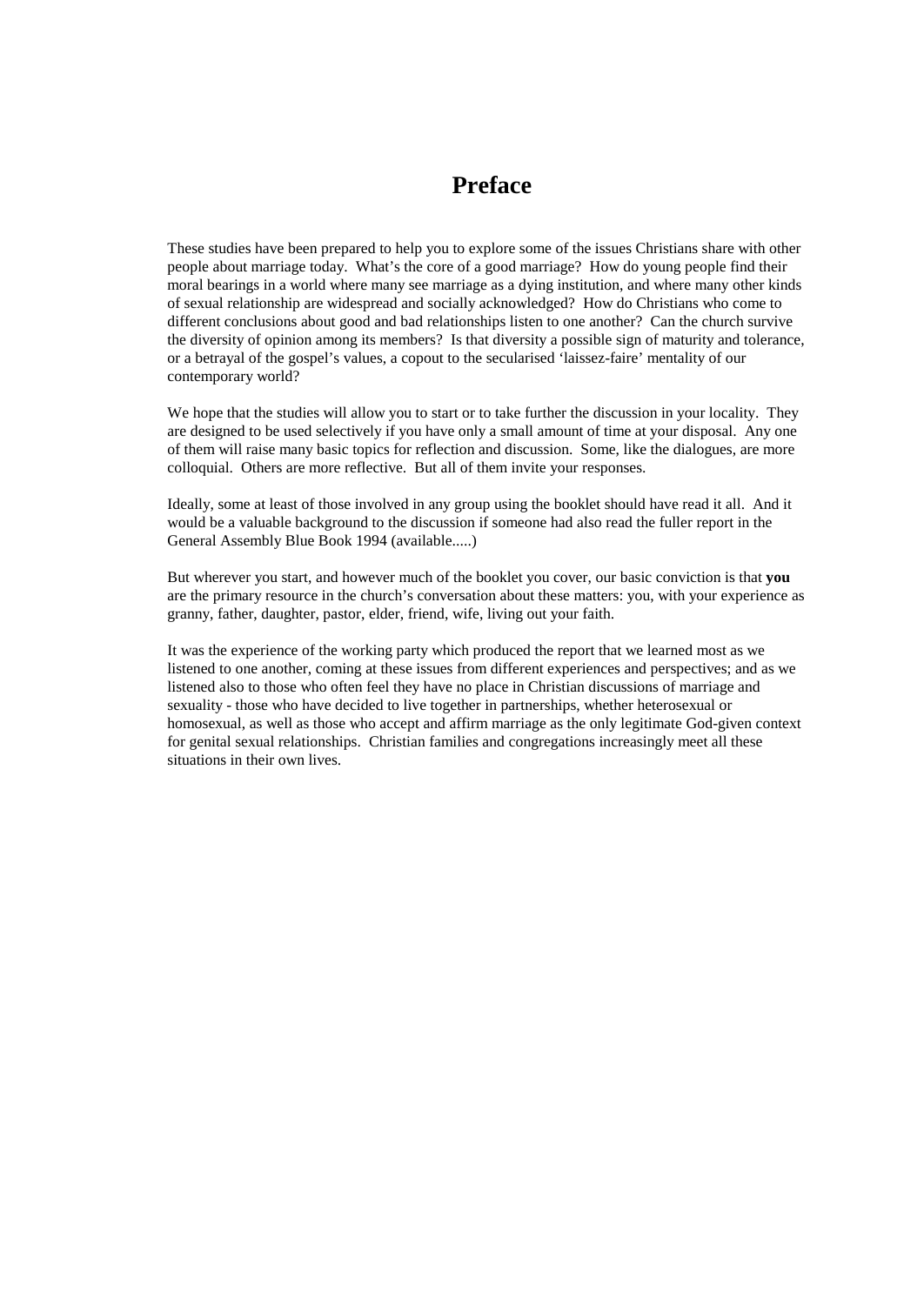We hope that you will find in these pages not abstract ideas and theories so much as voices which represent real people; people who exist in our society and in our church, and who are part of the church's quest to speak with candour and integrity and faithfulness about these matters. We still have a long pilgrimage to make together to understand one another, let alone to speak with one voice. But we hope that the widespread use of this booklet, by young people, men's and women's groups, Kirk Sessions, Presbyteries, house groups etc. will help the whole church to clarify its mind on these matters; and to find ways of good witness, good pastoral care, and more generous fellowship around issues of marriage and sexuality.

Elizabeth Templeton Convener Church of Scotland Panel on Doctrine: Working Party on Marriage Today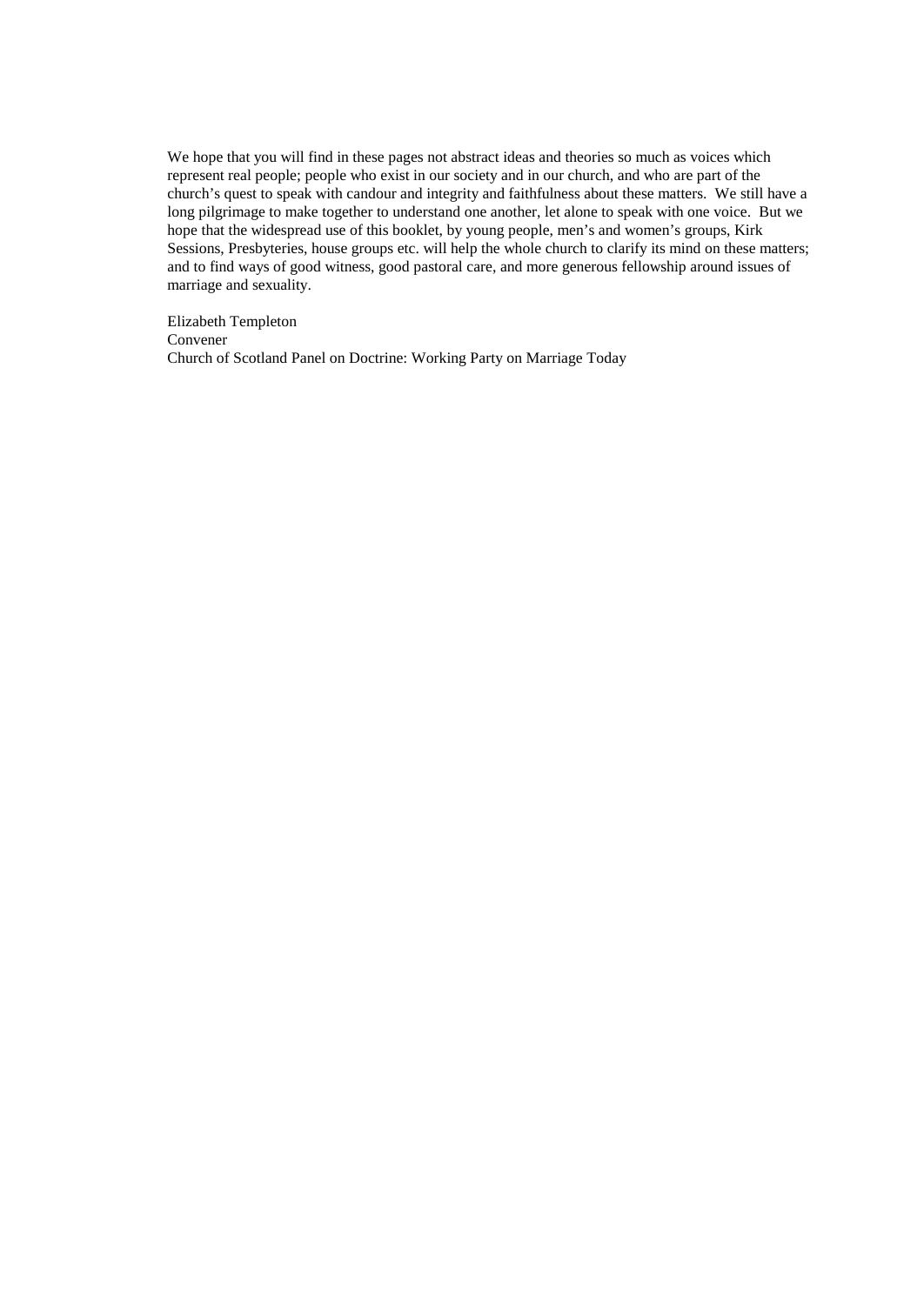## **What the Panel said**

The report of the Panel on Doctrine to the General Assembly of 1994 considered the many strains on marriage in our society at the present time and suggested some possible strategies for church action.

**This summary could be used in various ways: a) decide which group of statements (1-11) is most important to you and spend the time discussing that; b) divide into smaller groups, each tackling one section; c) ask each individual to mark each bold-type statement with 'agree' or 'disagree' and lead into group discussion that way; d) go straight to the questions at the end of the section.** 

## **(1) A POSITIVE STATEMENT**

#### **\*Marriage is a gift of God.**

It provides the context for the deepest and most joyful relationship between man and woman.

## **\*Christian faith can greatly enrich a marriage relationship.**

A couple's perception of God as the source of all love can enhance both partners in their life together.

## **\*Millions of married couples regard marriage as 'the best thing that ever happened to**

## **them'.**

Their experience of life together over several decades is a powerful and positive testing of the possibilities for mutual happiness within the marriage relationship.

## **\*The Christian idea of marriage focuses on a permanent and exclusive relationship.** Marriage is intended to be a lifelong partnership.

#### **(2) WHEN MARRIAGES BREAK DOWN**

#### **\*Sexual relationships are central to marriage and to procreation.**

By this means a new generation comes into being; hurt which is the result of marriage breakdown has a direct effect on the well-being of each rising generation.

## **\*Marriage is more than a matter of personal choice and moral conduct.**

It has an immense social significance. The health or frailty of individual marriages has a cumulative knock-on effect on the stability of the community and the nation.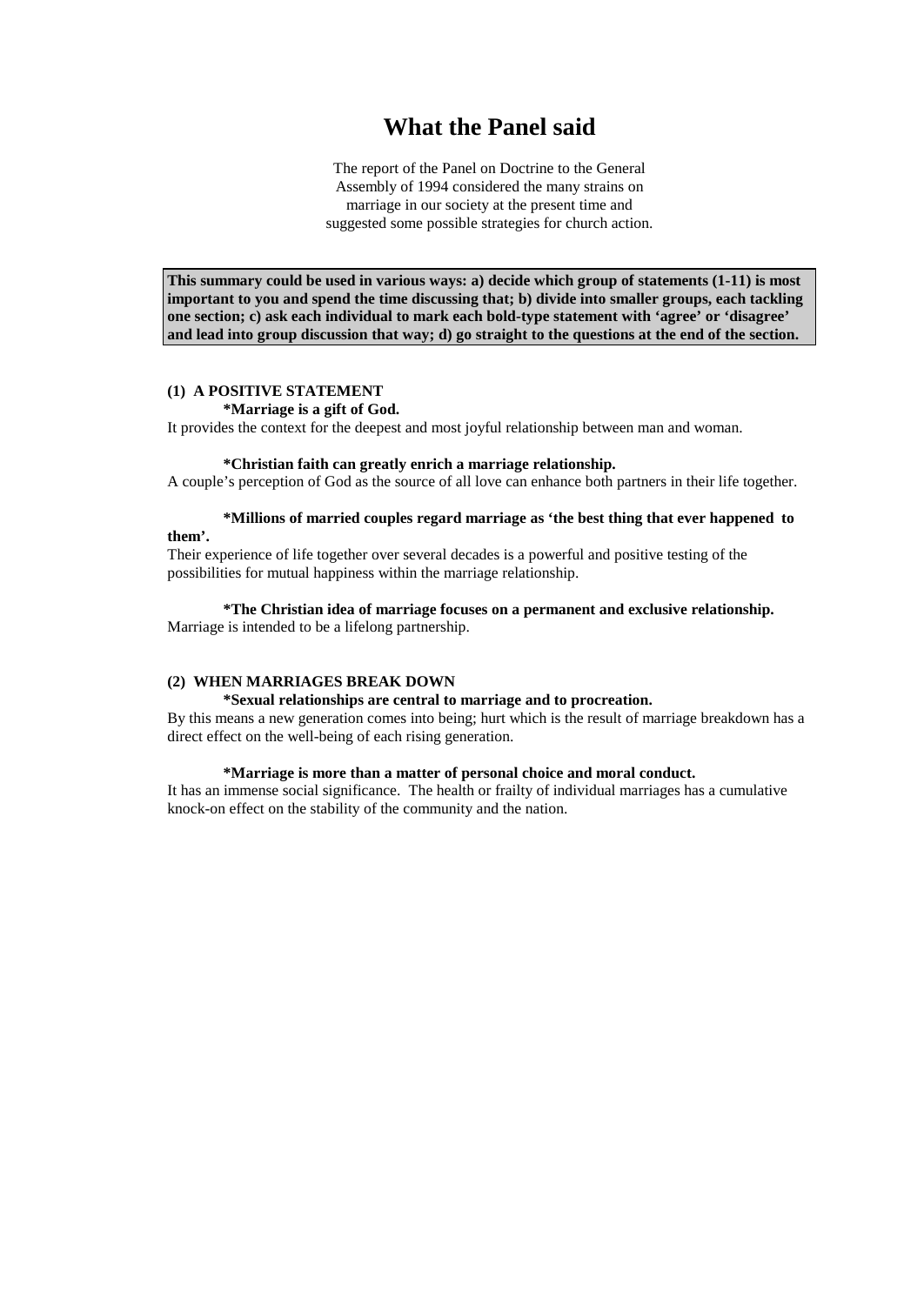### **\*The Church shares with the rest of society a vested interest in the nurturing of marriage.**

Both on theological and social grounds Christians regard marriage as a necessary and desirable institution.

## **(3) NO-ONE SAID MARRIAGE WAS EASY**

## **\*Marriage can be demanding and costly in terms of pressures to be endured and overcome.**

Tiredness, financial worry, domestic problems, sexual difficulties, differences in temperament and of values - these are just some of the pressures which sap the energy and vision of partners in a marriage.

### **\*Often relationships in marriage and in families can be dysfunctional.**

This stunts the growth of individuals and of their relationships and it is very important that such realities should be acknowledged and faced.

## **\*Given the difficulties in modern living, the real marvel is that so many relationships**  *do* **prosper and do** *not* **end in divorce.**

We must keep things in perspective. Lots of marriages *do* work. Many couples *do* provide the necessary secure and supportive context for bringing up their children - but this is not cause for complacency.

## **(4) SOME CAUSES OF STRAIN ON MARRIAGES**

## \***Many changes and developments in modern times carry hidden challenges.**

The loss of the 'extended family' in the modern world has led to the isolation of the nuclear family with its attendant pressures.

The need to balance the demands of two careers with other needs of the couple or the family.

The early onset of puberty and increased sexual precocity, combined with a widespread ideology of sexual gratification.

The perception of some that marriage often assumes structure**s** of a male-dominated society which are no longer acceptable.

The sense that divorce is now more socially acceptable and the erosion of confidence in marriage as an institution.

The wider recognition of long-term partnerships as being socially acceptable alternatives to marriage and the decrease in the sense of marriage as being the normative relationship.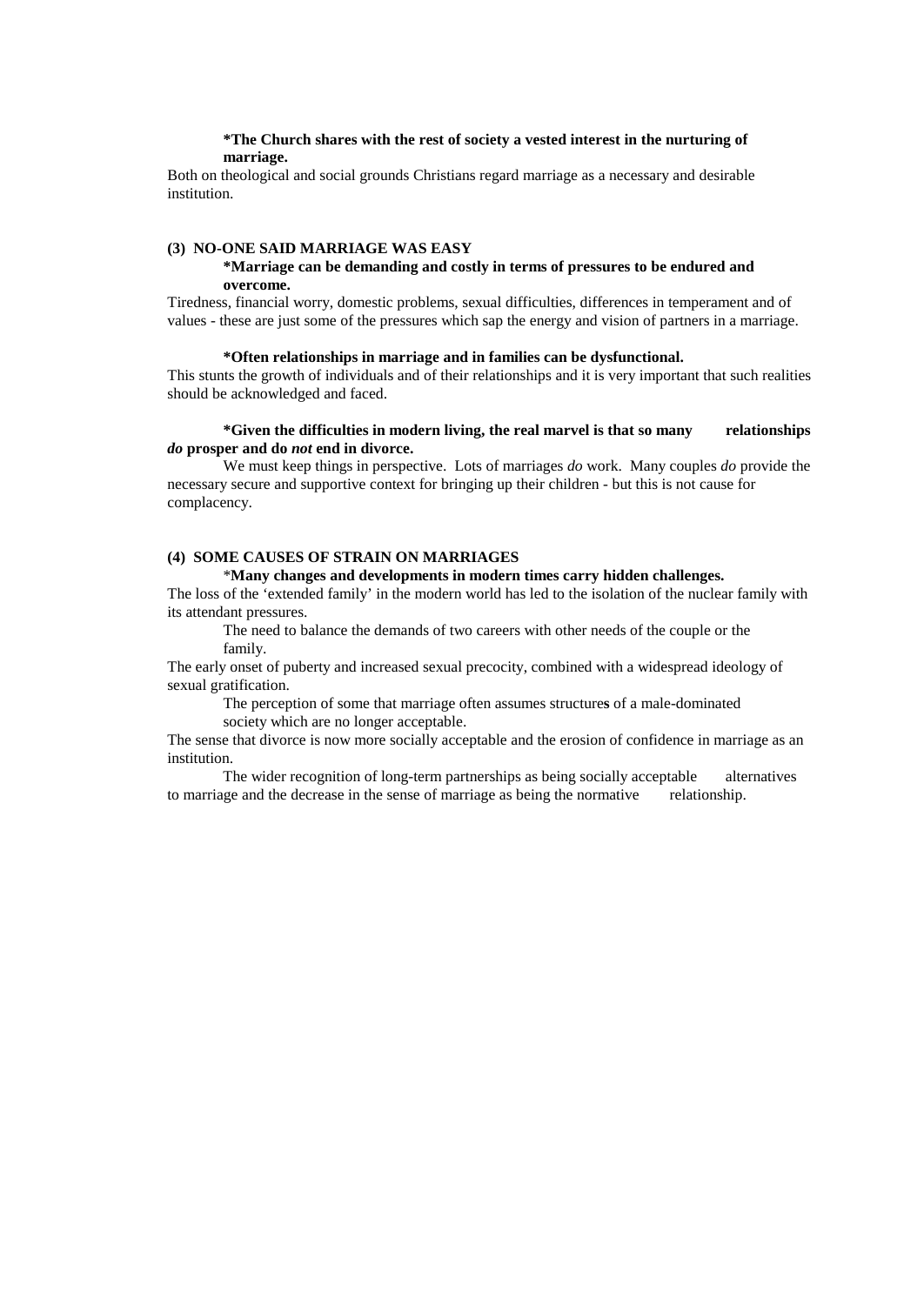#### **5) DON'T SET OFF CHURCH AGAINST WORLD**

## **\*An 'us and them' approach to the strains in contemporary marriages is not helpful.**

The church should resist glib rhetoric which calls for family values which merely hurt or alienate those whose own relationships have not worked out as they had hoped. Our first task is to listen and to understand.

## **\*Our responsibility is to address and challenge the world with to find ways of sustaining marriages and family life.**

The church will only be able to speak helpfully where in its own fellowship it begins to achieve this aim.

## **\*The church must consider the challenge to include in its fellowship partners who are unmarried.**

There is need also to understand and accept those who do not belong to the typical nuclear family.

## **\*The church should co-operate with all agencies which attempt to lessen the pressures on marriage and family life.**

This might include, for example, the provision of pre-school education, paternity leave and the equal treatment of part-time workers.

## **(6) A GOOD MARRIAGE NEEDS WORKED AT**

## **\*We can only commend marriage if it works for us.**

We need to demonstrate that marriage provides a fruitful, nourishing and sustaining environment for those involved.

## **\*The description of love in 1 Corinthians 13 offers a model for the marriage relationship.**

While this is a model for all good relationships, it applies also to the more specific commitment of marriage.

## **\*We need to address those things in the practice of the church which obscure the connection between marriage and such all-pervading love.**

What are the things which have made 'Christian marriage' seen unattractive to some people despite the church's high doctrine of that relationship?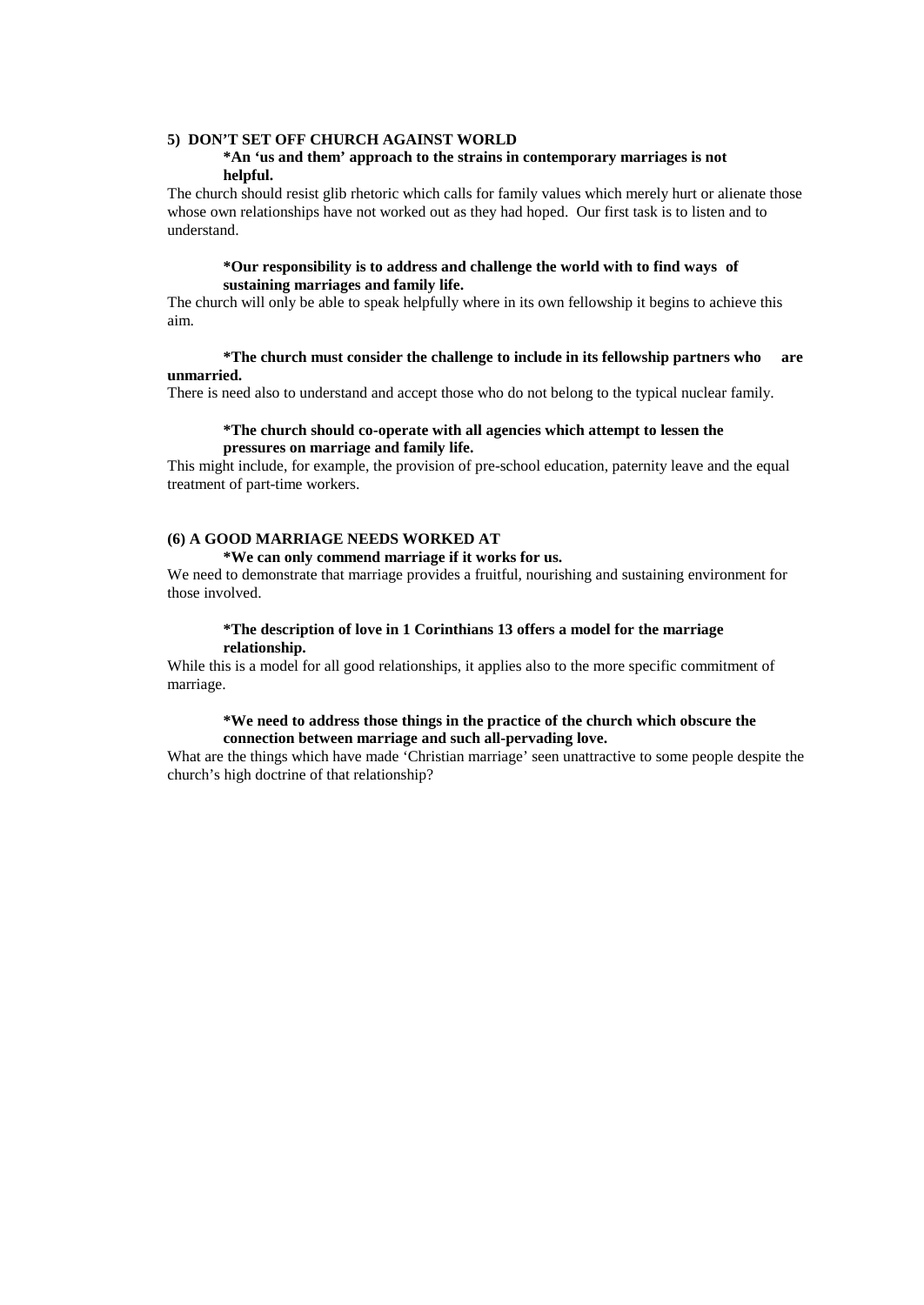## **(7) IS THE CHURCH PREOCCUPIED WITH INFIDELITY?**

## **\*Some marriages which are technically 'faithful' are a misery.**

Yet the church seems less concerned with such barren relationships than with the extra-marital sexual adventures of some married persons.

### **\*The church's preoccupation with sexual fidelity has contributed to its failure to address the more pervasive and eroding sadness of non-relationships within marriage.**

This is not to condone extra-marital sex but to restore the balance and widen the scope of the church's concern and support for married couples.

## **\*Some people claim that our family structures are patriarchal in a way that makes women subservient to men and this contributes significantly to divorces in our society.**

Most divorces are initiated by women and there is the suggestion of an underlying cause being the drifting apart of 'stay-at-home' spouses and absentee partners.

## **(8) THE NUCLEAR FAMILY IS VERY VULNERABLE**

## **\*The present isolation of the nuclear family increases the fragility of marriage.**

Very often the small core unit of the family is left to weather all the stresses of contemporary life without strong or sufficient support.

## **\*Where both parents have full-time work additional pressures exist.**

The easing of financial pressures is often offset by other pressures to do with the lack of time and opportunity to communicate with one another.

#### **\*There are other households where neither partner can find work.**

Anxiety, boredom, hardship and lack of self-esteem can increase tension and demoralise the partners in a marriage in a most destructive way.

## **(9) HOW CAN THE CHURCH HELP?**

#### **\*The church can do more by way of preparation for marriage.**

We can bring greater realism to the situation by helping couples to anticipate possible difficulties. These will include consideration of time, money, sexuality, decision-making, support systems and communication.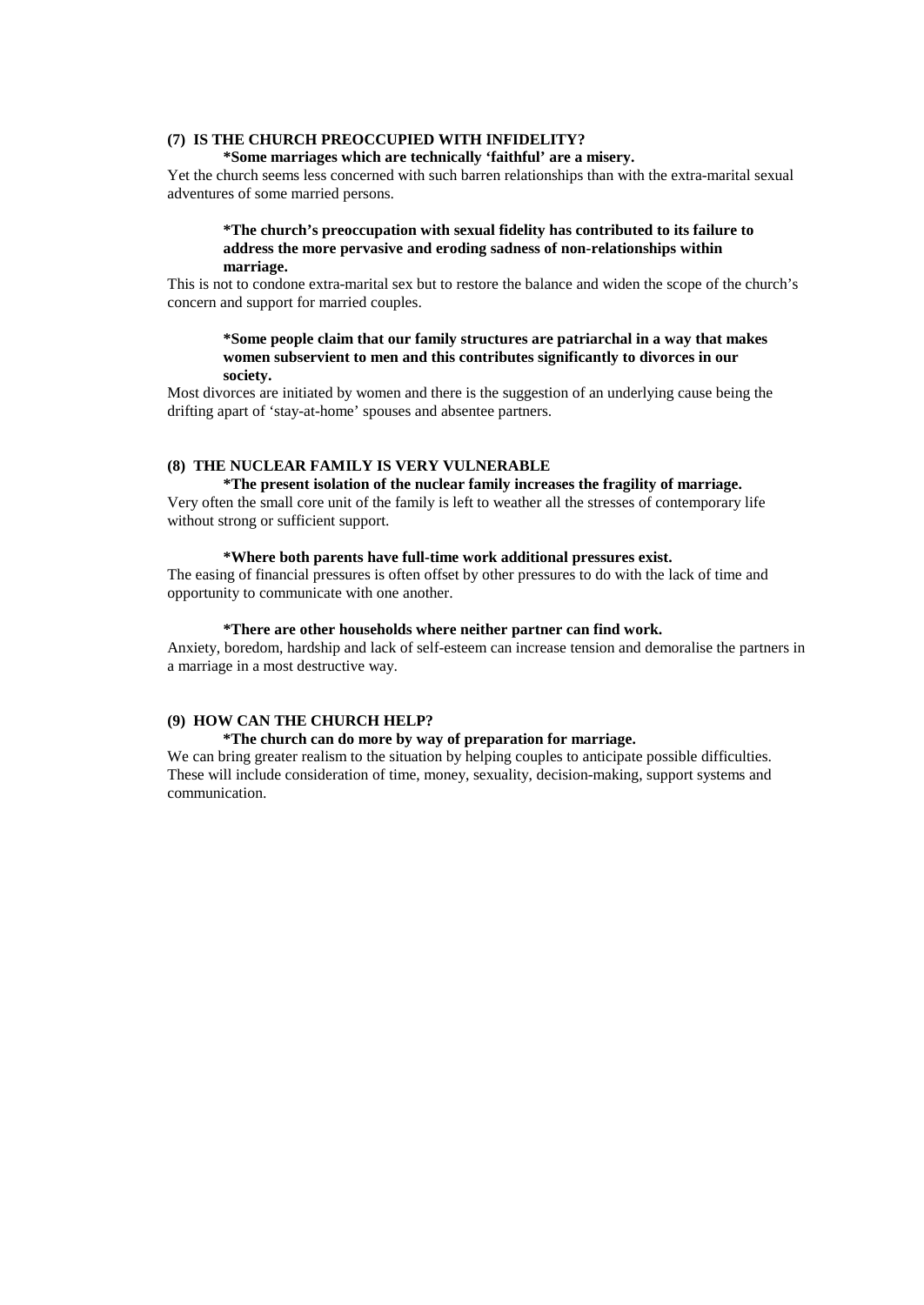#### **\*We should widen our Christian account of fidelity.**

This needs to be understood not just as sexual exclusiveness but in terms of active, dedicated attentiveness to the well-being of the other partner.

#### **\*We should encourage partners to share a wider outgoing life beyond the immediate family.**

This may require support for parents of young families.

## **(10) SOME AREAS OF CHURCH SUPPORT**

## **\*The congregation could assume some degree of shared responsibility, beginning with the marriage service itself.**

A comparable responsibility might be Baptism, whereby the congregation undertakes some degree of care and support for the household.

**\*Possibilities for the 'twinning' of older couples with newlyweds might be explored.** This is best done in the context of a developed sense of community in the congregation.

## **\*Elderly members of the congregation may have much to offer the young families by way of support.**

This is especially true where grandparents live far away. Churches are particularly well placed to foster trusting and accepting contacts between old and young.

## **(11) CONSIDER A MARRIAGE ENRICHMENT PROGRAMME**

**\*Some ministers more than others have skills in this area.** Steps can be taken to develop such skills.

#### **\*There are other resources and talents within congregations besides the minister.**

Individual members and support groups within the congregations may have a lot to offer in promoting enrichment programmes for accentuating the positive elements of Christian marriage.

## **\*Congregations need to be made more aware of the resources that exist regionally and nationally for sustaining marriages or helping in times of difficulty.**

There are many enrichment and counselling services available, both church and secular, and these should be made known as a matter of routine before crises arise.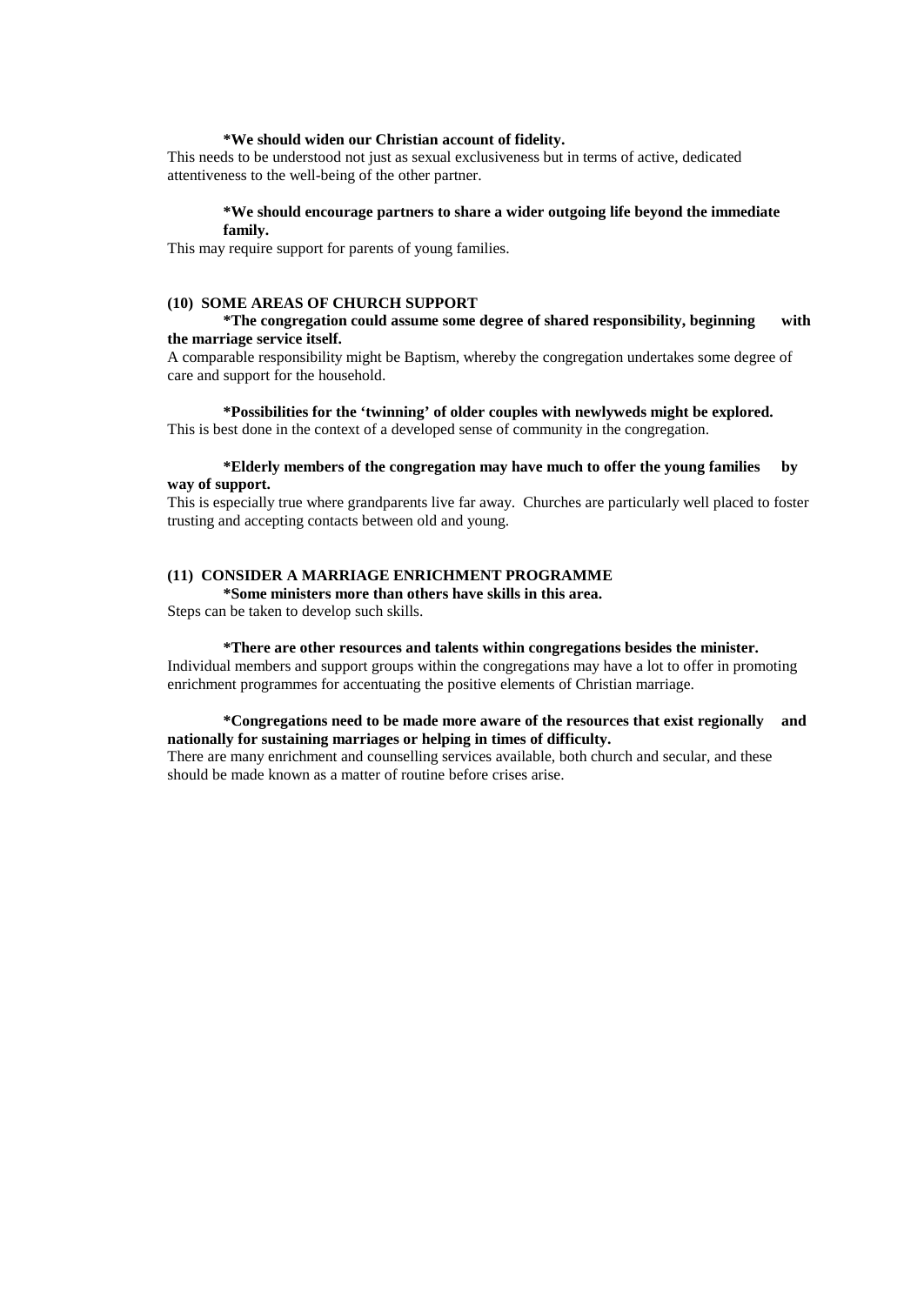## *IN THE GROUPS....*

## **What can be done in congregations**

- to be more supportive of couples preparing for marriage?
- to celebrate with the couple in the marriage service?
- to befriend newlyweds?
- to offer support to young families?
- to be supportive in a non-judgemental way in times of crises, tension or breakdown?

## **What can individual Christians do to support friends**

- in their marriages?
- in their family life?
- in times of difficulty?

## **What more can the churches do publicly**

- in support of the institution of marriage?
- to promote Christian teaching about marriage?
- in support of family life?
- in support of marriages in crisis?
- in support of those who are divorced?
- in support of those who seek to re-marry?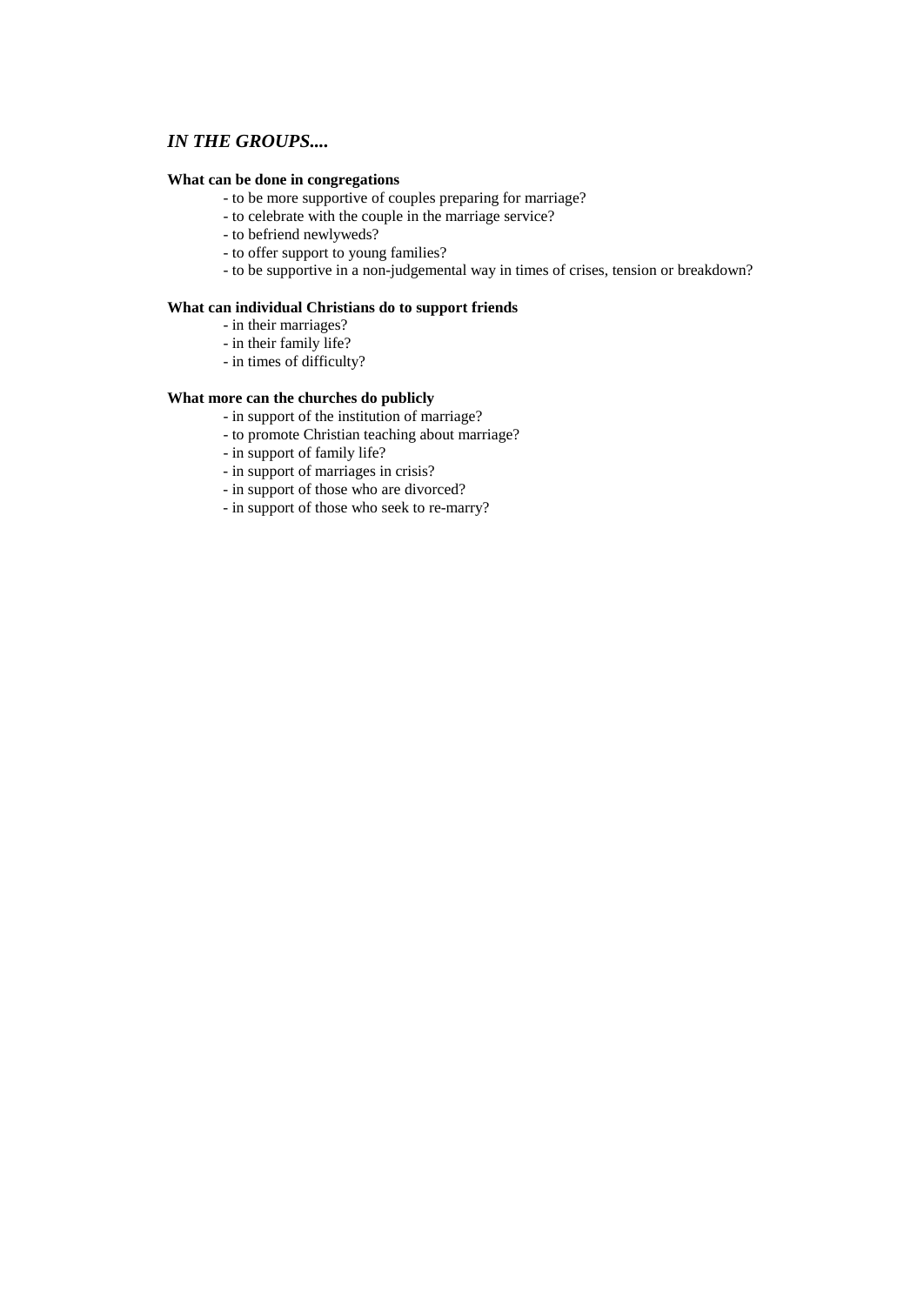## **'A holy state, instituted by God'**

Here is a resume of the traditional Reformed position on marriage - more fully outlined in the Panel's Report to the General Assembly of 1993 - as well as an account of some of contemporary factors which seem to call this in question. Some questions for group discussion are appended.

God has given marriage as a unique and enduring relationship between a man and a woman. This marriage relationship has provided the context for:

love and companionship between the partners the conception and upbringing of children the ordering of households and societies.

## *An Old Testament view*

While polygamy is present in portions of Old Testament history, the dominant witness is to the ideal of monogamous marriage. The uniqueness and intended permanency of the relationship is powerfully expressed in Genesis 2:24: "Therefore a man leaves his father and his mother and cleaves to his wife, and they become one flesh." This text is given the highest endorsement by Jesus in asserting the intended indissolubility of the marriage bond (Mark 10:7).

The Old Testament thus witnesses to the intention that marriage should have the dual function of being a loving relationship and an essential element in family and society. The love of Jacob for Rachel; the imagery of the Song of Songs; the eulogy of the good wife at the end of Proverbs; the Psalmist's hope that children yet unborn will praise the name of God; the commandments to honour parents and to refrain from adultery: all these are consistent with the explanation of marriage as divinely appointed in the opening chapters of Genesis.

Significantly, the Bible uses marriage as a picture of God's love for Israel and Christ's love for the Church (Hosea chapters 1-3; Ephesians 5:21ff.) In this, human marriage receives its supreme accolade and thus the experience of marriage for Christians offers an insight into the communion of freedom and love that God wills not only between human persons but also between himself and his creatures.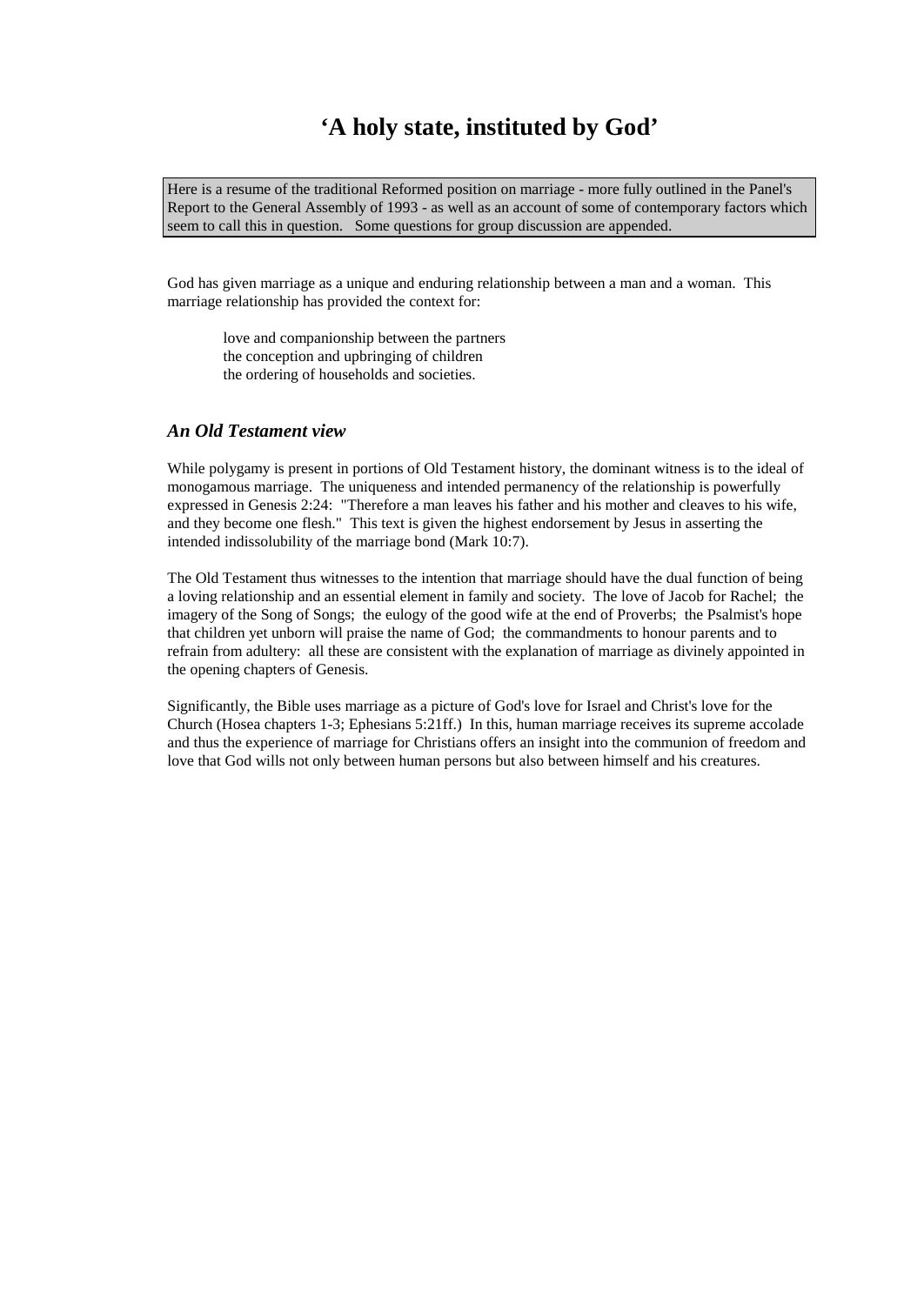## *From the Marriage Service*

The meaning and purpose of marriage is summed up in the opening statement to the First Order for Marriage in the Church of Scotland's *Common Order*:

Marriage is a gift of God and a means of grace. In the life-long union of marriage we can know the joy of God, who made us in his own image, male and female.

Marriage is founded in God's loving nature, and in his covenant of love with us in Christ. Husband and wife, in giving themselves to each other in love, reflect the love of Christ for his Church.

In Christian marriage, wife and husband are called to live faithfully together, to love each other with respect, tenderness, and delight. The companionship and comfort of marriage enable the full expression of physical love between husband and wife.

They share the life of a home, and may be trusted with the gift and care of children. They help to shape a society in which human dignity and happiness may flourish and abound.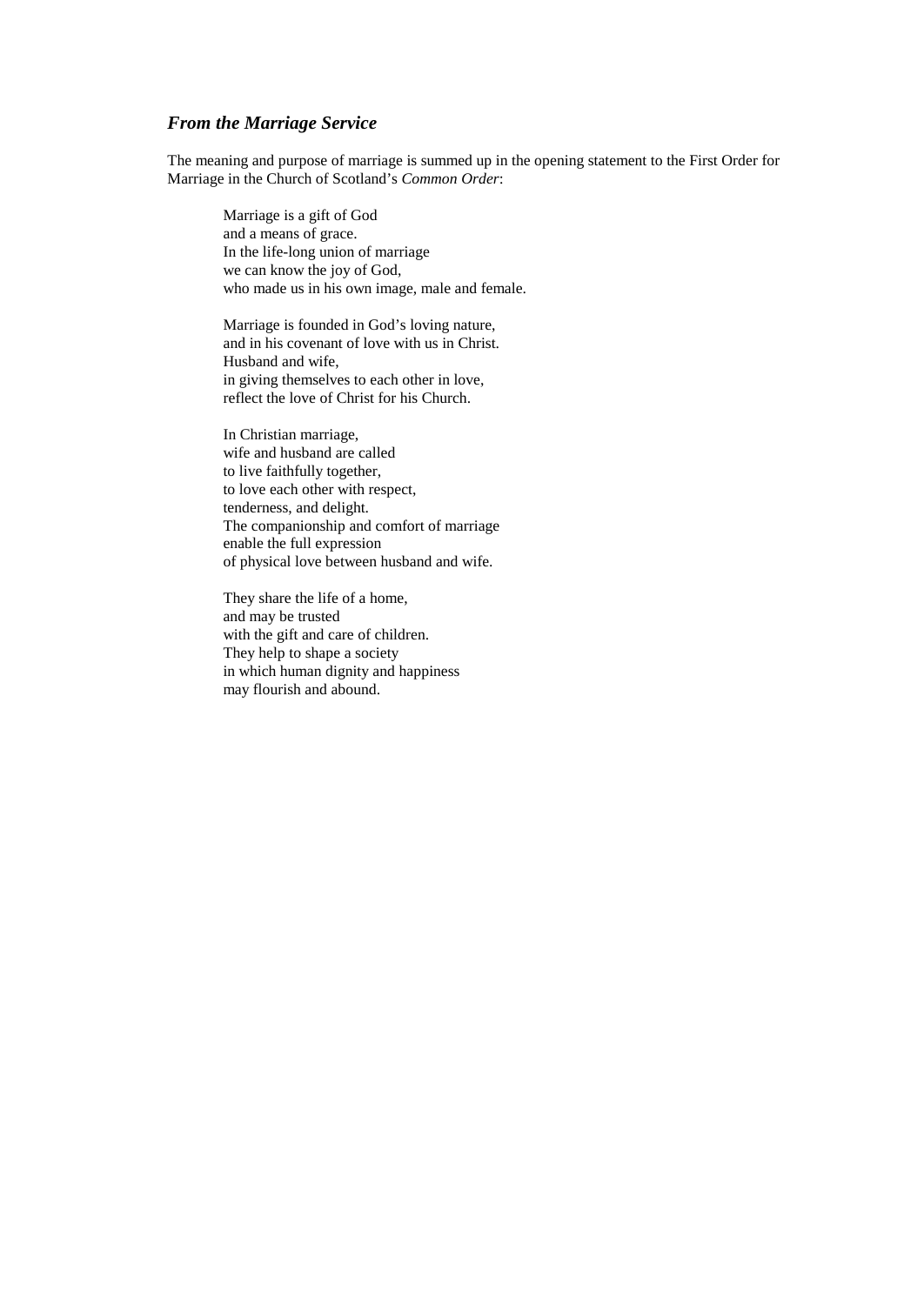## *Sex in Marriage*

At times procreation has been seen as the fundamental reason for marriage, but it has also been stressed, especially in Protestantism, that a marriage is primarily justified by the comfort and joy realised by husband and wife in their love for one another. Traditional Reformed teaching regards sex as both for having children and for mutual enjoyment within marriage. Marriage itself, when understood as the proper setting for sexual union, calls for chastity beforehand in those who are to be married, and fidelity within marriage calls for faithfulness to one partner. The Church's most constructive response to the increasing acceptance of pre-marital and extra-marital sex may be to point to the higher ideal of marriage.

## *Why a Wedding Service?*

Although marriage is still frequently entered into through a Christian wedding service, the Church of Scotland has never insisted that this is the only way to begin a marriage - which is in fact constituted by the vows and the mutual intent of the couple to take each other as husband and wife. In the past, both Church and state have recognised persons in long-term cohabitation as husband and wife, and marriages begun with a Registry Office ceremony are regarded as valid and substantial. From the Christian point of view it is not only marriages between Christians which are to be seen as gifts of God but any in which the value and depth of this human bonding are recognised. Marriage, however it is begun and whatever the faith stance of the participants, identifies a couple as a valued unit within society and serves also to make a clear declaration concerning relationships. The Christian wedding service provides special opportunity for recognition and celebration of marriage as a gift of God, for families to acknowledge new bonds and relationships, and in some circumstances for the local or wider Christian community to rejoice with and offer support to the couple.

## *What If Things Go Wrong?*

Marriage is a relationship between two fallible and imperfect human beings. While the intention is to establish a partnership that is permanent and enriching, this may not be achieved due to error, failure or misfortune. People may make a mistake when they choose a partner, or through the course of time a relationship which flourished at the outset of marriage may reach a point of irretrievable breakdown. We should recognise the reality of this without either forgetting that the proper intention of marriage is to establish a permanent partnership or underestimating the hurt and distress (often to children as well as to both partners) that generally accompany marital breakdown. We should acknowledge therefore that, as a marriage partnership breaks down, the decision to divorce may sometimes be the right one. The Church of Scotland wrestled with these issues in the 1950s, since when marital breakdown has become increasingly prevalent. The Report to the 1957 General Assembly on the "Re-marriage of Divorced Persons" remains instructive: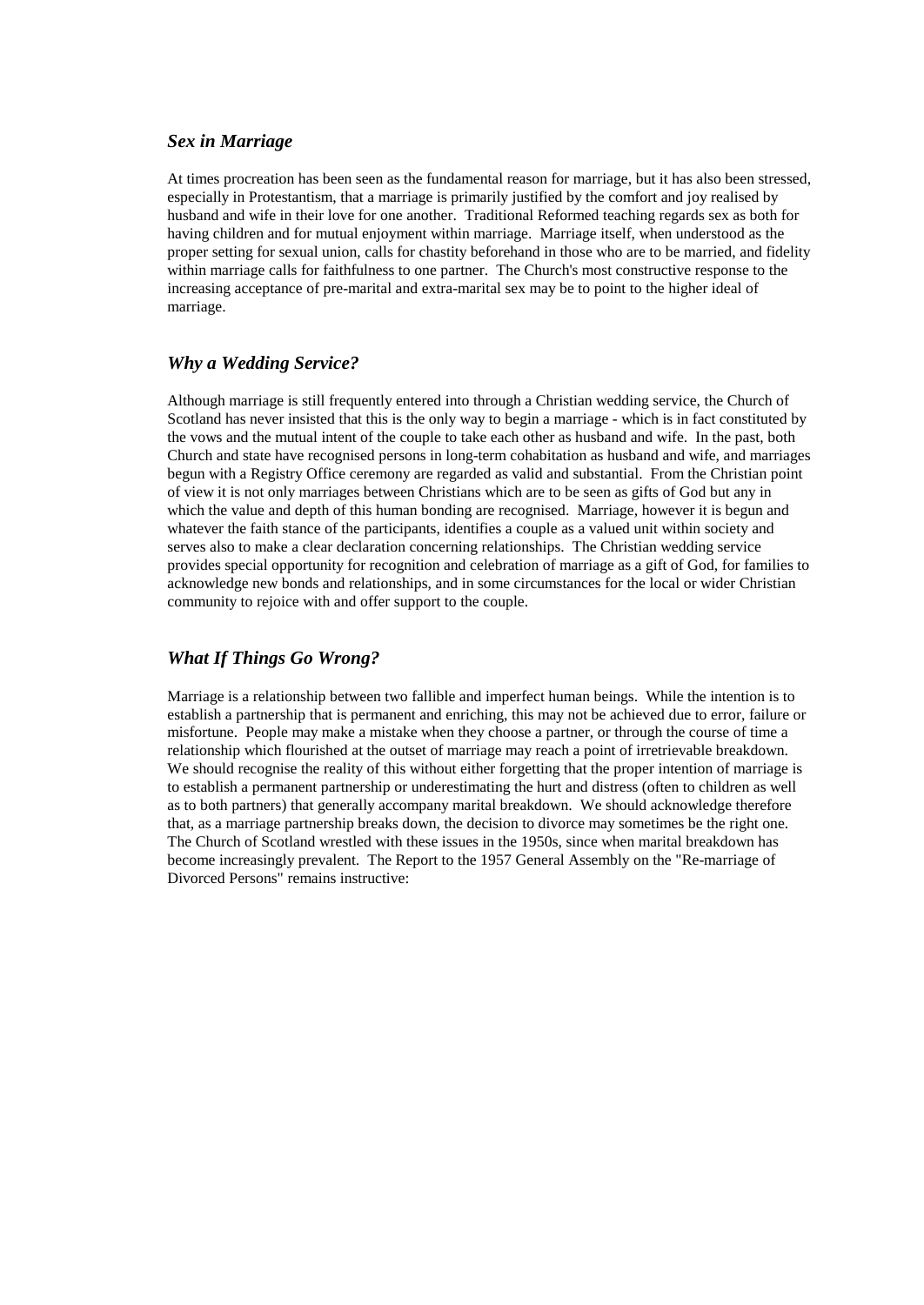Marriage requires an inner security which is given by life-long trust and fidelity, while a stable home provides the best environment for the proper nurture of children. Yet it is also believed that some homes come to such a degree of instability, and relationships become so poisoned<br>by infidelity, cruelty and neglect, that divorce ought to be granted. Divorce is here thought of more by infidelity, cruelty and neglect, that divorce ought to be granted. as a remedy for an intolerable position than a judgement upon a matrimonial offence. *General Assembly Reports, 1957, pp.829-830*

We should also note that Jesus' teaching on divorce is more radical than the practice of the society in which he lived. While some schools of rabbinical teaching argued that a man could lawfully divorce his wife on a variety of grounds, the resistance to divorce in Mark 10:2ff implies the permanence of the marital bond while also elevating the status of women in Jewish society.

## *Deepening Relationships*

In the teaching of Jesus the quality of relationships is deepened yet qualified in significant ways. The seventh commandment is radically intensified:

You have heard that it was said, "You shall not commit adultery", but I say to you that everyone who looks at a woman lustfully has already committed adultery with her in his heart. (Matthew 5:27-28)

Sexual purity and respect for the marriage bond are required not just of outward behaviour but in the innermost reaches of the heart and mind. Every idle thought must be made captive to obey Christ (II Corinthians 10:5).

## *Singleness and Marriage*

Nevertheless, even given that Jesus qualifies, extends and deepens the significance of marriage, the value of individuals does not depend upon status, whether marital or any other. Marriage is not the most important life-event for Jesus and the New Testament. It is not idolised or treated as an end in itself. Jesus himself was a single man and so was Paul. Jesus taught that the bonds of the kingdom of God were of more importance than those of the family. His followers, both men and women, had to leave their families for the sake of the cause to which he had called them. Paul teaches that it is permissible to marry - "it is better to marry than to be aflame with passion" (I Corinthians 7:9) - but he thinks that for many Christian people there may be more important things to do with their lives than to marry.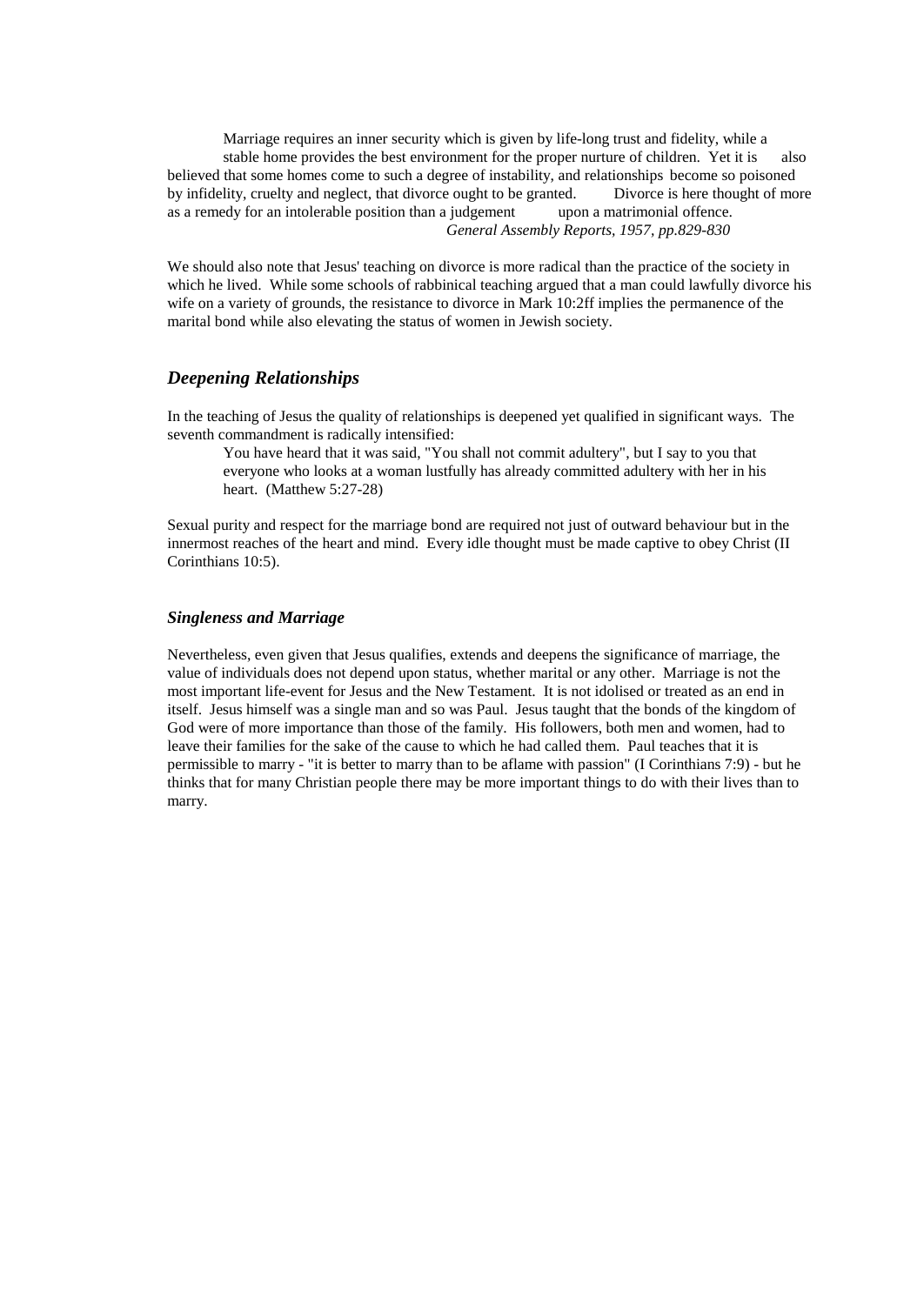## *Seeking the Kingdom*

Seeking first the Kingdom of God implies an ordering of priorities which embraces and permeates the gift of marriage. For Christians a relationship ordained by God must serve the command to love him with heart and soul and mind and our neighbour as ourselves. Married Christians are not meant to be turned in on themselves and hostile to those outside, but rather to be generous and open in using the gift of their marriage and home to the honour of God and the blessing of others.

Seeking first the Kingdom of God also implies a particular ordering of priorities for the Christian single person. For such there is a better way of serving God's Kingdom than marriage. It is in this context that the vocation to celibacy ought still to be recognised. It should not be seen merely as a means of releasing time and energy for service and witness which might not otherwise be possible. The single person must not be undervalued or marginalised; and if the Church appears to do this, we must point to the celibacy of Christ himself.

## *Pastoral Problems*

Holding to any standard with regard to chastity and fidelity in sexual and marital matters has always involved conflict and "hard cases" which require some kind of pastoral response. From Jesus' early morning encounter in the temple with the woman taken in adultery and her accusers, throughout the history of the Christian Church and to this day, painful human circumstances and real moral dilemmas demand that response. Neither careless undiscerning acceptance of everything and anything, nor uncaring legalism, has ever been a worthy reply to vexing dilemmas in the areas of sexuality and marriage.

In western society the universal availability of contraceptives, changes in the law with regard to abortion, changes in attitudes to single parenthood and changes in personal independence, career choice and the economic status of women, have made problems in the three traditional areas of conflict both more common and more open to debate.

These areas of concern and conflict underlie much of this study guide and at this point we simply identify them: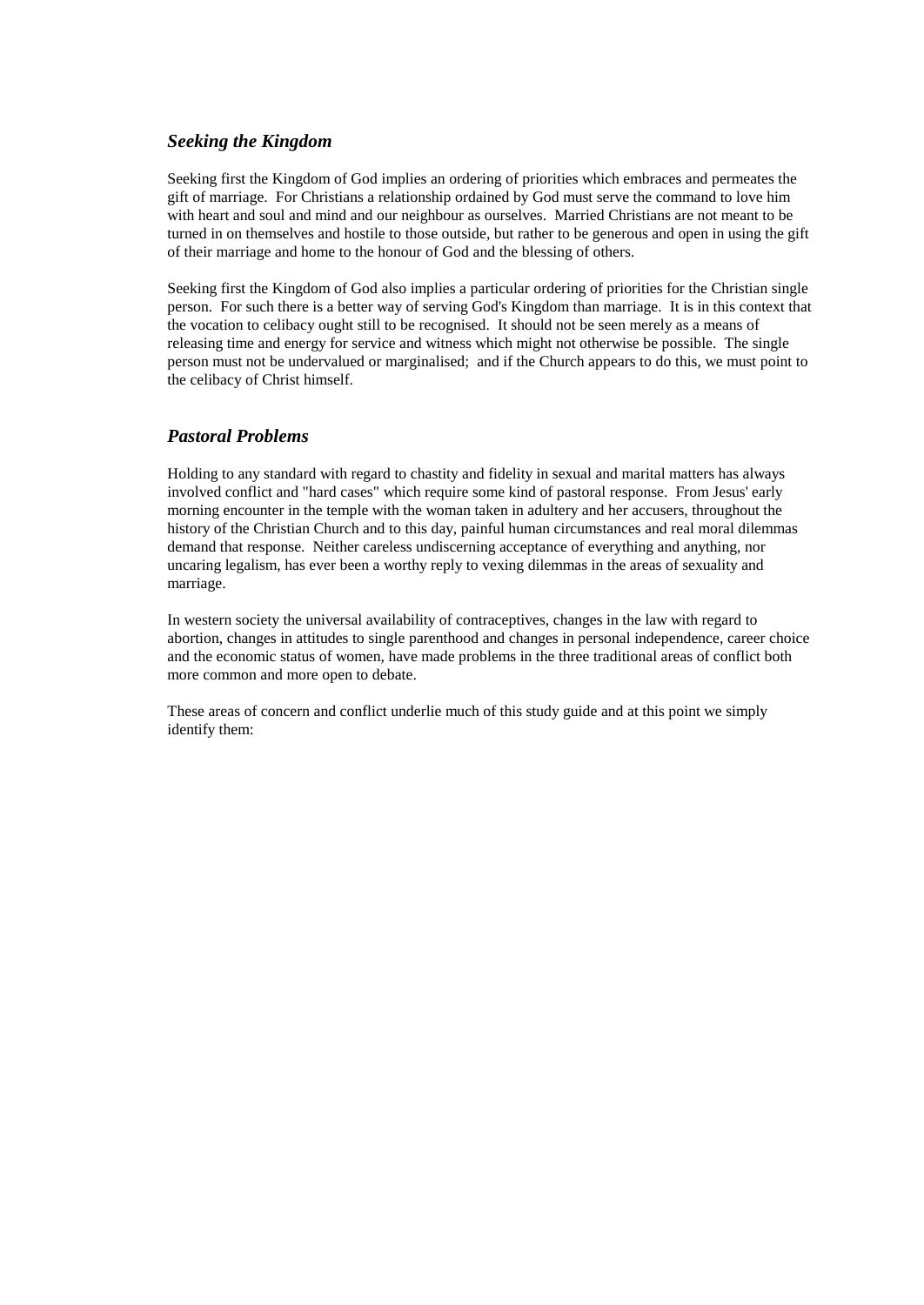#### **1. Teenage and Pre-marital Sexuality**

Sexual development is part of natural and healthy human growth to maturity; but the everpresent questions of how far "experimentation" can go and what is acceptable in a pre-marital relationship have become more pressing because of the changes mentioned above. The Church seems to speak with many voices to its young members and faithfulness to a Christian sexual morality is not so easily discerned, nor credibility within society so easily held and won, as in previous generations. Here, as in the other areas of concern and conflict, there is a need for careful listening and caring faithfulness.

#### **2. Cohabitation**

For an increasing number of couples today cohabitation is not a matter of careless indifference but of sincere conviction. There are those who, believing that marriage is restricting or simply not a relationship they want, choose to cohabit. Some may have had experiences of family life with unhappily married parents which leave them with completely negative views on marriage. Some may simply have no positive view of marriage at all and refuse to regard it as a real option. What is the Church saying to such couples? What will the Church say if such couples change their minds (as many do, for example, when a wanted pregnancy occurs) and come asking for marriage in the Church?

## **3. Extra-marital Relationships**

While the gift of a marriage within which both parties grow closer in fidelity and love is something for which we should work and pray in all cases, the increasing incidence of separation and divorce presents serious pastoral problems. It cannot be enough to include all marriages which have become dead and cold under the verdict of "not tried hard enough". Extra-marital sexual relationships do not become acceptable because circumstances become more difficult; but in a world where nearly every family is touched by the pain of marital breakdown, the pastoral concern of the Church needs to embrace all parties and fidelity needs to be sought always with compassion.

## *IN THE GROUPS*

1. Do you think that Christian marriage is significantly different from the marriage of non-Christians? If so, why and how?

2. What are the qualities and dispositions that make for a good marriage? Are these more liable to occur in Christian marriages than in others?

3.The group may divide into three sections, each discussing one of the "pastoral problems" in relation to their own experience. (The more the group members are assured of respect and confidentiality, the more truthful and helpful such discussion is likely to be.)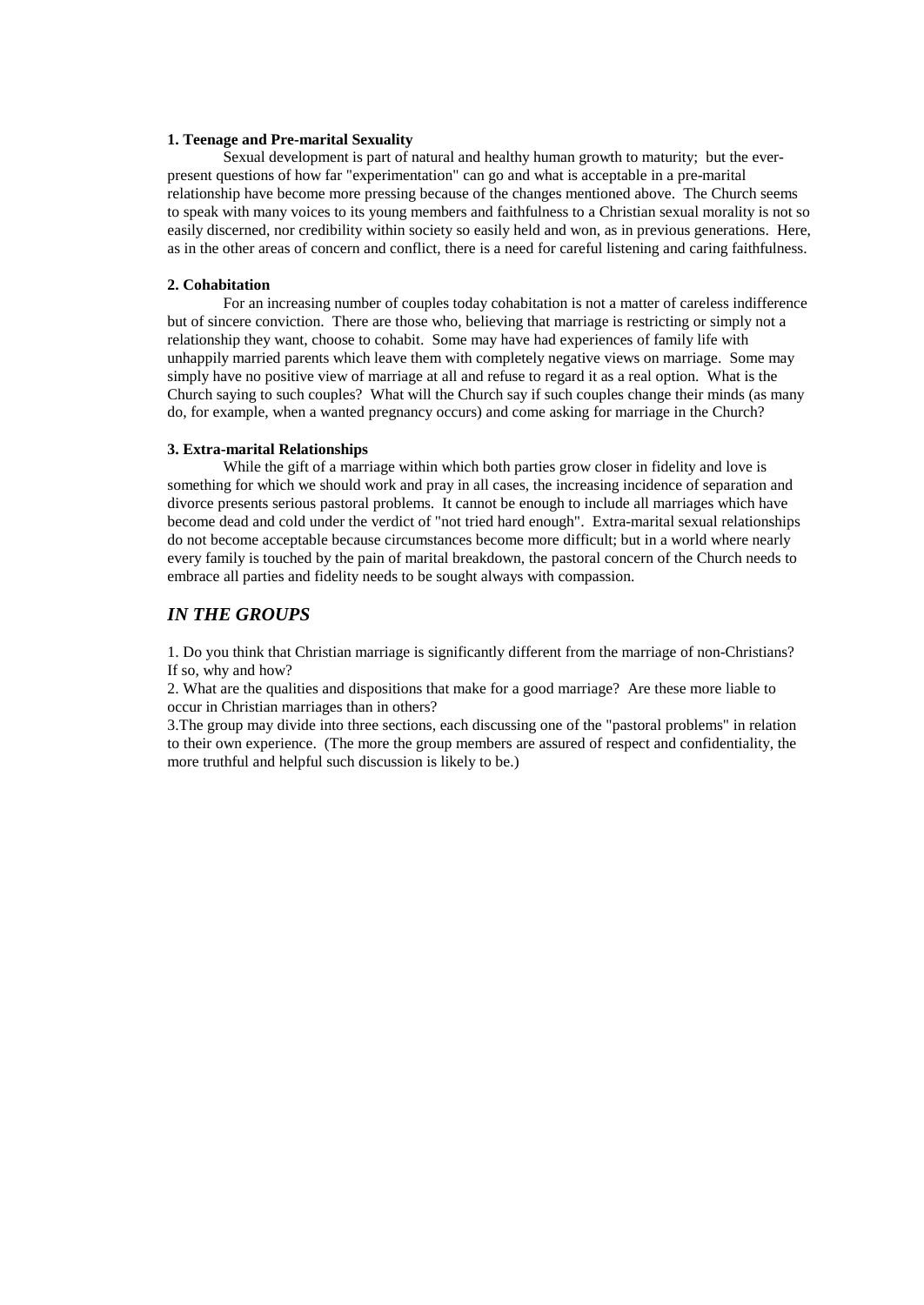## **A Question of Conscience - and a Family Dilemma**

(Lynn is a twenty four year old, living away from home, who has come back for a weekend with her parents.)

**Lynn** That was a great meal, Mum. Thanks

**Mum** It's good to have you back again. It's a long time since you were home.

**Lynn** Well I wanted to come this weekend. I've got some news I wanted to tell you and Dad myself. Jim and I have got to the point where we have decided we want to be together.

**Dad** That's wonderful. You're getting married!

Lynn No, Dad, we're not getting married - not yet anyway. I'm moving into Jim's flat next week. **Dad** What?

**Lynn** I was afraid it might upset you. That's why I wanted to tell you myself. We've known each other for two years now. We've discussed it a lot and we both feel that what we want to do is to be together and share a life together and look after each other.

**Dad** I can't believe I'm hearing this. My own daughter!

**Mum** Wait a minute, Bob. Let's try to discuss this calmly.

**Dad** There isn't much to discuss. Our daughter's just told us she's going to live in sin with her boyfriend. So much for all the standards we've tried to teach her. She's only come home to tell us what failures we are.

**Lynn** Dad, you and Mum haven't failed at all. If it hadn't been for all your guidance I wouldn't have been able to make this decision.

**Dad** I don't see how you can think our guidance has anything at all to do with your moving in with Jim. This has always been a Christian household, and ever since you were in Sunday School we've tried to help you understand that sex is something to be kept for marriage and not played around with.

**Lynn** But we're not playing around; and I've always been grateful for the guidelines you gave me. Do you remember that boy I thought was so wonderful when I was sixteen? You warned me against getting too involved with him, and how right you were. I've been so thankful for that. If I'd slept with him I'd have felt really cheap because there would have been no love or commitment in it - just curiosity. Nobody we know admires people who behave like that. There's something pathetic about people who sleep around with one partner after another; and I'm sure it's usually because they're unhappy in themselves and have no real sense of their own value - let alone the value of the people they latch on to. My relationship with Jim is not like that at all.

**Dad** All right, I accept that. But however you try to dignify it, it's still sex outside marriage. The Bible has a word for that: fornication. All the way through the Bible we're warned about that sort of behaviour. From Adam and Eve onwards it's quite clear that sex is meant to be for marriage - in just one relationship, for life.

**Lynn** Dad, you taught me to love the Bible and I'm grateful to you that you did. But I sometimes wonder if you're kidding yourself about the simple morality you think it teaches. There are parts of it that say I should be stoned for doing what I am doing. I hope you wouldn't go that far! There are Bible heroes that have more than one wife. There are fathers who offer their daughters for sex with strangers as a sign of hospitality. Look at the Bible's attitude to childless wives. Did you ever feel that Mum was being judged by God because you waited ten years for me to come along? And what about those weird rules about surrogacy. Do you honestly believe that if Uncle Andy walked under a bus tomorrow you would have a duty to sleep with Aunt Betty and try to give her a child?

**Dad** Don't be disgusting. No, of course we didn't feel that Mum was being judged by God, and after that long wait you've always been specially precious to us. I'll admit there may be parts of the Old Testament that have to be seen in the context of their time. It's the product of a very ancient civilization after all. But if we take our bearings from the New Testament, it's not difficult to tell which parts of Old Testament teaching are still valid. Marriage is central all the way through as the proper setting for sexual activity, and Jesus certainly didn't take marriage lightly. He quoted the creation story and reinforced it.

Lynn But I don't think Jesus took any relationships lightly, and we're not taking ours lightly either. Jim and I aren't trying to knock marriage at all. We've talked about it, and if we still feel the same about each other in a few years once our jobs are settled and we can see the way ahead we may well think about it. I think we would both feel that it was likely to provide the most secure basis for a family home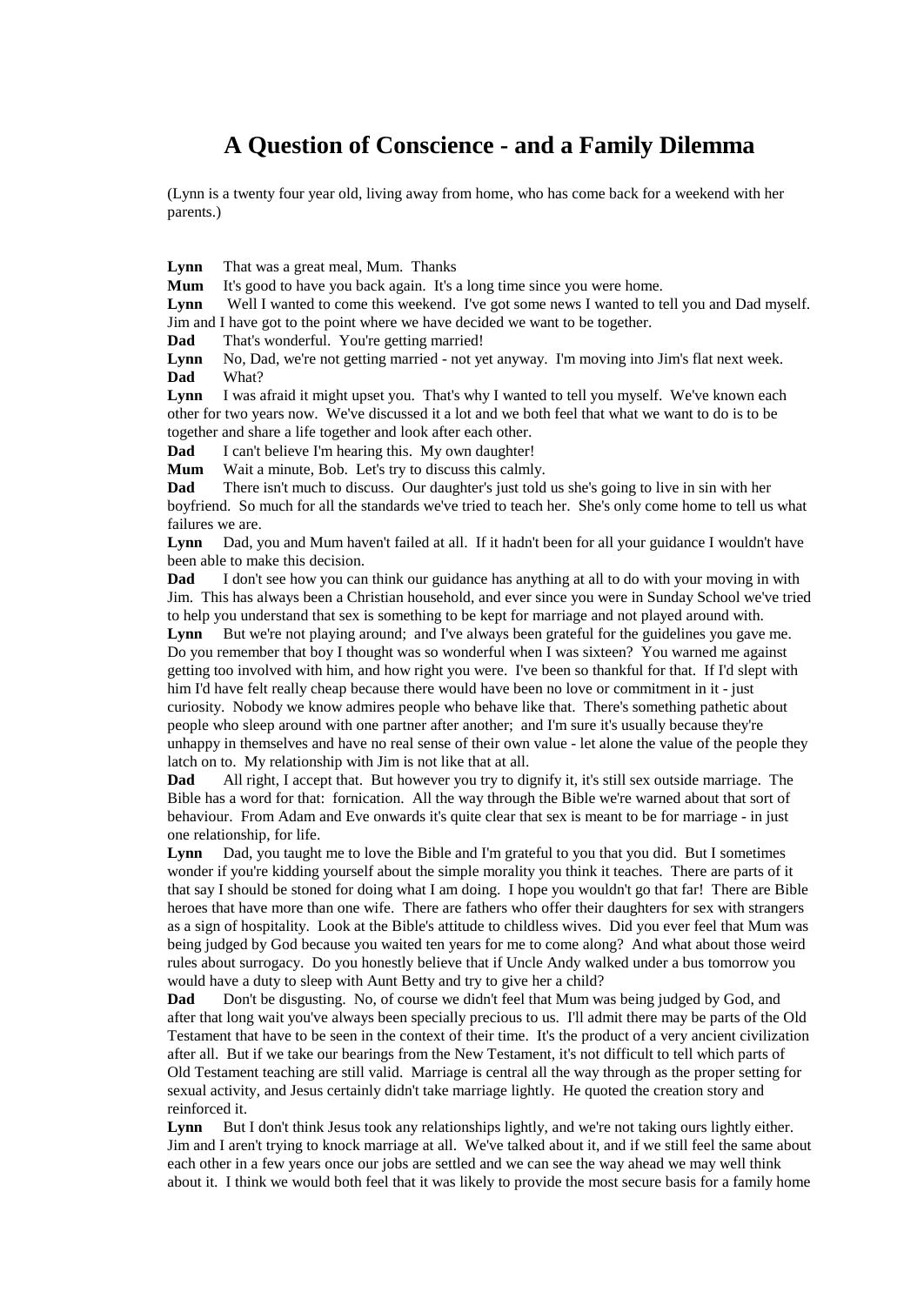if we had children. But we've seen too many people getting married early because they think it's the only way they can be together, and then breaking up; and we know what a gruesome experience it's been for them. It's partly because we do think so highly of marriage that we feel it would be irresponsible for us at this stage. All we're sure of at the moment is that we love each other and we trust each other and we're good for each other, and we want to be together, and we hope that it will be for always but we can't be sure yet.

**Dad** There's a great deal of "we, we, we..." in what you're saying. Christians aren't free to do just what "we" think or want. There's far too much talk about "rights" nowadays. People simply ignore rules and guidelines when they find them difficult or inconvenient. But I suppose it's not all your fault. Some Church leaders have a great deal to answer for; they're so afraid of seeming out of touch. There is nothing so pathetic as ministers and Church committees trying to be trendy and swim with the tide. They forget what Jesus taught about taking up the cross. They just drift with the outside world and they're useless as salt and light.

**Lynn** Dad, I don't think you have any idea how smug you sound when you talk like that. I don't know how Mum feels, hearing marriage described as taking up a cross; but if things have worked out well for you, don't you think you should feel sorry for people whose relationships have not been so good? You make it sound as if being happily married was some sort of virtue to feel proud of. Surely it's a very humbling thing to be as blessed as you and Mum have been. Security and trust and your complete acceptance of each other are what everybody longs for, deep down.

**Mum** Yes, I don't think you're being quite fair, Bob; and I don't think it's so simple as you make out. We had a speaker at the Guild last week who really made us think. She was telling us how much the Church's view of marriage had changed over the centuries. And she asked us why we always assume that marriage is always good and other relationships are always bad. She is a professional counsellor, and she said that a huge number of her clients are people who've been trapped in miserable marriages for years. She said she had become convinced that the quality of people's relationships mattered far more than their legal status, and that traditional Christian morality had produced a lot of casualties as well as a lot of hypocrisy. I'd always been taught that Victorian times were the great age of the family. I'd never realised just how powerless women were, or what a dreadful amount of prostitution there was underneath the respectable facade. We've had a wonderful marriage and I'd love for Lynn to have that too. But maybe just "being married" isn't so important as we used to think. We didn't have any options in our day.

**Dad** I don't think any of that is a reason to change the basic view of marriage - as something lifelong, between one man and one woman, with no sex before it or outside it. The Church has always taught that, even if its ceremonies have varied a lot.

**Lynn** What did your parents tell you, Mum? Why did they say it was so important to save yourself for marriage?

Mum I think it was just taken for granted. I've no idea how many people did save themselves for marriage, but it was always assumed that it was the "Christian" thing to do. I don't remember any special reasons being given for it. There were just a lot of warnings about the dangers of unwanted babies.

Lynn Well we have no intention of producing unwanted babies, and there seem to us to be far more important issues for the Church to worry about than who is sleeping with who. There are real problems and real evils out there for the Church to be tackling: hunger, exploitation, homelessness, green issues. The Church would have much more credibility with most of our friends if they saw it really tackling these big things instead of getting worked up because two people who love each other want to live together.

**Mum** Bob, is this not something you could ask to have on the agenda for a Session meeting? We know a lot of families in the congregation who have been in exactly the same situation. Wouldn't it be helpful to discuss it?

**Dad** Not on your life. That would be downright embarrassing. Even if we had a general discussion, people would know it was arising because of our family situation. I have been a member of that Session for twenty two years and I certainly don't want everybody else knowing what a mess we've got into. If Lynn's as determined on this immoral lifestyle as she seems to be, the only hope is that she'll come to her senses before long and decide on a proper wedding. And what would you expect the Minister to do then, if I'd told him that she'd been living with the man already.

**Lynn** Are you honestly suggesting, Dad, that if Jim and I decided to be married the Church might turn us away?

**Dad** Well what do you expect Ministers to do? Just smile and pretend they don't notice that couples live at the same address? Surely you wouldn't respect a minister who had no convictions and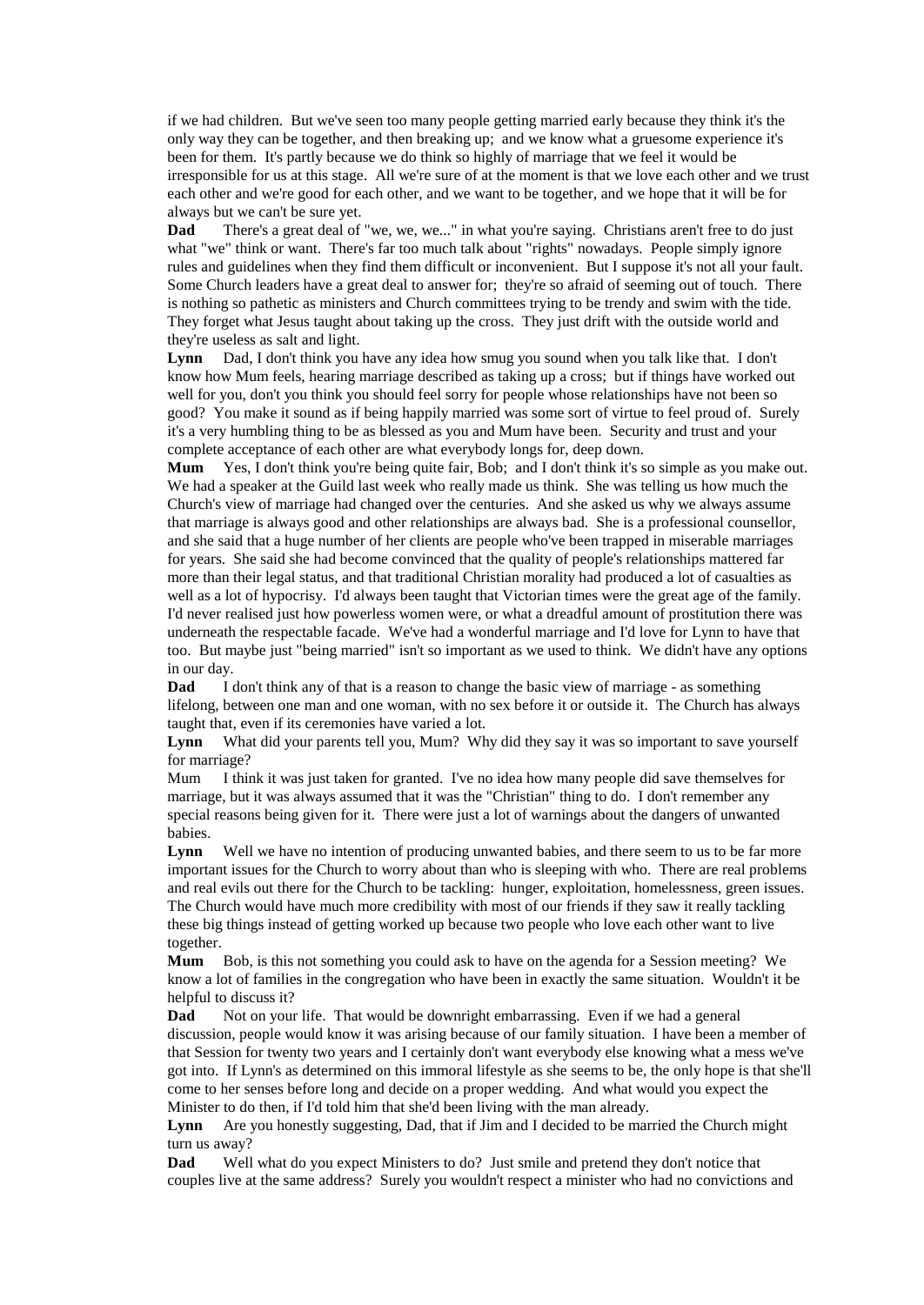just tried to satisfy everybody. Ministers have integrity too; and I'm sure they're particularly sad when Church members think they can do as they please. They know that God's rules are for our good. **Lynn** But, Dad, the "rules" as you call them haven't always been the same. If we'd been living in Bible times, you would probably have decided who I was going to marry, and I wouldn't have had any say in it. I would just have been your property. Things are different now, and I am glad they're different! You used to tell me wonderful stories about God leading his people through the desert always being out in front of them, always having more to teach them than they could absorb or understand. I believe that that's what's happening now.

**Mum** But Lynn, dear, how can you be sure? Two years isn't all that long, and you've not really had to face any of the tough patches yet. If you get sexually involved before you're quite sure, you could get terribly terribly hurt. It's much easier for men to move on and not be so hurt.

Lynn Mum, there's no proving it's for ever, no matter what happens. We're both as sure as we can be that we want to go through our whole lives together, ups and downs, hard times and good ones. We're not just after quick kicks. But honestly it seems ridiculous to be as close as we are and not to sleep together. We're ready for it. We've both got some way to go before we've worked out career moves and where we'll settle and all that; but we know that being together physically would deepen and enrich the commitment we've made to work that out together. It's just that there doesn't seem to be any special reason to stop learning to know each other physically at the point of making love properly. It's artificial, and I think it would actually lead to so much frustration and quarrelling and constant yearning that it would get all out of proportion. There's no question of Jim pressuring me. We both believe that God is with us at this stage in our lives, not waiting to dangle a blessing over our relationship in the future if we've been a good little boy and girl in the meantime. We don't want to be furtive, or to be pushed into marriage just to legitimise something that seems to us wholesome and right and God-given. **Dad** But, my Lynn, it's such a total thing, the most complete sharing a man and woman can do. It belongs to the total trust that marriage vows express.

**Lynn** Yes, Dad, but we've got the trust already. When the time comes for vows, they'll just be catching up with that. And whether we've slept together or not won't make those vows an inch less true or real or meaningful. Sure, we're taking the risk of total commitment, but you've always told me that God doesn't just hand out security. He invites us to take risks.

**Dad** He doesn't invite us to risk plain disobedience! I realise that many of your non-Christian friends are living together, but Christians must be ready to stand out and be different - as they were in Paul's time. I've heard no reason at all why we should abandon the Bible's plain message. However you dress this up or try to rationalise it, I still can't see what you are doing as anything other than plain wrong. God doesn't suddenly change his mind just because we find his teaching too demanding.

**Mum** But maybe he offers us guidelines, Bob, and leaves people in different times and different places to apply them in new situations. Paul told slaves to "obey their masters in fear and trembling" even when they were ill-treated, but surely that doesn't mean later Christians were wrong to want to do away with slavery. If the Bible's such a clear-cut rule book as you say it is, I can't understand why you don't want me to wear a hat to Church every Sunday! You're accusing Lynn of rationalising; but I sometimes wonder if folk our age aren't too harsh on people with different ideas because secretly we resent them having choices that we didn't have. Let's deal with the question of a wedding later, if it arises. Meantime, I think we should be glad that Lynn and Jim have thought through their position so thoroughly, and give them our support.

### **FOR DISCUSSION**:

If there has not been opportunity to read and reflect on the dialogue before the group meeting, three members should read it aloud.

The following questions might then be considered:

Do you feel particularly sympathetic to one character or another?

What seem to be the merits and limitations of each character's stance? Are there other arguments you feel should have been raised by any of them?

What should the minister say when Lynn and Jim approach him two years

later to arrange a wedding?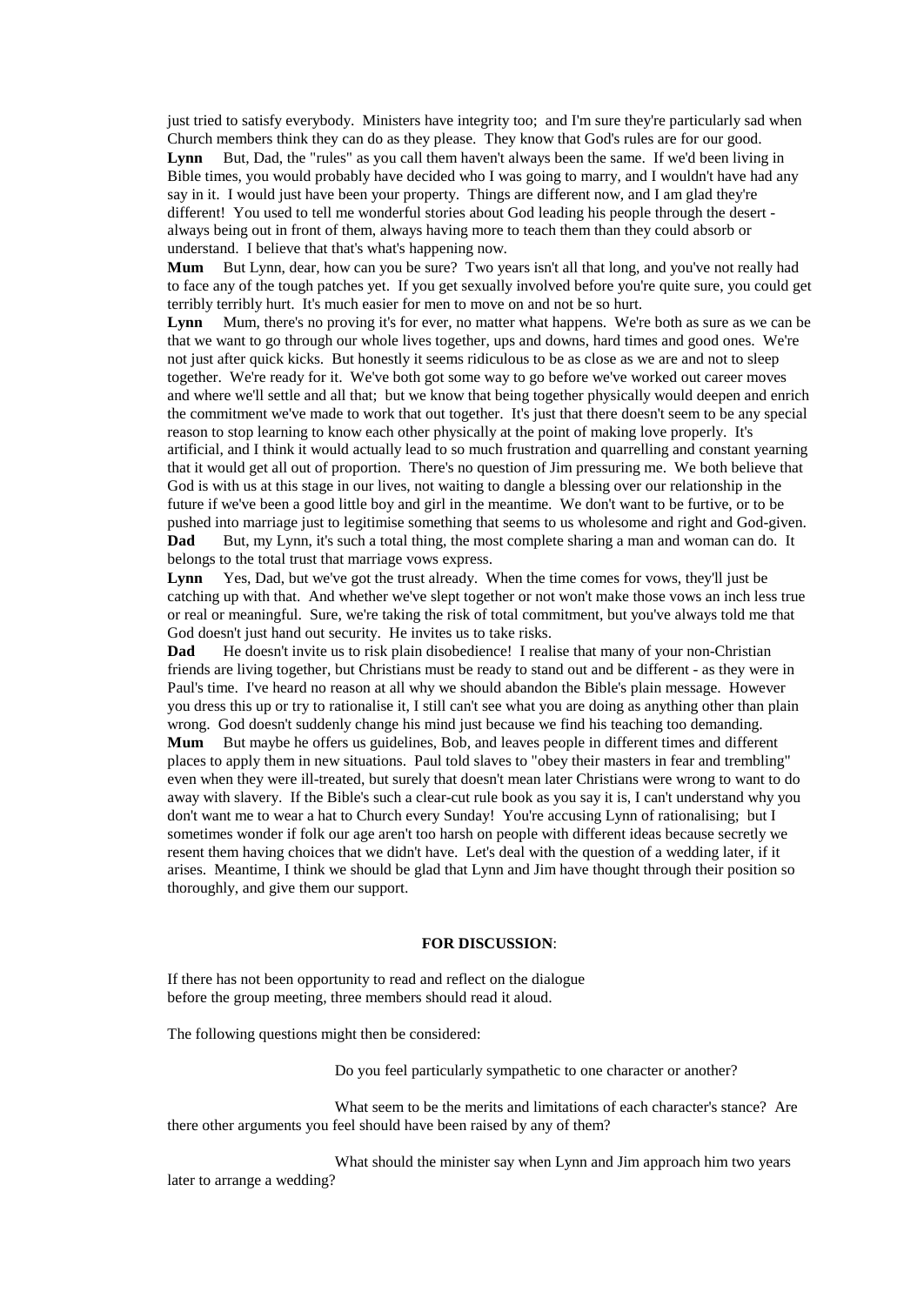Can you identify the factors in your understanding of God, the Bible, the modern world, which lie beneath your response to the dialogue?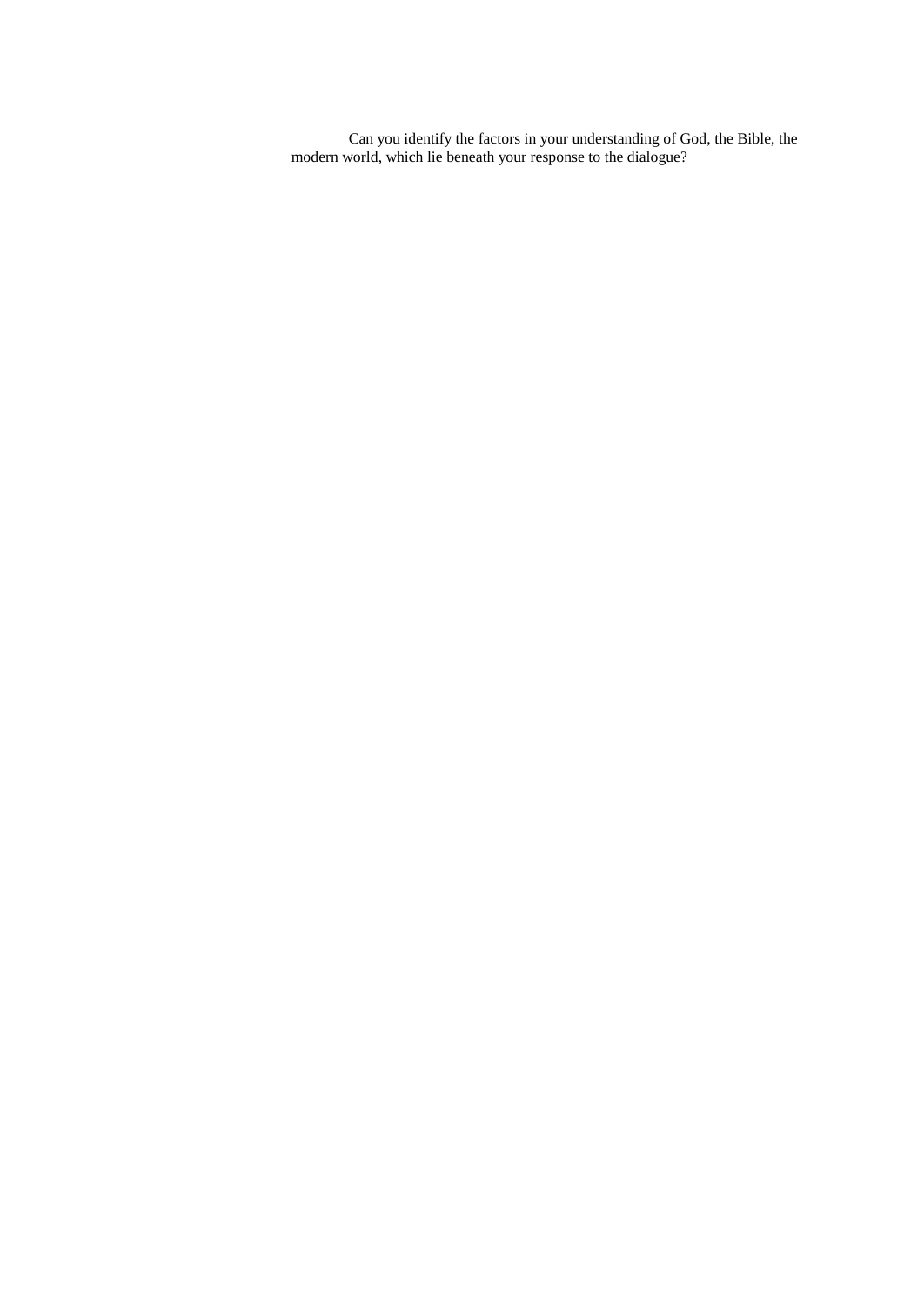## **Why the Contemporary Debate?**

In 1993 it was agreed without discussion or debate that "the General Assembly affirm the institution of marriage as a gift of God to his human creatures, the normative context of the deepest and most joyful relationship between man and woman, enhanced for Christian partners by their shared faith and their perception of God as source of all love". There is no disagreement about marriage as a gift and blessing, or about its value to society. Nor is there any disagreement over the need for responsibility, restraint and commitment in the expression of sexuality. All Christians must be concerned to protect young people from a culture which seems to treat sexual adventure as a necessary part of growing up, and to protect adults from exploitative or commercial sexual practices which diminish their status as human beings. Commercial sex and so-called casual sex are always an unworthy abuse of God's gift; so is any union which does not arise from free adult commitment on the part of both partners.

There is, however, disagreement in the Church over whether adult sexual relationships other than marriage can ever be appropriate and moral. Is premarital sex ever an acceptable option for Christians? Are same-sex relationships always intrinsically wrong? We produce here two different Christian responses to the difficult questions that are exercising all the major western Churches at the present time. (A) represents what might be called a traditional view: Christian standards, though difficult to achieve, are clear and permanently applicable, and we have no mandate to tamper with them. (B) suggests that Christians may have much to learn from the contemporary world also: and that in practice Christians have always had to interpret the precepts of the Bible in ways relevant to their own time and culture.

The issues are raised under three headings, with both (A) and (B) statements under each of them. For discussion purposes the whole group may wish to study them all; or if numbers are large enough it may be better to divide into three smaller groups to look at the sections separately, then meet to share views with the others.

## **DISCERNING GOD AT WORK IN THE WORLD (A)**

## **The Church's relationship to an unbelieving world**

All agree that changing attitudes and behaviour in society at large are a major factor behind pressures for the Church to depart from its traditional teaching. We must therefore ask: what weight should the Church give to changing convictions and lifestyles in the wider community when formulating its own beliefs and ethics?

The Church in Scotland (and generally in the West) is in severe decline. As a result, popular attitudes and practice increasingly take little or no account of Christian faith. Parts of the media are consistently dismissive of traditional Christianity. Since Christian ethics are based on Christian doctrine, it seems unthinkable that a largely unbelieving world should have a significant influence on the Church's sexual ethics.

It is not as though the progressive abandonment of Christian ethical standards has brought benefits all round. The difficulty in curbing the spread of HIV/AIDS tragically demonstrates the very opposite. The full effects of the increasing erosion of the two-parent family, especially on children, may not be seen for generations. Yet a recent American survey has already concluded that "this is the first generation in the nation's history to do worse psychologically, socially and economically than its parents" (Atlantic Monthly, April 1993).

No Church can be detached from its social and cultural context. In Scotland that context bears the varied imprints of earlier Christian traditions - so that voices are occasionally heard outside the Church daring to recall it to its authentic task.

Nor is that context static. Christians are continually summoned to "make sense" of their faith amidst changes in lifestyle, social conventions, communications, economics, science and technology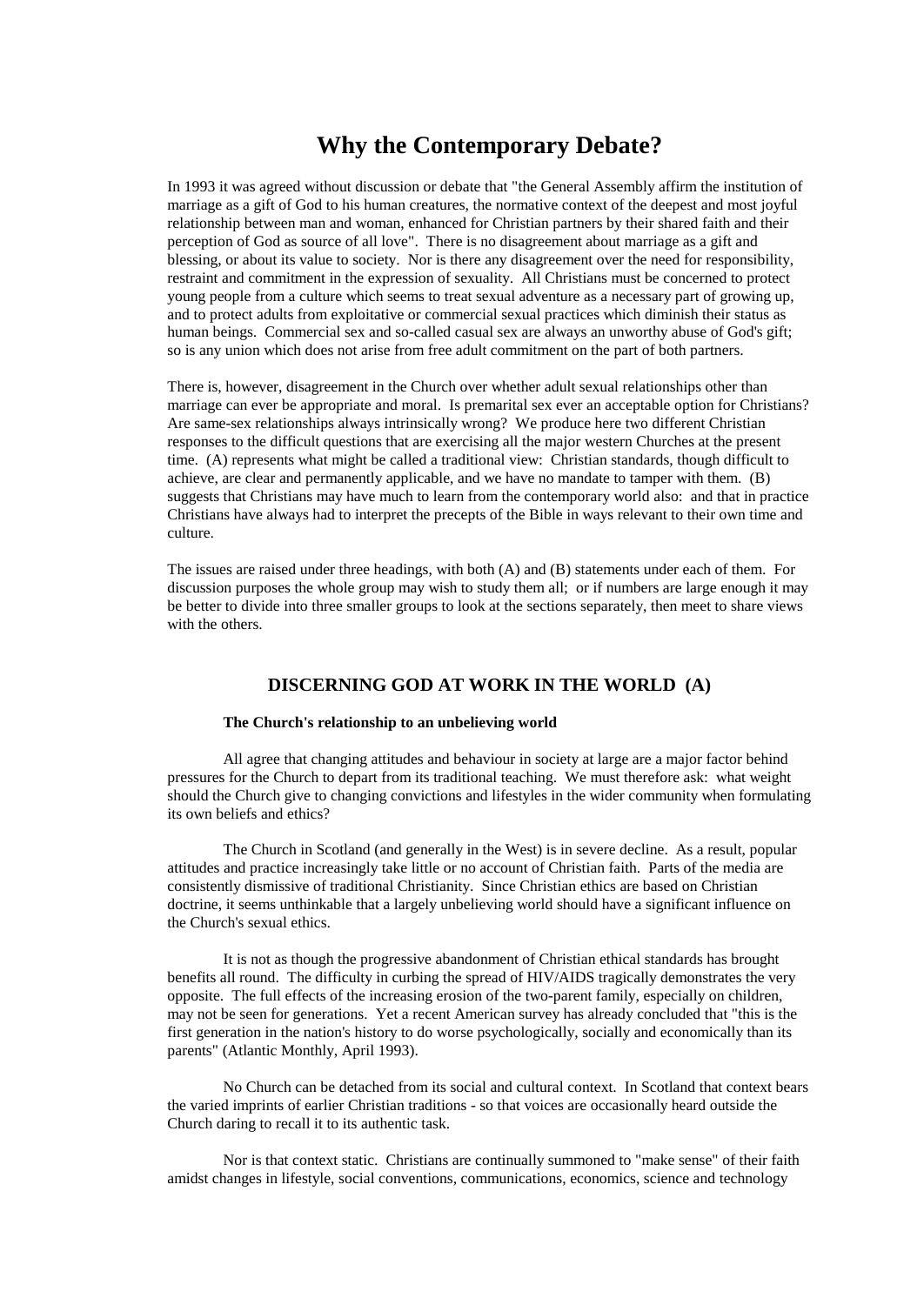and so on. Though none of these is a bearer of Christian revelation, all truth is ultimately God's truth. Hence the critical task of discernment, in the light of Scripture - our "supreme rule of faith and life". Freud may indeed have helped us in part to understand how human beings "tick" (although aspects of his thought remain keenly contested). But easy contraception does not make premarital or extramarital sex now acceptable - for Christians have always regarded them as wrong on deeper grounds than risk of pregnancy.

## **The uniqueness of revelation**

In revelation-history God raised up prophets and apostles, and he spoke with unique directness in his Son. The definitive presentation of that divine self-revelation is now accessible only in Scripture. This is where the Church hears the voice of the living God today, as his Word is sensitively represented through the Spirit and lived out in our midst. And since the Church is characterised by heeding the voice of its Shepherd (John 10: 3-5) it dare not adopt the Gallup-poll approach to deciding issues which is so prevalent today: if 90 per cent (or 75 per cent or 55 per cent) of people believe it, then it must be OK. Truth - in ethics, theology or anywhere else, should not be confused with mere consensus.

The early Church did not get its ethics from contemporary society. Becoming a Christian often meant a break with the past: "that is what some of you were. But you were washed..." (from I Corinthians 6: 9-11 - a particularly relevant passage). The early Christians' minority status may be increasingly relevant to the experience of the Church in Scotland. If so, the Church may expect to be variously misunderstood, despised or even discriminated against, but it must nevertheless faithfully hold fast and hold forth the Word of life with confidence and compassion. Far, far better this, however painful it may prove, than submerging our birthright in a mess of contemporary pottage. The abiding relevance of the Church as it approaches its third millennium rests where it has rested in every age - in the stewardship of the gospel of the grace of God in Jesus Christ. Here above all we discern God at work in our world today.

## **DISCERNING GOD AT WORK IN THE WORLD (B)**

#### **The presence of God in creation and culture**

The central and crucial action of God in human history is in the life, death and resurrection of Jesus Christ. It is precisely that historical core of our faith which gives us hope that God is present, active and creative elsewhere also. For the whole earth is God's. Christ has bound himself to the whole human race and indeed to the fragile inanimate earth. In the mystery of the Trinity, God has been at work from the beginning of time, in every culture and society.

This basic conviction invites us to detect God's providential presence, in principle, even in times and places which are not Christian. We perceive his huge gifts to us in the freedom of secular creation - for example, the human capacity for searching and insight into the nature of reality, the love of beauty, the wonder of good relationship. This is not to equate God with all history or all cultures. Not everything that happens in the world can be attributed to God. We have to recognise that we live in a fallen world: that we consistently abuse God's gifts, that our understanding of truth is often distorted, that we fail in our responsibilities. The Gospel makes it very clear that we are called to a transformation of our being. This transformation requires that we acknowledge the judgement of the Cross on our sinful existence.

But we live in a post-resurrection world, in which God has secured and redeemed the goodness of creation in his love, freeing us to celebrate all those things which enrich and bless us as we anticipate the final coming of the Kingdom. To accept whatever value-judgements are thrown up within society at any given moment is a distortion; so is a pessimistic theology which distrusts the world and recoils from it on principle. For Christians, it is not just an option but a positive responsibility to look at the world with hope and expectancy and tenderness as the world which is loved by God and where God is at work. We should marvel at the long evolutionary history of things. We should marvel too at the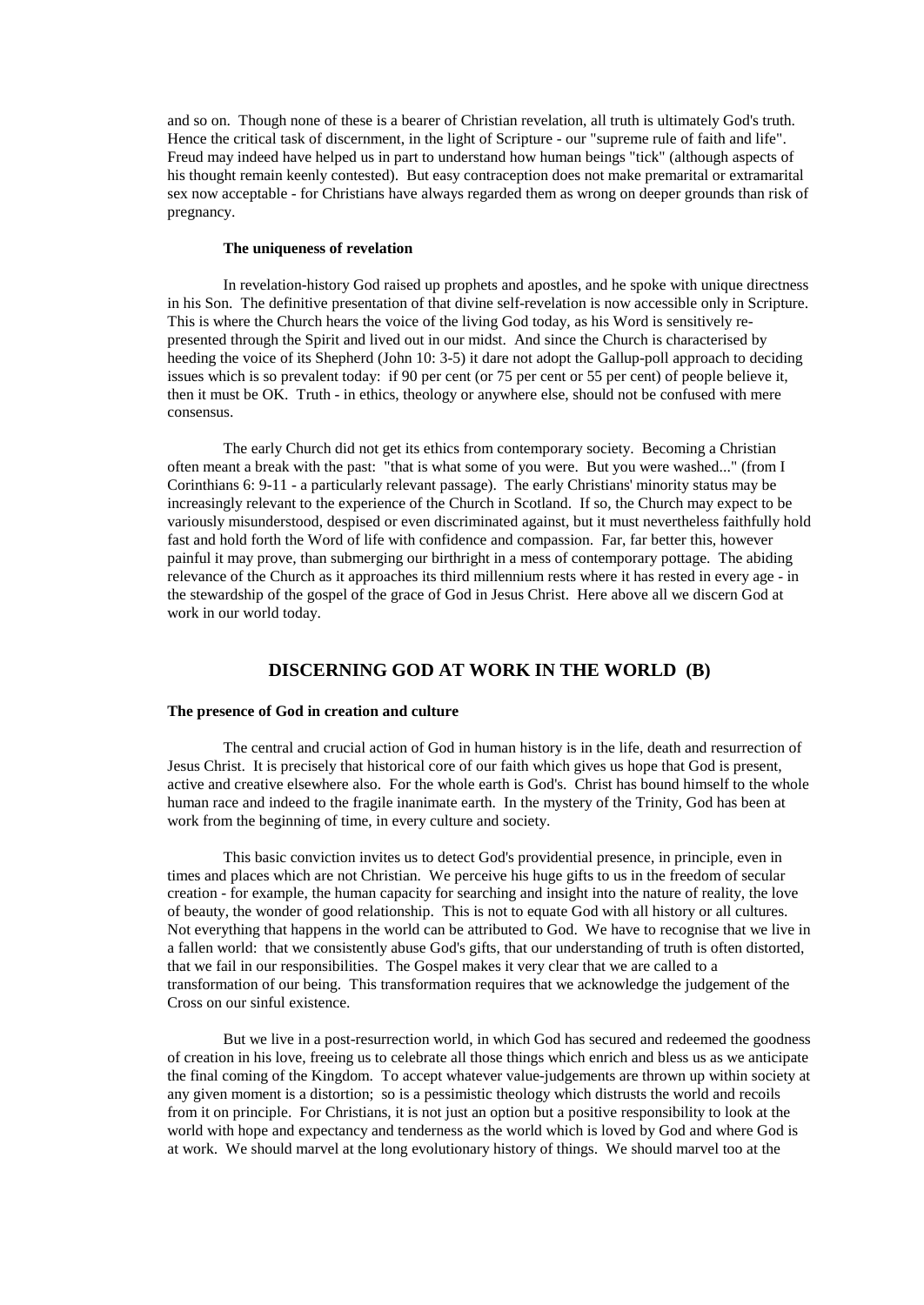relatively short period of human history, with its staggering riches of art, science, philosophy, political development, human community - acknowledging also with penitence its shames and disasters.

## **The complexity of "reading the signs"**

Scanning one's own time and culture for signs of God or of deviation from God is particularly difficult. Hindsight often makes it easier to decide what has been providential development and what has been human mismanagement in previous generations. Interpreting the present is nearly always painful, sometimes violently contested. We have only to think of the different views of kingship in the Old Testament, or the fierce debate between Paul and the Jerusalem apostles over circumcision, to see that this kind of problem arises in good conscience within faith communities, not simply between Church and world.

For a faith such as Christianity, which upholds the written texts of Scripture as the supreme rule of faith and life, conformity to Scripture is clearly a basic yardstick by which to judge any situation or act or policy. As the next section shows, however, that evaluation is itself not at all simple, for the way that we read Scripture is bound up with the way in which we understand God. Our reading is coloured by our upbringing, by experience and by tradition. We must recognise from within the story of God's dealings with his people, that there are times when the book itself may become an obstruction to our hearing the voice of the living God. "The Bible says...." is not in itself a conclusive argument. If we say only "It is written...", and not hear "But I say unto you..." we are turning a blind eye to the contradictions within Scripture itself.

Such questions often surface at times when history or science produces new insights - for instance, the Copernican revolution, or the discovery of fossil remains. Sometimes they accompany shifts in a society's sense of justice, or new awareness of ideas that challenge what was formerly taken for granted, such as the anti-slavery movement or the rejection of feudalism. Such challenges may arise from religious faith, but need not do so. The history of Christendom shows the Church often turning away from new truths and developments, especially those arising from secular learning, in the misplaced belief that the new truth cannot be of God since it contradicts accepted belief and practice. The resistance of past generations (e.g. to rail travel, to electricity, to organ music) tends now to sound comical, but in broad terms the argument is usually "Nothing has changed. If God had meant us to have ... he'd have given it to us in the first place". Some developments of the more recent past, such as artificial contraception, still have a ring of controversy in certain quarters. Once we are aware of the tendency to suspect or resist new discoveries and possibilities, it is a proper question whether some of our judgements on today's issues (for instance bio-engineering, euthanasia, the legalising of homosexual relationships) may look just as dated to the faithful of future generations. This does not mean that what is new is by definition good. It does mean we have to look at new developments with an open mind on the question of whether or not God is in them.

In the end, such judgements must be provisional, albeit committed. In practice they will depend on several factors: our basic sense of the character of God and whether we perceive him as generous, forgiving, stern, censorious - on our sense of what the fruits of the Spirit look like in human life - on our understanding of the primary characteristics of the Kingdom to whose fullness we are called. These perceptions are dependent upon Scripture, yet because they are bound up with our Christian nurture and experience they also influence the way that we respond to Scripture.

## **INTERPRETING SCRIPTURE TODAY (A)**

#### **The Bible and its use in the Church**

Every generation tends to exaggerate its own significance. Recent years have seen new emphases and approaches in the study of the bible, but their novelty should neither be overstated nor treated as fresh revelation. Accompanying these developments has been a growing chorus about the inadequacy, for the Church's ministry of the Word of God, of the biblical criticism that has held academic sway for so long. Books and projects bearing titles such as The Strange Silence of the Bible in the Church, The End of the Historical Critical Method, and "Scripture: from Rumour to Recovery",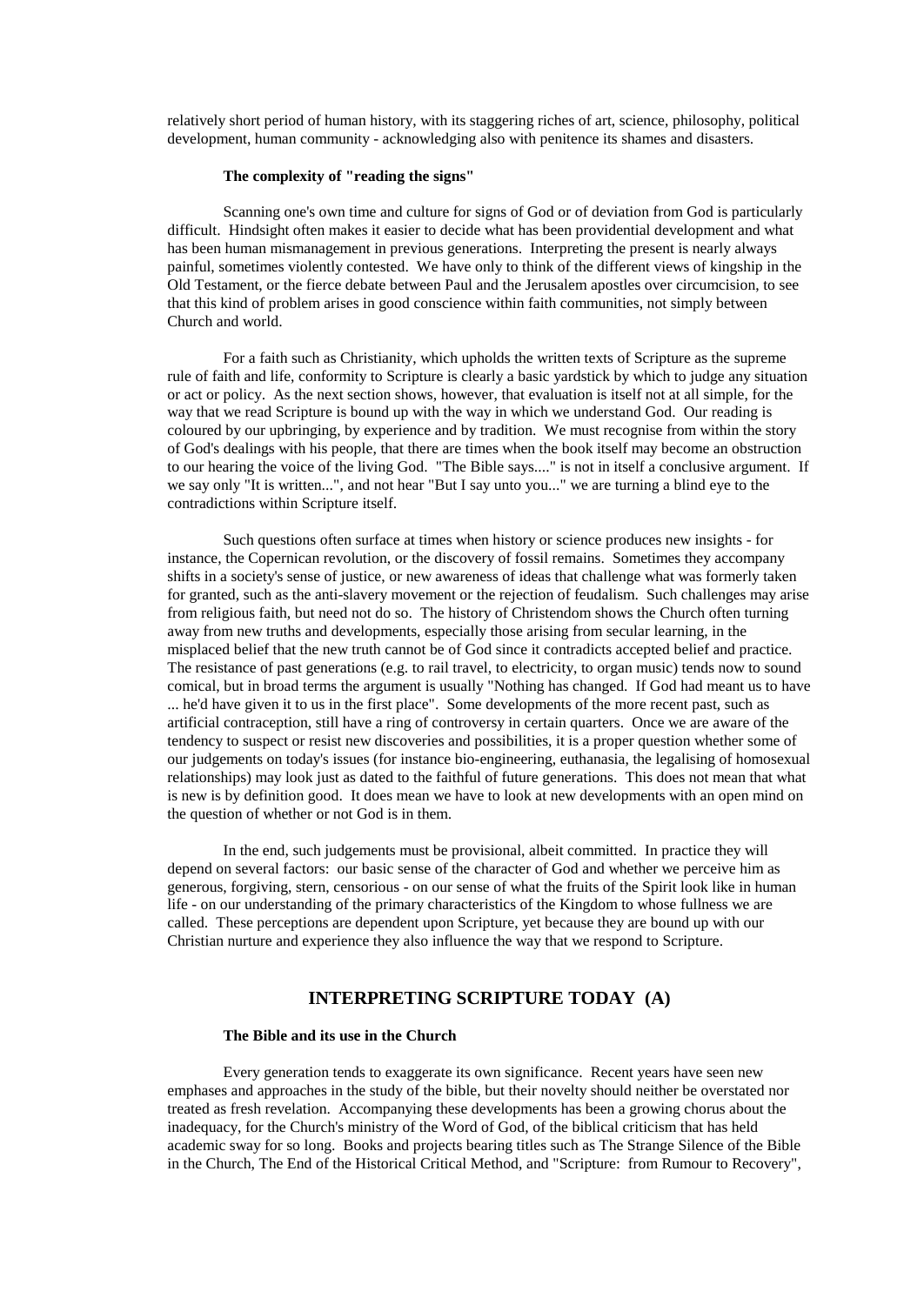are increasingly in evidence. Also growing in university departments, on the other hand, are secularising currents keen to dispense with notions of "Scripture" and "canon" altogether.

So the latest trends in biblical studies deserve careful evaluation. The deeply historical character of all Scripture continues to be underlined. To understand its witness for today, we must first (but not solely) understand the contexts - linguistic, cultural, political, socio-economic as well as religious - in which the various texts were produced. There is no core to Scripture free from this historical conditioning. "God is love" is true in a biblical sense only when "God" and "love" are given their contextual meanings - not what we might want them to mean today.

This emphasis presents challenges to the interpreter of the Bible, but it must not be exaggerated (as though the gulf between the biblical world and ours were unbridgeable) nor viewed solely as a drawback. Once-for-all events are absolutely central to the Christian faith. It was "under Pontius Pilate", in Jerusalem around 30 A.D., that Jesus of Nazareth wrought the world's eternal salvation. At that time and place (and in their languages and literary forms) God spoke as he has never spoken before or since.

## **Principles of interpretation**

Bible students have always interpreted its different parts in the light of their place in the unfolding of revelation-history, from Old Testament shadow and promise to New Testament substance and fulfilment. They have always distinguished between Old Testament teachings reaffirmed in the New (like the Two Great Commandments - from Deuteronomy and Leviticus, Matthew 22: 37-39) and others fulfilled and hence superseded. And they have likewise distinguished what appears incidentally (like slavery) from what is taught as constitutive.

One recent approach focusses on the Bible's readers: our experience, personality, social status and cultural setting all influence how we read Scripture. Latin American liberation theologians have shown how the oppressed and the poor hear Scripture differently from the powerful and wealthy (and from Western intellectuals!) Women notice what men miss, and so on.

Yet the biblical text is one. There is one Word of God for all (see Ephesians 4: 4-6). We must be alert to the limitations or bias of our own interpretation of Scripture and sensitive, sympathetically and critically, to the insights of others. Do married persons, for example, read Scripture selectively to the hurt of single men or women? In this task the Church trusts in the help of the Holy Spirit, who inspired the Scriptures and now illuminates the text for its readers and hearers. It is on the text that the Spirit's ministry focusses - not on developing some vague "mind of the Church" (which was an approach to determining truth decisively rejected by the Reformation).

As the one Spirit bestows varied gifts on the one body of Christ, so he enables us to discern the deep unities behind Scripture's many-splendoured diversity. By his guidance we will avoid pitting Scripture against Scripture - "I am for John's gospel", "I am for Paul", "I am for the prophets".

So Scripture needs to be re-read and re-appropriated afresh in every age - but without that selfimportance which regards all earlier generations as benighted. In so doing, the Church retains the integrity of its own Reformed confession - that the Word of God in Scripture is the supreme rule of faith and life. It will resist downgrading it, as though it were solely a human work, now rather outmoded, and also resist splitting it asunder, so that its diversity eclipses its unity. And the Scottish Church should humbly take note, in its sad decline, that growing Churches in many parts of the world view debates like this one with a mixture of bewilderment, dismay and pity. If Scripture is not incontrovertibly clear on these issues, they wonder, is it really clear on anything?

## **INTERPRETING SCRIPTURE TODAY (B)**

## **The human elements in the writing and reading of Scripture**

The disciplines brought to bear on the study of Scripture in the last two hundred years show how deeply culturally conditioned the particular parts of Scripture are. Books, passages, editorial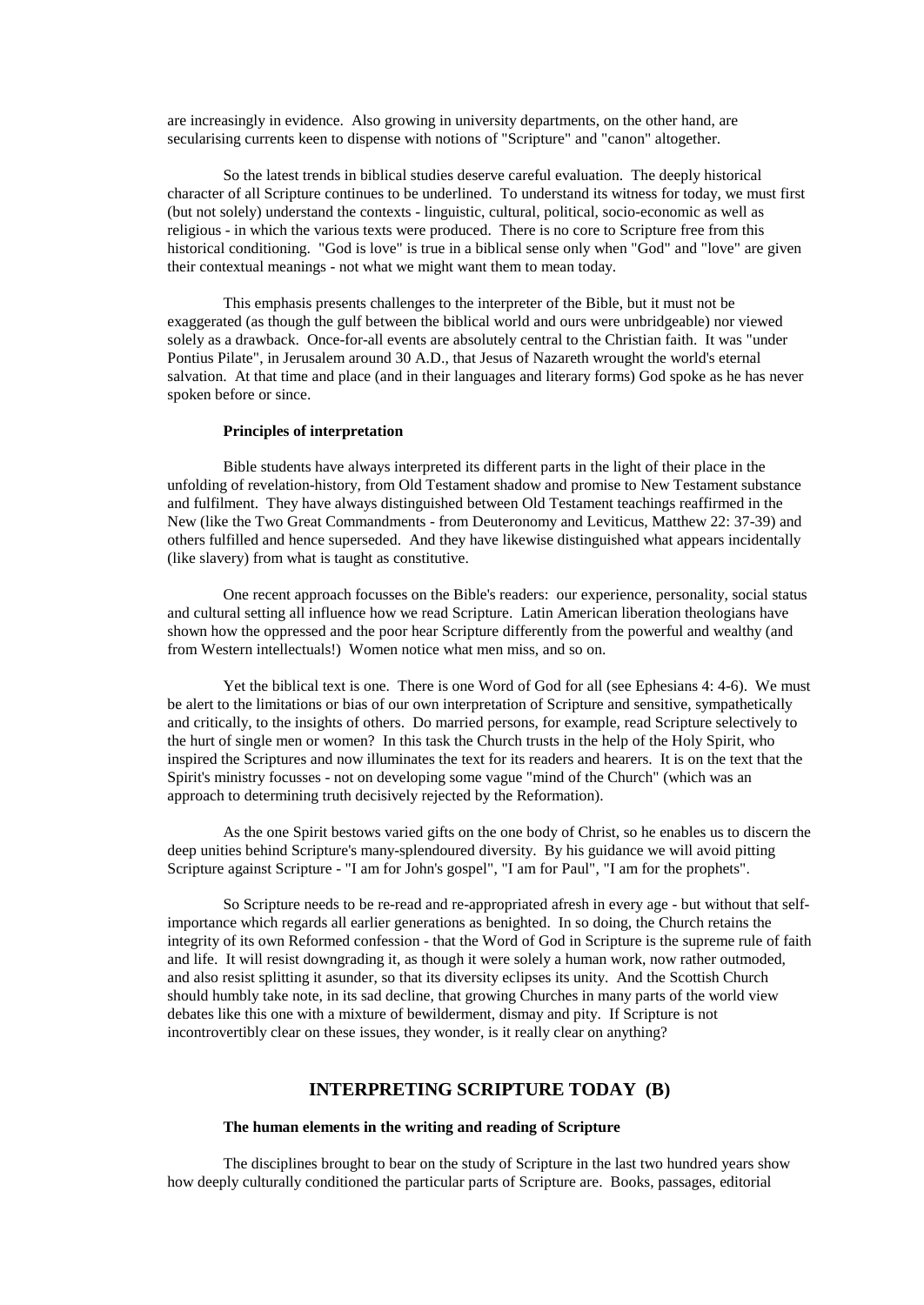strands, all belong to identifiable times, communities, theological perspectives. To understand the biblical witness in a way which does any justice to the historical nature of God's self-revelation, one has to understand the economic, political, social and cultural factors in which the biblical texts first saw the light of day. [See Walk, My Sister. The Ordination of Women: Reformed Perspectives (World Alliance of Reformed Churches)] To hear the Word of God through these writings is not necessarily to identify with the particular standpoint of the writer. For example, some of the very nationalistic writings of the late Old Testament period, such as Esther, may be "Word of God" to us by standing as a salutary warning against the standpoint they embody.

We are increasingly aware that all reading of Scripture is undertaken from a particular vantage point. As we seek to approach it in the light of the guidance of the Holy Spirit, we bring (often unconsciously) to the Bible's record of the past the complexity of our own present: our thought forms, our training, our language, our social position etc. People in positions of power are likely to read - or at least to hear - Scripture differently from those who read it in a situation of oppression. They are also likely to have different favourite passages! This importance of the reader's own perspective has been borne in on us in the late twentieth century by the liberation theologies and by the worldwide voice of Christian feminism. We should not be afraid to confront such insights, even if we find them threatening. Nor should we feel that the large library of Bible books has to be invested with false cohesion and unity. It has been a constant emphasis of the classic Reformed position that Scripture becomes the Word of God for us in a dynamic interaction between text, reader and Spirit.

Once we recognise the human elements in our own handling of Scripture, a question arises as to whether those within the Bible were safeguarded from possible distorted understanding of God, or whether they share with us that possibility. In other words, does God in the richness of the Scriptures let us see bad theology as well as good for our edification? Not only must we ask, in the light of historical and critical work, "Does Luke have a different picture of Christ from John?" or "Does Galatians have a different account of the Church from I Timothy?" We may also be invited by God to ask which is better? That is to say that within Scripture, as well as outside it, writers, editors, scribes, Church leaders may have elements in their understanding which come not directly from God but mediated through their intellectual and social horizons, the point they had reached on their own spiritual pilgrimage, their place in contemporary power struggles and so on. To try to distinguish the elements that are merely local from those which are vital perceptions of faith is not to spurn or downgrade Scripture as God's irreplaceable gift to his Church. It is to recognise in Scripture a warning that we must try to make the same distinction in the ways that we articulate our faith.

## **The ongoing disclosure of God's truth**

There is always a risk that we select the things we like and avoid what we do not like. But that risk does not absolve us from the responsibility of some prioritising and evaluation. Scripture bears witness to a Gospel which in turn demands that Scripture itself be judged by that Gospel. It was this kind of understanding, the sense that we have to engage and grapple with the written text, which allowed Luther to describe the Epistle of James as "a right strawy epistle," and emboldened Mary Slessor to write in her Bible alongside I Timothy 2:11, "Na, na, Paul, this winna dae".

God's self-revelation in the teaching and life and death of Jesus Christ, the Word incarnate, is our decisive and ultimate authority. But the historical nature of that supreme revelation does not require us to believe that he has been inactive in other places and times. Through the work of his Spirit in history and culture, we have access now to questions that are never raised within Scripture itself. Comparative anthropology suggests that the semitic and Graeco-Roman cultures which cradled Christianity were so deeply patriarchal that they stifled the potential radical thrust of Jesus' teaching. That patriarchal social structure is now challenged as unacceptable by both secular and Christian feminists - by the secular on grounds of natural justice, by the Christian because it fails to express the equal status of Jew and Gentile, male and female, slave and free within the Kingdom. The biblical witness has been compared to a slow-burning fuse penetrating history and culture, then every so often igniting into new disclosures of the implications of the gospel which the Church and world were not ready for before. Obvious examples of this would be the emancipation of slaves and the ordination of women. On the same pattern, many Christians believe that psychology's insights into the nature and place of sexuality are also God-given. They provide a valuable corrective to the way that Scripture had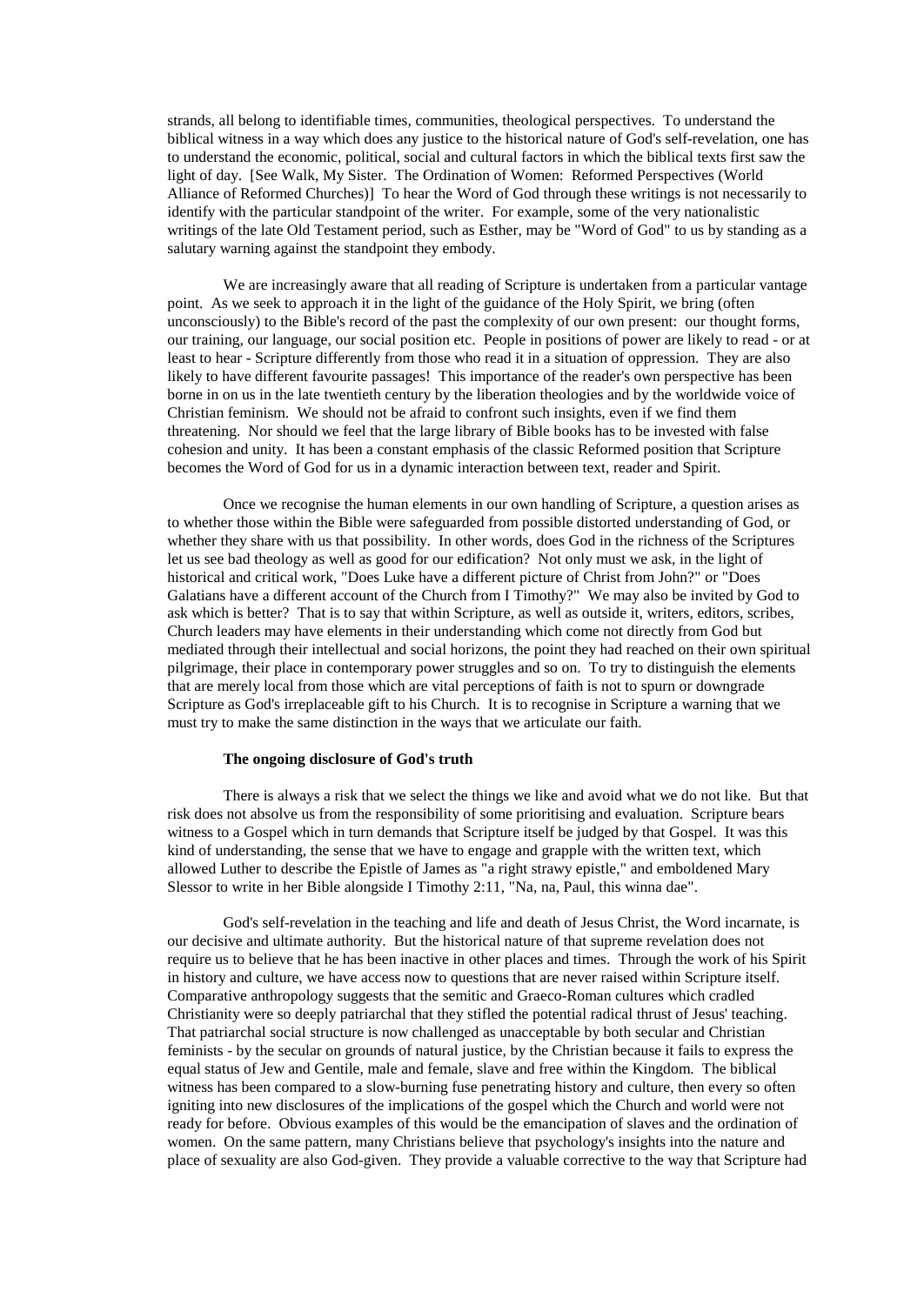been filtered through subsequent ascetic traditions - resulting during much of Christian history in distorted, negative and guilt-inducing messages about the God-given gift of human sexuality.

## **IMPLICATIONS FOR MARRIAGE AND SEXUALITY (A)**

#### **The centrality of heterosexual monogamy in Scripture**

Quite recently some Christians have begun to argue that the prominent and normative place in Scripture of heterosexual monogamous marriage is, in effect, wholly or largely a reflection of ancient social and cultural patterns. These time-bound wrappings must be discarded if we are to uncover God's Word for sexual relationships today. That Word speaks, so it is claimed, about qualities such as love and freedom, rather than about forms of relationship, such as heterosexual monogamy.

Many Christians believe that it speaks about both qualities and forms - and neither one without the other. Honour among thieves does not justify thieving, though the honour may still be admirable, just as love shown in wrongly ordered relationships may be admirable. The distinction is critical: adulterous partnerships can be very loving, and so too can incestuous ones. Similarly the form of marriage can be an empty shell without mutual love and caring. Yet the fact that the form is God-given means that difficulties in the relationship have to be faced and worked through rather than run away from.

This divine plan for men and women to find sexual fulfilment in permanent one-to-one relationships holds a critical structural place in the biblical revelation: established in creation, assumed in the Ten Commandments, reaffirmed and deepened by Jesus, and seen in Ephesians as uniquely symbolic of the union between Christ and his Church. It is against this extensive backcloth that homosexual behaviour is uniformly condemned in the Bible, not frequently (the issue rarely arose, and in any case was never really in doubt) but in remarkably comprehensive terms which most discussions have still not taken seriously.

Some call this teaching "heterosexism" - an ideology which judges others by heterosexual norms. This charge should certainly remind us of the honourable status that singleness (including celibacy and virginity) has in the New Testament, supremely in Jesus himself. But "heterosexism" may be no more than a label affixed to others by those unable to assent to biblical teaching. It is hard to deny that the Bible presents an inescapably heterosexual norm.

#### **Responding to homosexuality**

Something similar may be said of allegations of "homophobia" (literally, "fear of the same"). It is indeed true that some Christians react to homosexuality only with distaste or revulsion - which makes it very difficult for them to love their homosexual neighbours as themselves. Most churches would benefit from more explicit, unembarrassed teaching on sexual issues. But "homophobia" is too often used as a kind of emotive stigma, especially when linked to someone else's supposed problems with his or her own sexuality. We all know how challenging it is to love people whose lifestyle we deeply disapprove of, especially when it is unashamedly flaunted so that it becomes basic to their identity. Yet we do not normally devise labels, for instance for those who instinctively shrink from alcoholics. Some seem determined to label as homophobic any disapproval of same-sex behaviour, whether instinctive gut-reaction or thoughtful principle. The use of the term adds nothing to productive discussion.

What of homosexual orientation? There is as yet no scientific consensus about the causes whether nature or nurture or some combination of both. But if conclusive proof of its genetic basis is forthcoming (clarification will be welcome on all sides) that will not settle questions of Christian ethics. What is "natural" is not automatically right, as the doctrine of the fall reminds us. The Christian faith has never accepted that every innate disposition may validly express itself in outward behaviour. Each case has to be assessed on its merits. Human beings are more than the sum of their genes, and cannot be deprived of responsibility for their own lives.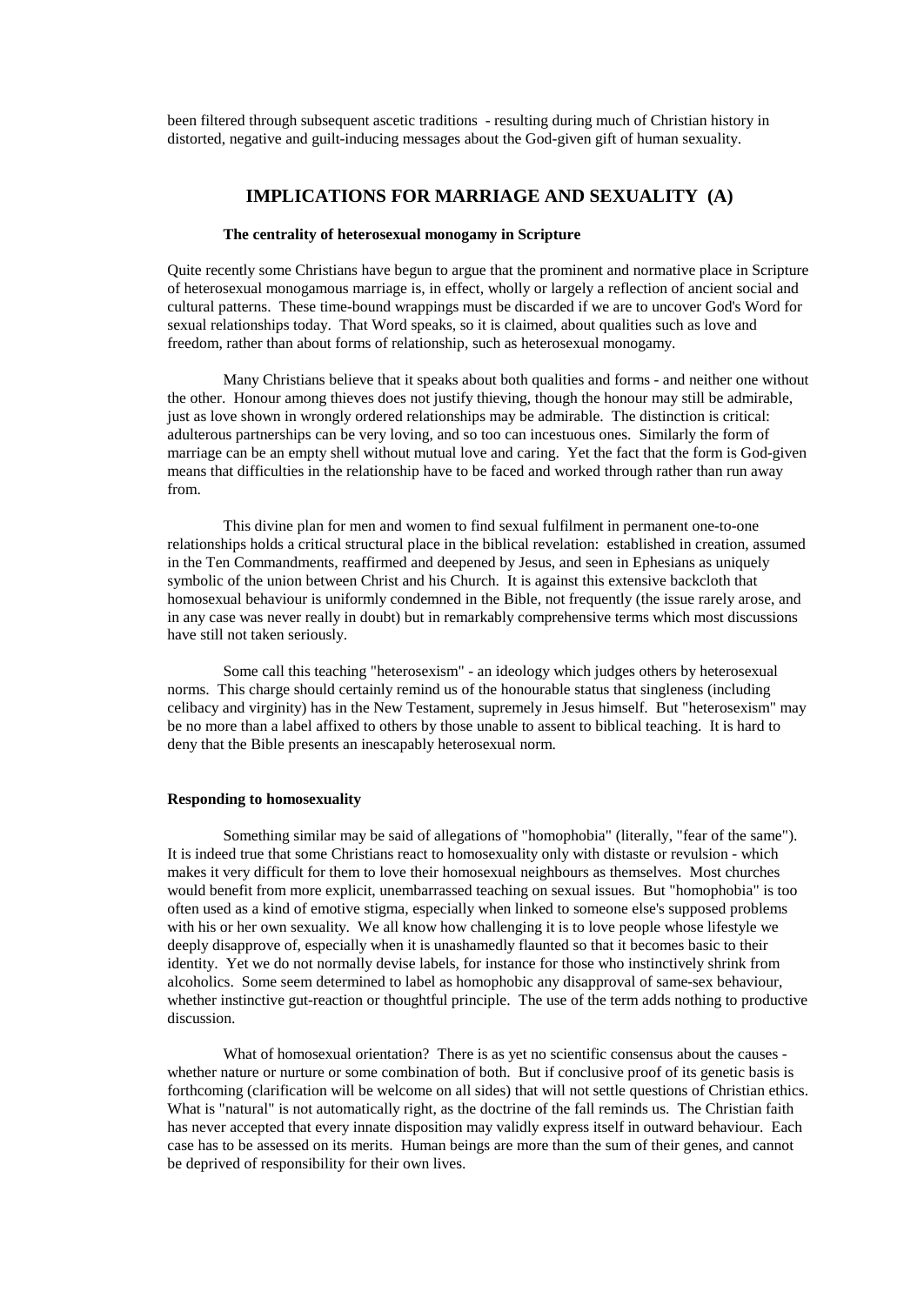The Christian ideal of marriage (heterosexual, monogamous, permanent - one man and one woman for life, with no sex before or outside it) has remained remarkably resilient. It has survived enormous changes in social custom, ceremonial expression, legal status, economic conditions, and human expectations. It will outlive not only the decline of the traditional - and expensive - churchwedding-and-reception, but also the impatience of today's sexual liberators. For the wisdom of God is greater and he knows best how his children best live.

But for all who struggle with the effects of broken relationships or disordered sexuality - and that means most of us - God holds out the gift of forgiveness and the renewing power of the Spirit. All of us need both, and none of us is beyond the reach of either.

## **IMPLICATIONS FOR MARRIAGE AND SEXUALITY (B)**

### **The complexity of marriage as a social institution**

It is the recognition that unreformed attitudes and cultural blinkers are found within Scripture, as well as beyond it, which has given rise to specific questions about marriage and sexuality in many contemporary churches. No-one who takes the gospel seriously can fall into the trap of thinking that traditional religion is always right, or that piety is always an expression of the mind of Christ.

There is a huge cultural gap between marriage in any middle-Eastern setting in Bible times and our own idea of it as a partnership of equals in which each freely chooses the other. Honesty compels us to recognise how often men have regulated female sexuality in ways which reinforce patriarchal control. We know the sordid under-history of recent periods of "morality" - the extent of prostitution in Victorian times, the growing evidence of child abuse committed before the so-called sexual revolution. We can only guess at the number of partners trapped in miserable marriages in days when the outward form of a relationship was held more important than the actual relationship, and divorce for most was not a social or an economic possibility. A secure and permanent marriage, involving total commitment and absolute trust and fidelity, is not a goal confined to Christians, nor is it a prize awarded to Christians. Many couples who do not believe in God enjoy such marriages; many Church members, in spite of great effort and perseverance, do not. Christians are greatly blessed in being able to bring to their relationship all the resources that faith provides, through the constant forgiveness and renewal mediated by the Holy Spirit, also through their shared worship and devotional life. Undoubtedly the Bible sets forth marriage as the norm for male-female relationships (though in the much-quoted Creation story Adam and Eve can hardly be said to have had much choice!) But it would be arrogant to claim belief in marriage as a distinctively Christian insight or to pretend that it represents a division between a faithful Church and a godless world. We have to acknowledge with contrition that sometimes the repressive, guilt-inducing upbringing provided by "Christian" parents becomes a powerful factor in their children's later marital problems. The sins of one generation are indeed too often visited upon the next.

An increasingly common cause of unease is the Church's relation to couples who live together before marrying, or without ever marrying. This course - familiar to many parents and to almost all pastors - is often carefully and deliberately chosen by couples who believe that it is the appropriate response to where their relationship has reached. The biblical norm of chastity before marriage seems to them to belong to a world in which contraception was insecure, marriage often took place at the age of puberty, and economic and social structures were radically different from ours. If it is for the sake of legitimate sex that people marry, this is not an adequate basis for a promising relationship. If, with or without sexual encounter, the desire for shared life, mutual cherishing and mutual joy is constant, then it is that commitment which is the real core of the marriage.

[The question of premarital cohabitation, and the tension it can cause within families, is dealt with at greater length in the dialogue on page .. below]

#### **Sexual orientation and its expression**

The twentieth century has made us aware in a new way of the wide range of human sexual orientation. Whether homosexuality is a fact of nature from birth or the product of conditioning in early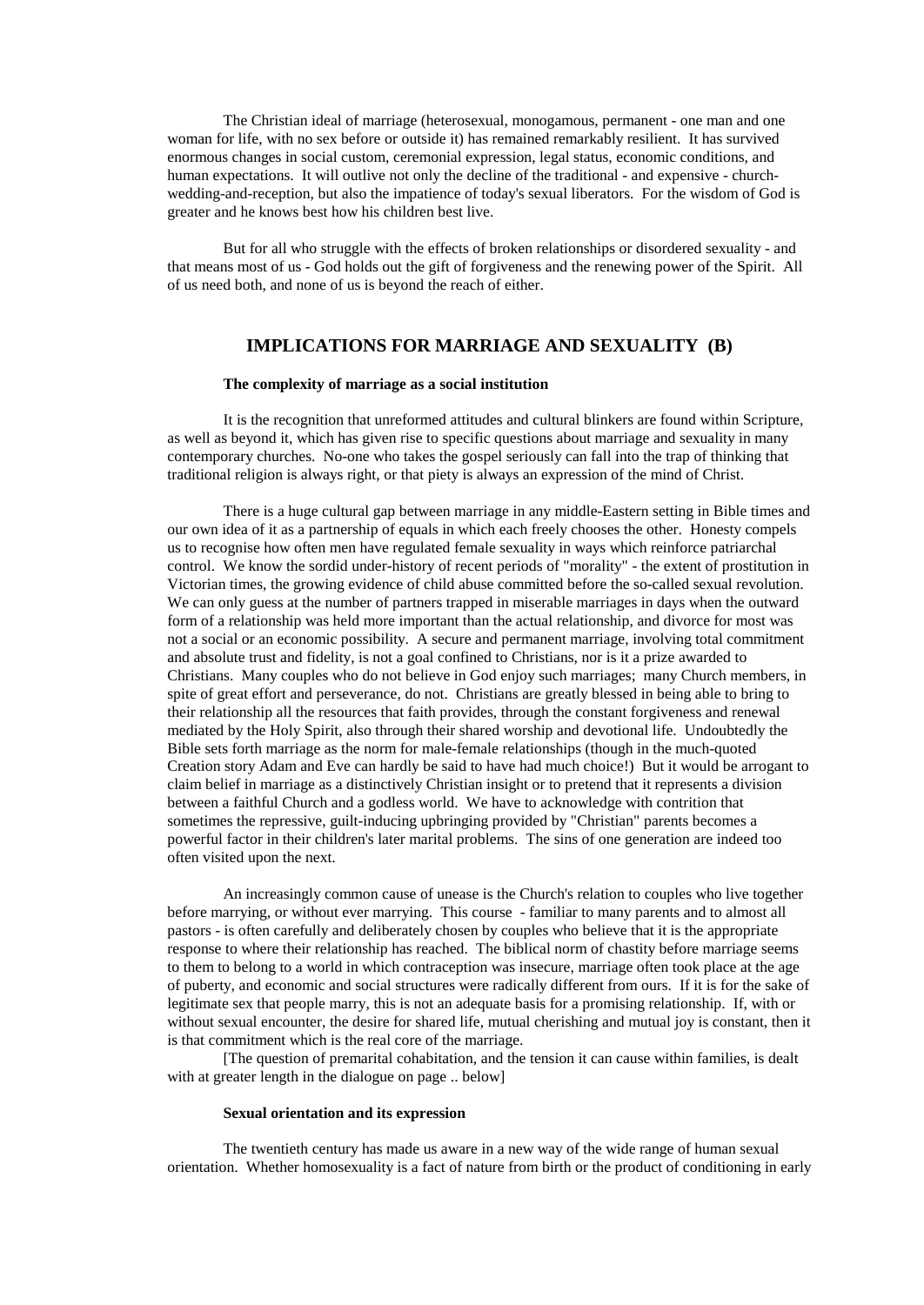years is still debated; but most Lesbian women and gay men testify to having been aware of a same-sex orientation at an early age, and nearly always against the social pressures of their family, community, culture etc. The stronger the disapproval, the more difficult it can be for the homosexual to achieve any sense of wellbeing or self-respect. Orientation is very seldom a matter of choice.

Traditionally, the Church has not encouraged much discussion of the subject. Nor has it seen much need to reinforce condemnation with argument. Texts have been produced from Leviticus or Romans to show that same-sex relations are wrong ... because they are wrong ... as if that were all that needed to be said. "Unnatural" is a word often used in this context. (Two generations ago the same label was applied to left-handed children.) Some Christians believe the orientation itself should be seen as a handicap, comparable to some of the other genetic deficiencies which are part of the mystery of evil. Many committed gay and Lesbian Christians, however, do not see their disposition as evil; they see it as a positive, though minority, gift of God - to be enjoyed as part of the fullness of life which heterosexuals are entitled to enjoy; and some do commit themselves to a relationship as permanent and as "monogamous" as the best marriages.

The theological question is whether, if two men or two women love each other with the kind of commitment that would lead them to live together permanently, their sexual desire is to be taken as part of that love, and physically expressed; or whether they must abstain from all physical love. Abstinence has in the past been seen as the only appropriate Christian course, and some are able to accept a commitment to chastity as a difficult but worthy vocation. Others find themselves living a permanent struggle between guilt and desire, accepting this conflict as an inexplicable cross they must attempt to bear.

There are Lesbian and gay Christians, however, who see it as a denial of justice, freedom and equality that lifelong celibacy or solitariness should be imposed on them, because of an orientation they did not choose, by others who claim for themselves the right to enter into a fulfilling relationship without any guilt. Heterosexism (in effect claiming virtue for heterosexual relationships and condemning those which are different) is perceived as a real fact and a real threat by many who cannot conform to the heterosexual norm; though, like sexism and racism, it is often an unconscious attitude. Homosexuals also encounter much irrational hostility - "gay-bashing" can be verbal as well as physical - from heterosexuals, often related to the fear of acknowledging any same-sex attraction in their own heterosexual make-up. One current psycho-sexual theory is that for most people sexuality is not a fixed absolute, homosexual or heterosexual, but that we all inhabit a more graded spectrum, most of us with the capacity of some sexual ambivalence. In the majority of people social and cultural influences reinforce their own self-development in nudging them towards the heterosexual end of their own spectrum. For some, this turns out to be impossible, or is resisted as unwarranted social engineering.

## **The need for ongoing reflection**

For Christians who believe that anything from Scripture overrides anything learned since Scripture was written, there is no need to linger on the question of homosexual relationships. There are texts which condemn homosexual practices, there are none which commend them, so no more need be said.

The texts however are few, and their contexts hardly comparable to the long-term faithful partnerships under discussion. In Graeco-Roman society, which was the background to Paul's letters, homosexual relations were almost a social convention, seen as quite compatible with having a wife and family. Whether Paul would have viewed the matter differently if he had been able to conceive of "monogamous" homosexual partnerships, or if he had known what we now know about sexual orientation, remains a speculative question; but it is a legitimate question.

The Church's traditional preoccupation with people's sexual lives and their irregularities seems to many to have been out of all proportion to the amount of concern Jesus expressed about them. It is a suspect preoccupation because it diverts attention from some of his more central concerns about forgiveness, generosity, self-righteousness, judgementalism. Everyone can recognise the need to control behaviour which expresses a pathological and hurtful disposition (e.g. sadism, kleptomania) also behaviour which manipulates those unable to make free adult choices (e.g. paedophilia). Those who have found their lives enriched by gay relationships, however, argue that it begs the question in the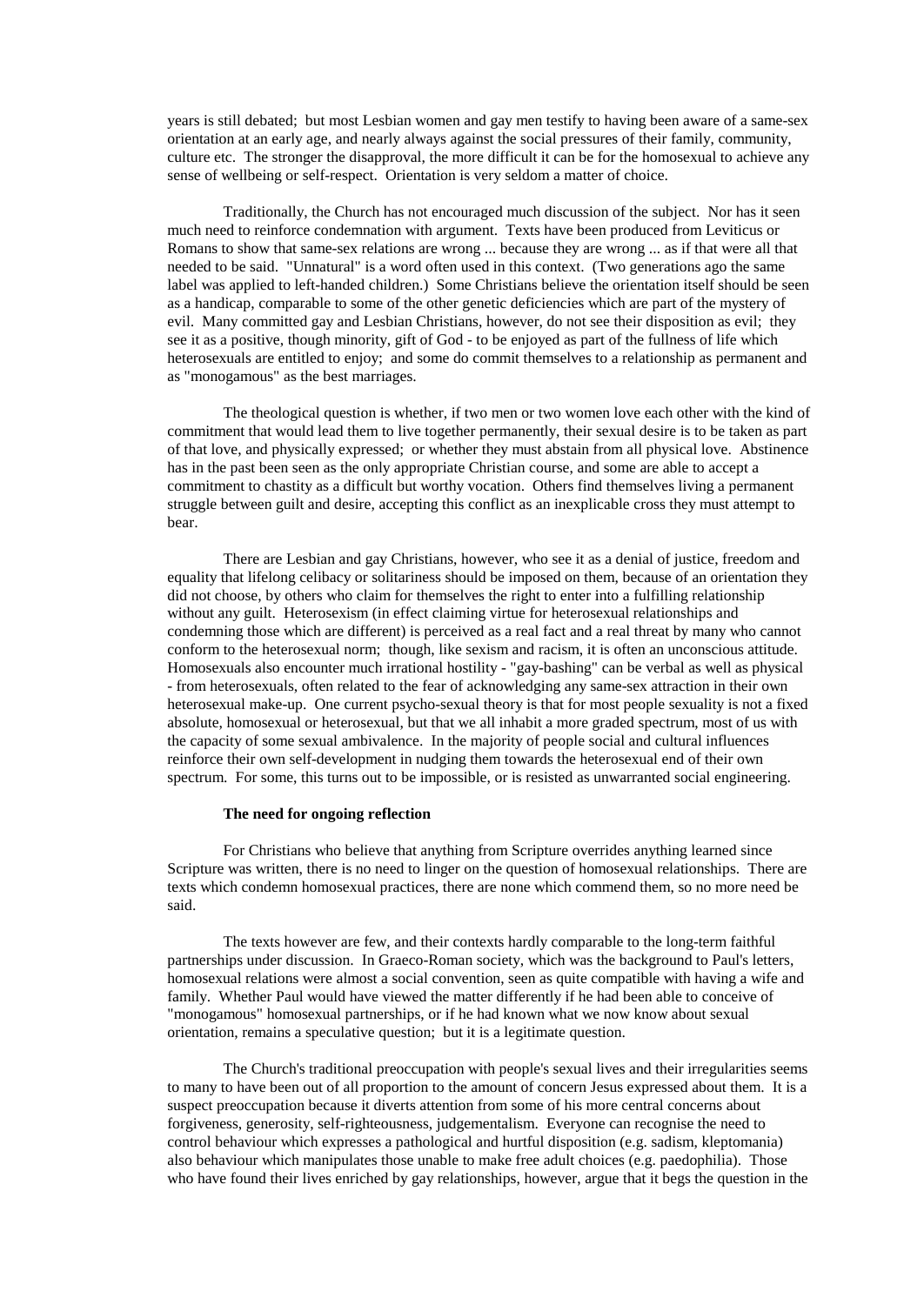first place to put the initial disposition in a negative light. The way the relationship is handled, and the nurture it offers each partner, is a truer criterion of its worth; and the desire to relate in bodily wholeness to another human being is as positive in the homosexual as in the heterosexual.

We believe that the Churches are now invited, in the providence of God, to deepen their reflection and understanding in these areas. This will need patience, trust, self-criticism, and genuine openness to where the Spirit of God is leading us. It may also involve pain and conflict. But we cannot turn away from the questions or take refuge in bland platitudes. The issues confronting today's world and today's Church are complex. We will fail both Church and world if we try to evade their complexity.

## **FOR GROUP DISCUSSION**

Ask each member of the group for his/her response. Are the ideas in this paper: helpful? disturbing? confusing? illuminating?

Which points, if any, would you like further discussion about?

Does God teach us through life experience, scientific knowledge, social change, as well as through Scripture? How do we deal with situations where they seem to conflict?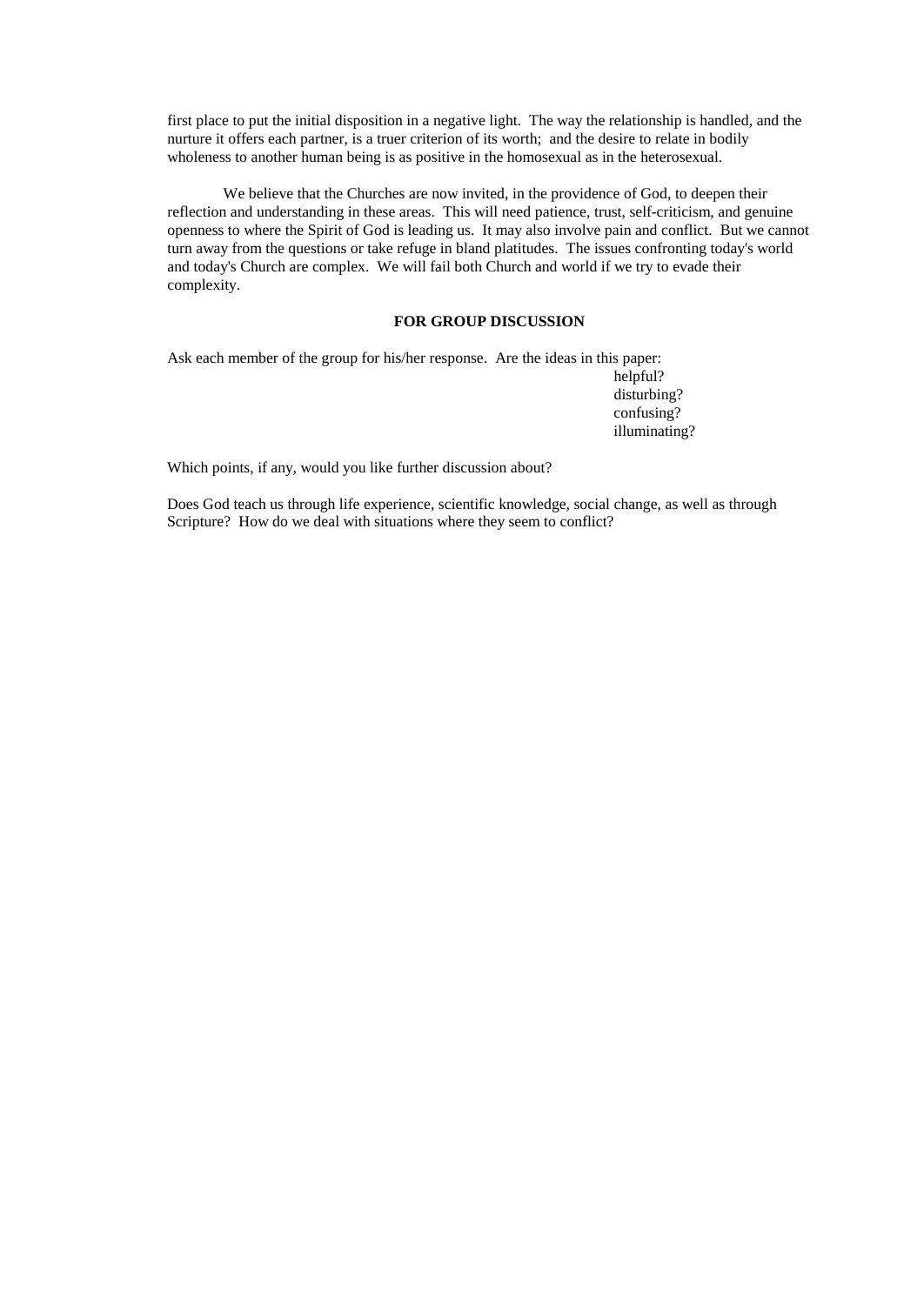## Scripture, Sex and Responsibility

If a man has intercourse with a man as with a woman, both commit an abomination. They must be put to death; their blood be on their own heads! If a man takes both a woman and her mother, that is lewdness. Both he and they must be burnt, so that there may be no lewdness in your midst. A man who has sexual intercourse with an animal must be put to death, and you are to kill the beast. If a woman approaches an animal to mate with it, you must kill both woman and beast. They must be put to death; their blood be on their own heads! Leviticus 20: 13-18

The Lord God built up the rib, which he had taken out of the man, into a woman. He brought her to the man, and the man said: "Now this, at last - bone from my bones, flesh from my flesh! This shall be called woman, for from man was this taken." That is why a man leaves his father and mother and is united to his wife, and the two become one flesh. Now they were both naked, the man and his wife, but they had no feeling of shame towards one another. Genesis 2: 22-25

Honour your father and your mother, that you may live long in the land which the Lord your God is giving you. You shall not commit murder. You shall not commit adultery. You shall not steal. You shall not give false evidence against your neighbour. You shall not covet your neighbour's house; you shall not covet your neighbour's wife, his slave, his slave-girl, his ox, his ass, or anything that belongs to him.

Exodus 20: 12-17

Like an apricot-tree among the trees of the wood, so is my beloved among boys. To sit in its shadow was my delight, and its fruit was sweet to my taste. He took me into the wine-garden and gave me loving glances. He refreshed me with raisins, he revived me with apricots; for I was faint with love. His left arm was under my head, his right arm was round me. Song of Songs 2: 3-6

God has given them up to shameful passion. Among them women have exchanged natural intercourse for unnatural, and men too, giving up natural relations with women, burn with lust for one another; males behave indecently with males, and are paid in their own persons the fitting wage of such perversion. Romans 1: 26-27

Surely you know that wrongdoers will never possess the kingdom of God. Make no mistake: no fornicator or idolater, no adulterer or sexual pervert, no thief, extortioner, drunkard, slanderer or swindler will possess the kingdom of God. Such were some of you; but you have been washed clean, you have been dedicated to God, you have been justified through the name of the Lord Jesus and through the Spirit of our God.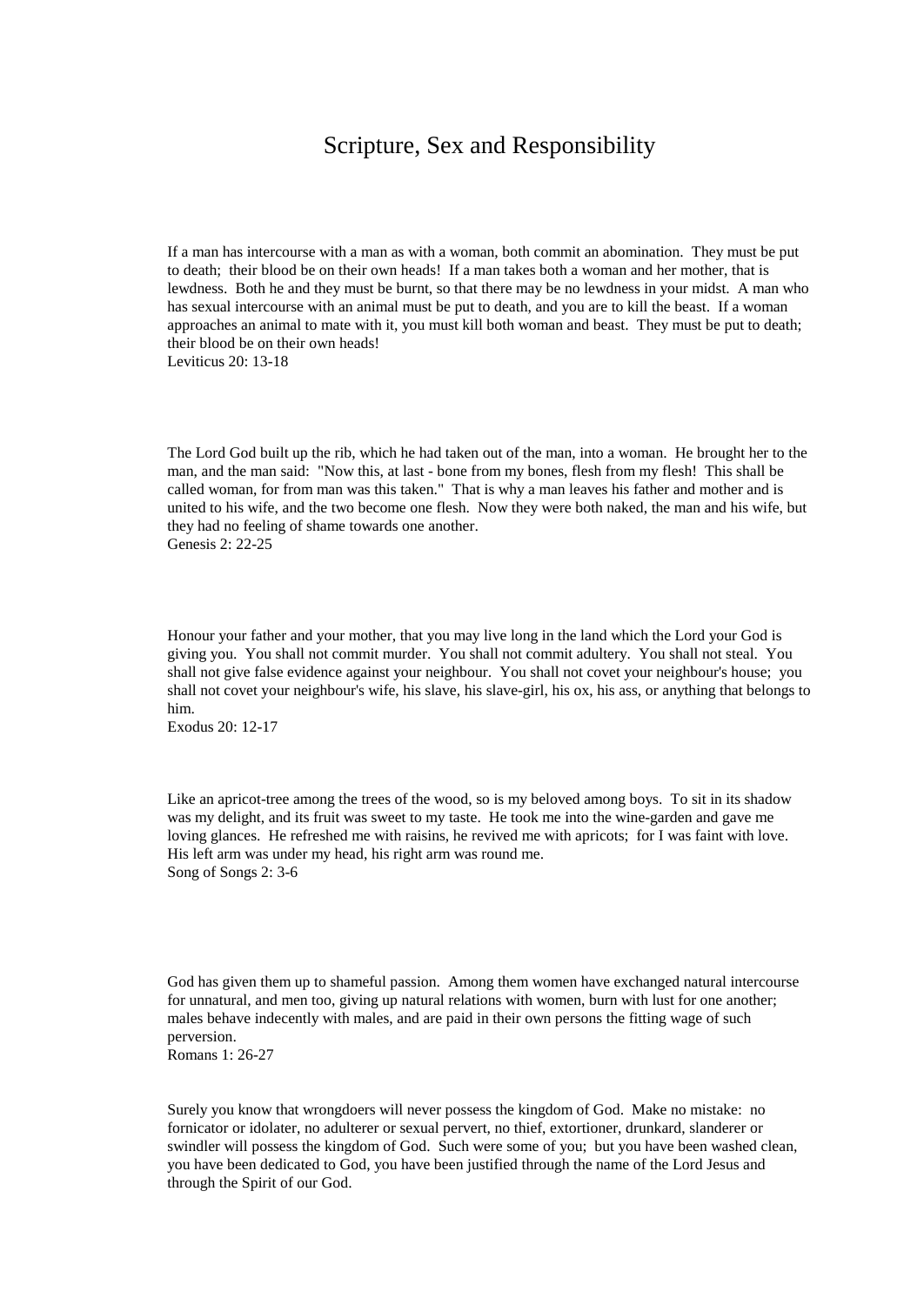"I am free to do anything," you say. Yes, but not everything does good. No doubt I am free to do anything, but I for one will not let anything make free with me. "Food is for the belly and the belly for food," you say. True, and one day God will put an end to both. But the body is not for fornication; it is for the Lord - and the Lord for the body. I Corinthians 6: 9-13

Jesus said: You have heard that they were told, "Do not commit adultery". But what I tell you is this: If a man looks at a woman with a lustful eye, he has already committed adultery with her in his heart. If your right eye causes your downfall, tear it out and fling it away; it is better for you to lose one part of your body than for the whole of it to be thrown into hell. If your right hand causes your downfall, cut it off and fling it away; it is better for you to lose one part of your body than for the whole of it to go to hell.

Matthew 5: 27-30

Jesus said: Do not judge, and you will not be judged. For as you judge others, so you will yourselves be judged, and whatever measure you deal out to others will be dealt to you. Why do you look at the speck of sawdust in your brother's eye, with never a thought for the plank in your own? How can you say to your brother, "Let me take the speck out of your eye," when all the time there is a plank in your own? You hypocrite! First take the plank out of your own eye, and then you will see clearly to take the speck out of your brother's.

Matthew 7: 1-5

Some Pharisees came and tested him by asking, "Is it lawful for a man to divorce his wife for any cause he pleases?" Jesus responded by asking, "Have you never read that in the beginning the Creator made them male and female?" and he added, "That is why a man leaves his father and mother, and is united to his wife, and the two become one flesh. It follows that they are no longer two individuals: they are one flesh. Therefore what God has joined together, man must not separate." Then why," they objected, "did Moses lay it down that a man might divorce his wife by a certificate of dismissal?" He answered, "It was because of your stubbornness that Moses gave you permission to divorce your wives; but it was not like that at the beginning. I tell you, if a man divorces his wife for any cause other than unchastity, and marries another, he commits adultery."

The disciples said to him, "If that is how things stand for a man with a wife, it is better not to marry." To this he replied, "That is a course not everyone can accept, but only those for whom God has appointed it. For while some are incapable of marriage because they were born so, or were made so by men, there are others who have renounced marriage for the sake of the kingdom of heaven. Let those accept who can."

Matthew 19: 3-12

Next day about noon... Peter went up on the roof to pray. He grew hungry and wanted something to eat, but while they were getting it ready, he fell into a trance. He saw heaven opened, and something coming down that looked like a great sheet of sailcloth; it was slung by the four corners and was being lowered to the earth, and in it he saw creatures of every kind, four-footed beasts, reptiles and birds. There came a voice which said to him, "Get up, Peter, kill and eat." But Peter answered, "No, Lord! I have never eaten anything profane or unclean." The voice came again, a second time: "It is not for you to call profane what God counts clean." This happened three times, and then the thing was taken up into heaven.

Acts 10: 9-16

Christ is like a single body with its many limbs and organs which, many as they are, together make up one body. For indeed we were all brought into one body by baptism, in the one Spirit, whether we are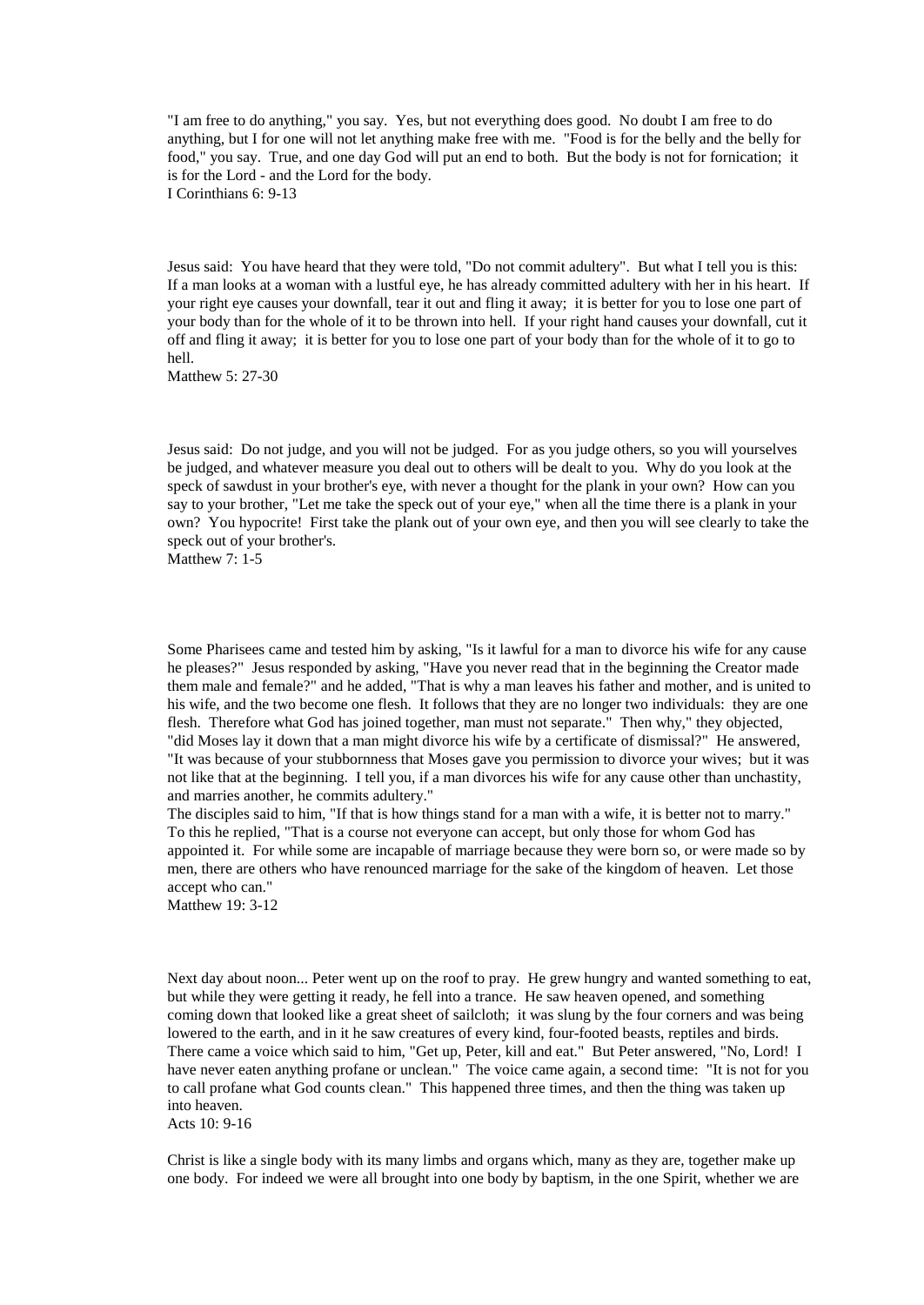Jews or Greeks, whether slaves or free men, and that one Holy Spirit was poured out for all of us to drink.

I Corinthians 12: 12-13

Look to yourself, each one of you: you may be tempted too. Help one another to carry these heavy loads, and in this way you will fulfil the law of Christ. Galatians 6:2

Be generous to one another, tender-hearted, forgiving one another as God in Christ forgave you. Ephesians 4: 32

## REFLECT ON THESE PASSAGES. WHAT CHALLENGES DO YOU FIND THEY PRESENT TO THE CHRISTIAN CHURCH IN TODAY'S WORLD?

#### JANE

I am a lifelong member of the Church, and when my daughter started living with her boyfriend six years ago, I was shocked. Now they have been together for so long, I'm not so sure that sex without marriage is always wrong. They seem to be as stable, happy and responsible as my husband and I were when we married in sexual innocence thirty years ago. They are not sure if they'll ever marry, but they are firmly committed to this as their most vital and serious relationship. It's started me thinking about how rules in the Bible came to be formed, and I wonder if God could think something was right for people in a certain setting, but not necessarily for everyone always. I've begun to read a bit more about how to interpret Scripture, and I'm amazed at how much there is about it which we never hear about from the pulpit.

## JANE

I think the biblical rules about virginity before marriage made a lot of sense in their own day. There were much higher risks of pregnancy, and the need to have secure family structures was a part of the way God shaped his people into such a strong unit, over against their pagan neighbours.

But I also wonder if some of it is to do with a society where men owned women legally: where there tended to be a property-transaction from father to husband around the time of puberty, and anybody else who had slept with the girl had abused her husband's property.

I'm not sure if that all applies when women are their own persons: where they often have years of sexual maturity before being ready to marry, and where there are safe contraceptives to allow responsible avoidance of pregnancy. Maybe the same rules don't quite fit now. I find it hard to know if God means us to use the Bible as a book of absolute rules. **JANE** 

I still can't take the idea of casual sex, but I don't find I can use a word like fornication for the steady, loving relationship my daughter is in. They thought it out: they're careful about contraception, since they're still not sure if they want children, and how that would affect the relationship. Knowing what we know about world population, I'm sure "Be fruitful and multiply" can't apply to everyone. If I'm honest, I'm not sure that it would add anything to their relationship if they did get married. That's what they say themselves, and I'm not sure if my desire for them to get married is really because I think Bob and I have something they lack, or because I still haven't quite conquered these feelings about "what people think". What I am clear about is that they have a marvellous, trusting, confident, strong relationship which puts many marriages to shame.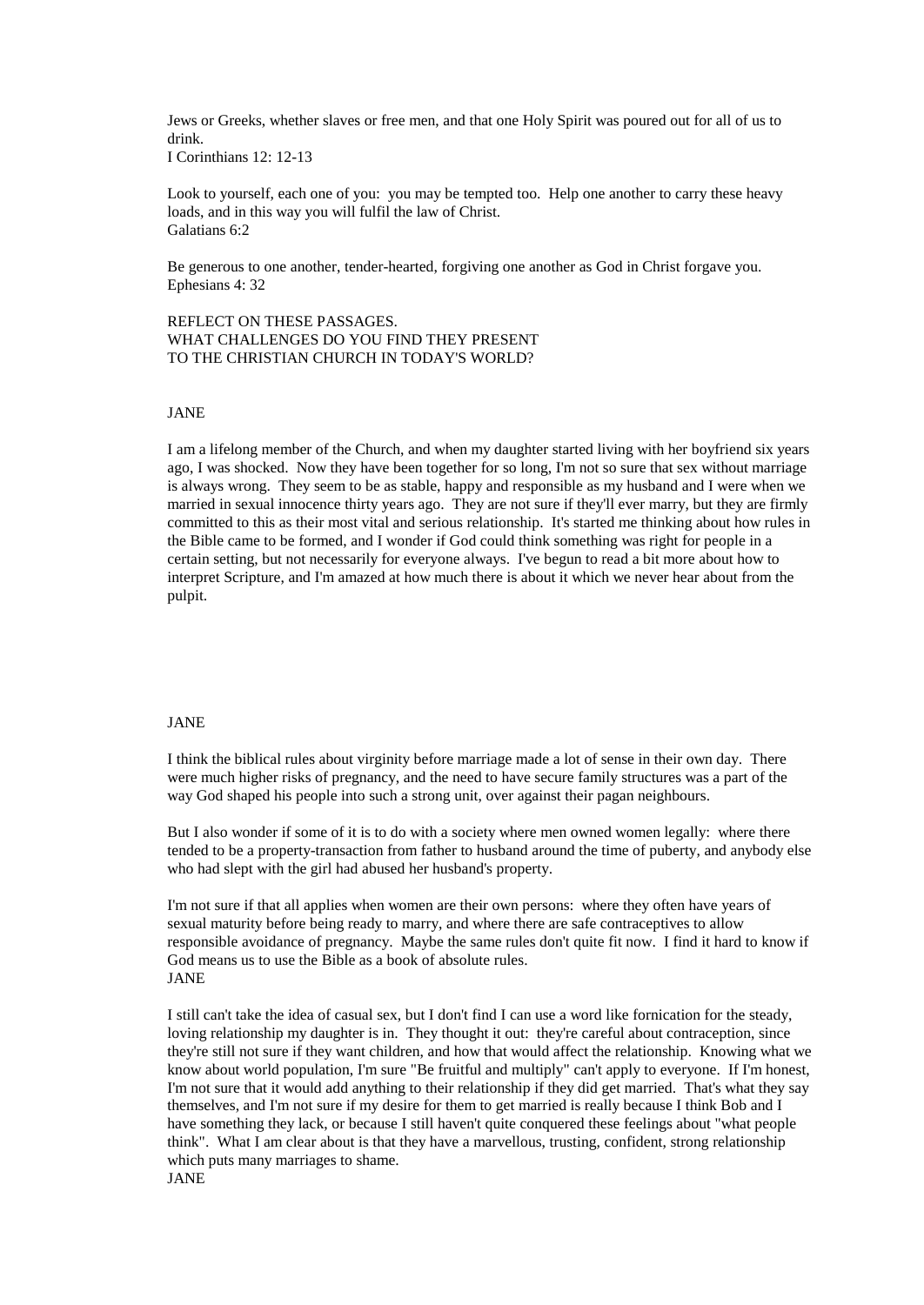I know in my day it was just taken for granted that decent girls kept themselves for marriage. And I think that did make for a wonderful sense of specialness and tender vulnerability when you first made love. Of course we weren't skilled or experienced, but learning with each other was part of the joy.

My daughter only had one serious boyfriend before Martin, and I think she probably slept with him. But I know she thinks my generation made too much of virginity as an all or nothing thing. She sees more of a continuum of growing towards sexual maturity, with 'losing your virginity' a significant step, but not the defining watershed between two quite different states of being. I don't know if we made too much of it. Certainly, neither she nor Martin seem to feel cheapened by the other's earlier sexual experience. It would be different, she says, if they slept with anyone else now they are in an established relationship.

## JANE

Quite honestly, when I was young nobody mentioned homosexuality, and it never really crossed my mind to expect people to be like that. But I know from the children that in their generation it's much more taken for granted in a relaxed sort of way. I must admit I find the idea of two men or two women in bed fairly disgusting, so I try not to think about it. But I must say too that when I've met some of my daughter's friends whom she tells me are living together, they seem the nicest, most natural, ordinary young people you could meet.

So I suppose it's another place where I've mixed feelings, a bit of a struggle between my instincts and my wish to be fair and tolerant. But I'm sure it's a good thing that these questions are more out in the open, not being brushed under the carpet. JANE

I've never, since the children were adults, wanted to give them unasked for advice. I did have a lot of long talks with Eleanor when she told me she and Martin were moving in together, but I've never wanted to make her feel unwelcome here, and when they come to stay they share a room. It seems silly to fuss about that when we know they live together. I know my minister thinks we've failed somehow to set the Christian ideal attractively enough, and though he's perfectly civil, they don't think it's his business. They go to a church where there seem to be more young people in their kind of relationship.

I still hope that one day they may feel they want chldren, and make a public commitment to Christian marriage, but I think at the moment my main concern is to keep all the lines of communication open. And not just for their sakes. We find their openness and honesty and pleasure in each other a real gift to us. It's funny, but that's how it is. JOHN

I am an elder of the Church of Scotland. I don't think it's up to us to pick and choose what we like and don't like in Scripture and in the Church's constant teaching. I'm sure everyone (especially men) finds continence and fidelity hard, whether or not they're married. But it's God's clear Word: and once we start bending the rules, there is no lifeline to God. I accept the Scriptures as the God-given absolute rule of my life, and that means, "No sex unless it's with your legally-wedded wife or husband." The alternatives will, sooner or later, lead to social and moral chaos and undermine the fabric of decent society. I can vouch for marriage as the most wonderful gift of God to direct and contain our sexual needs. If that goes, we lose our bearings.

## JOHN

The Bible is the inspired Word of God, given to us as our primary source of faith and life. Its message is for all time. If we start to deviate from its clear prohibitions against sex outside marriage, we open the door to casual fornication, adultery and unnatural couplings of men with men and women with women.

The tide of social permissiveness is already ruining basic values of family and society. If we start allowing people discretion and private subjective opinion about what are acceptable relationships in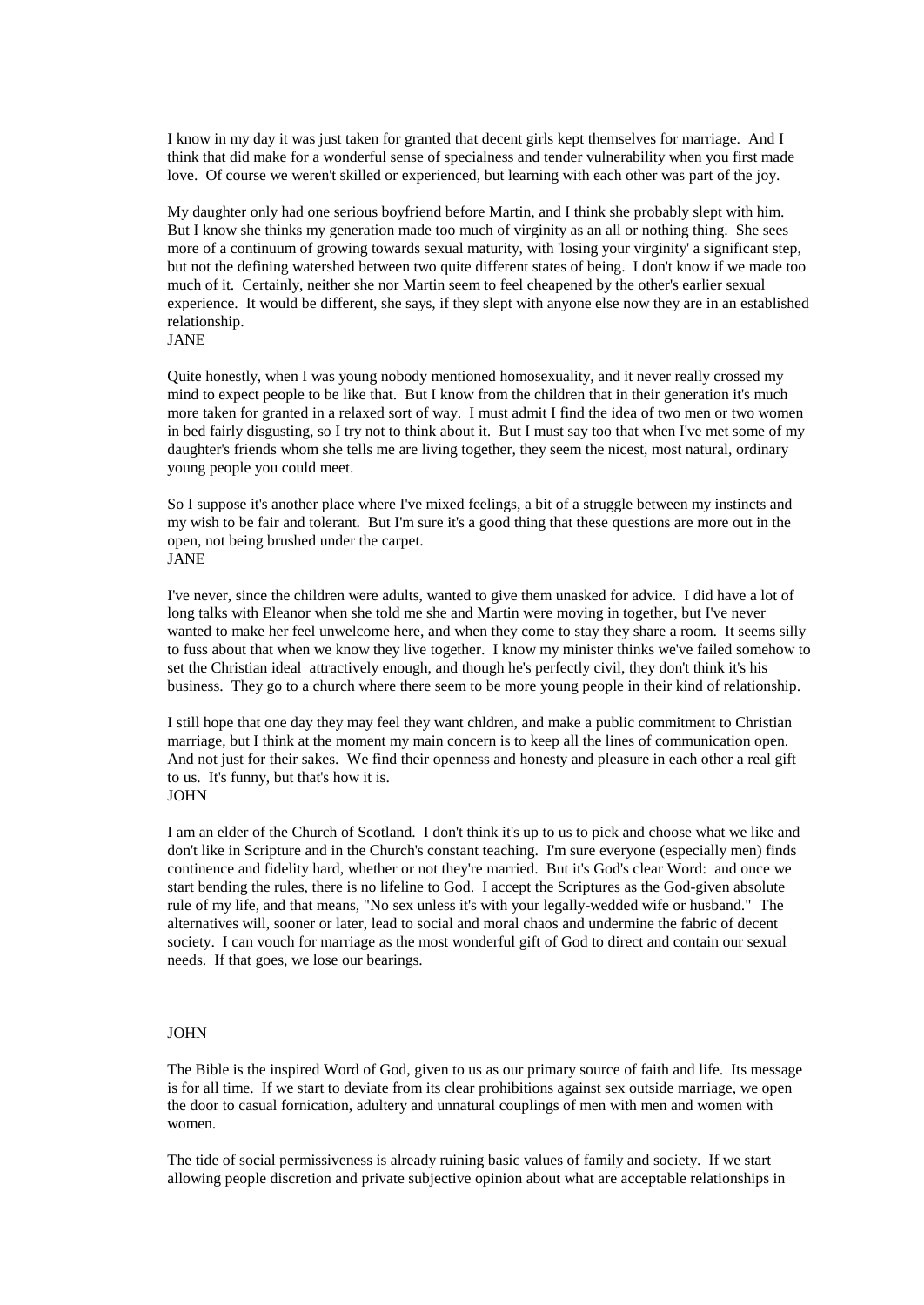God's eyes, it's the thin end of the wedge towards the kind of naive, permissive humanism which damages our public life so much. We want to be our own God, and in our arrogance marginalise the Word of God. If we want to avoid complete social and moral disintegration, we must return to Godfearing recognition of his mandates, no matter how difficult these are to maintain. JOHN

I don't think God is changed by developments in science or medicine or social man-made patterns otherwise, God gets squeezed into smaller and smaller 'gaps'.

I don't think using contraceptives makes a relationship more responsible if it seems to make extramarital sex O.K. in any circumstances. It's the Christian's responsibility to resist any social shift, no matter how popular, unless it is warranted by God's law. That's how we make costly witness.

The point is that God meant us to have our unique and wonderful experience of sexuality only with one person - the person we're faithful to for life. He made us and knows how best we 'work'. Maybe there are 'common law marriages' which fit that, though they're a bit sub-Christian to my way of thinking. But the vast majority of kids seem to think that having sex is O.K. as long as you don't get pregnant or hurt each other. I think you do hurt someone else spiritually by separating sex from total, permament personal commitment, preferably vowed before God.

## JOHN

Chastity is chastity, whether it's for ten months or ten years. It's not about whether it has good or bad psychological effects on those who defend it as a standard. It's simply about what God demands. And that is not, I believe, to protect unborn children, or give a couple a bonus on their wedding night. (Though I think it is a bonus, which no-one who's slept with someone else can recapture.)

It's about us being called to witness in our human male-female relationships to the unswerving fidelity of God, and to live in the image of that. Of course it's costly! Sometimes it may even add to the difficulties early on in marriage, though in the long run I think it adds to the security and trust you have. But many worthwhile things are painful and costly. I believe this is God's wise discipline for us, even if we don't see it in terms of worldly prudence and commonsense. It's our privilege to obey. JOHN

I think there's a difference between not brushing things under carpets and putting them on pedestals! I don't doubt that some unhappy people are born with a strong tendency to same-sex attraction. But I think they're rare, and would be rarer if there wasn't all this attention given to them, far less celebration, you don't have a 'right' to be diabetic, or to be a paedophile. You just are; and the moral issue is what you do about it!

I think there's strong evidence that God can do miracles in this area, and turn the sexual orientation around. But if he doesn't, then the Christian answer is celibacy. You recognise the disposition, but you resist acting on it, because you know from God's express command that it is not part of his will for his creation that sex should happen in these circumstances. That's no harder for homosexuals than for heterosexual Christians who, for one reason or another, can't marry, and therefore have to renounce sex for the sake of the Gospel, as Jesus taught.

#### JOHN

Of course, Christian parents and pastors must never act in ways that reject their children or young people. But we have to maintain the distinction between loving the sinner and deploring the sin. that means, I think, setting limits in the parental home; and making sure that some discipline is exerted in church. Of course sinners (that means all of us!) are welcome to hear the Word of God, so excluding them from church is out of the question. But I'm not sure about communion discipline if there's no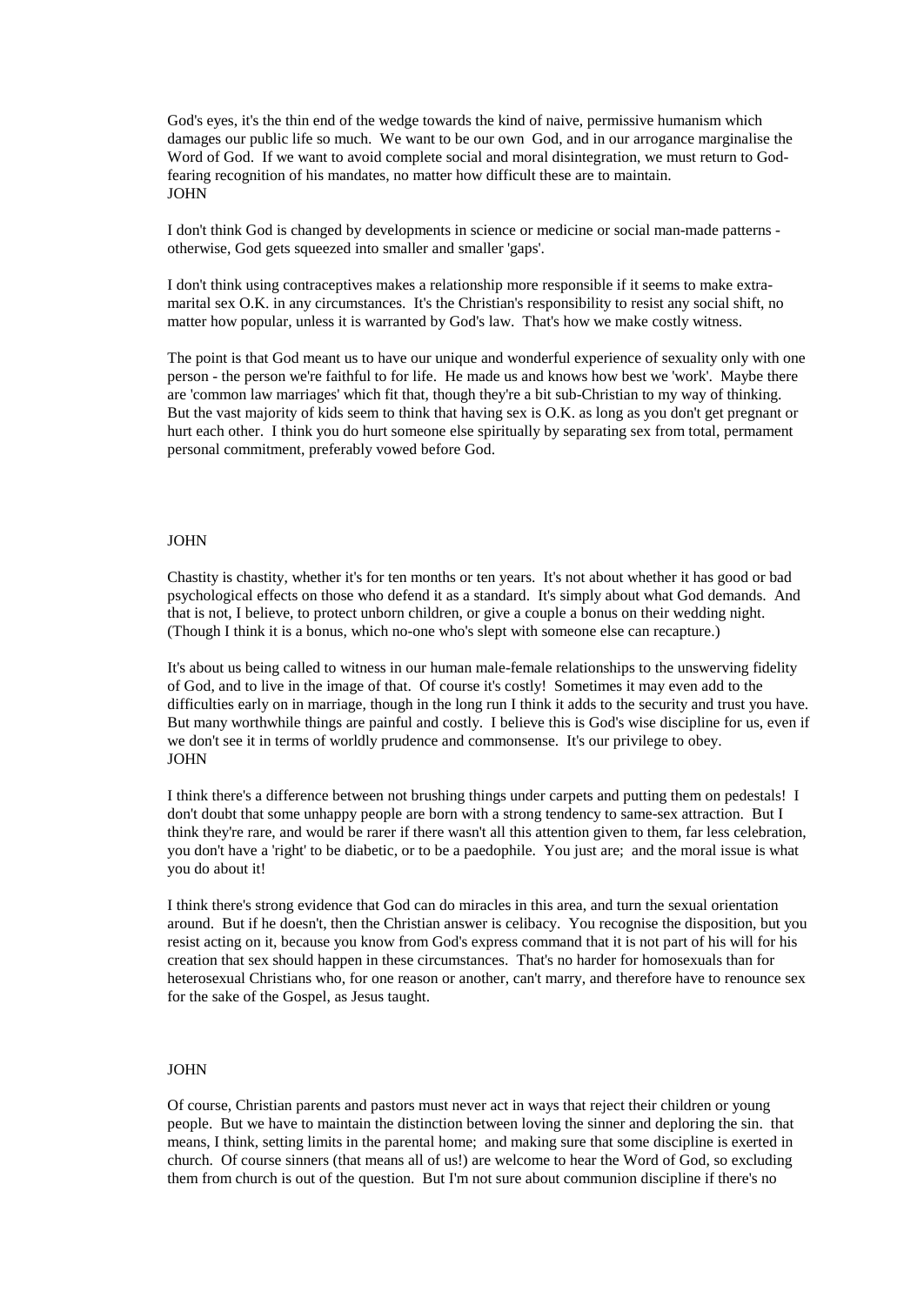repentance. And I don't think people 'living in sin' should be in any public church office or position of leadership with young people.

Any approach should be made gently and sensitively; and only as a last resort involve public action such as asking for (temporary) resignation. But we must not seem to endorse the laisser-faire standards of the world. That would be a failure in our responsibility for the spiritual welfare of those involved. PETER

I'm a Church of Scotland minister. From my late teens I knew I was different: and at nineteen I began to realise that there were quite a lot of other gay or bisexual people. Because of the church's teaching and my sense of the Bible's prohibitions, I believed my only options were celibacy or heterosexual marriage, and prayed to God to cure me. I met Jean, and felt a deepening attraction for her, and in the end married her. I still love her as my wife and the mother of my children. At the time, I told her about my instinctive attraction to men, and she's always understood that, and felt uneasy about me cutting off that side of myself. But we agreed not to 'test' each other sexually, and were confident that our mutual love and understanding could, with God's help, take the strain. In spite of our willingness, and a certain amount of early sexual happiness, the marriage is now a disaster. Neither of us is physically satisfied or whole. I feel trapped, dishonest, and lonely. Jean feels the constant pressure of being aware of that. I don't want to leave her. I believe in loyal monogamy. But apart from a couple of close friends, we live behind a faßade, and don't know where God is in all of it.

## PETER

I find the Bible a wonderful source of challenge, invitation, demand and promise. I couldn't accept myself with the same depth if I didn't know that God accepts and loves me.

To begin with, I thought he accepted and love me in spite of my deviant sexual desires, and would bless me if I submitted these desires to his holy will.

Now I'm not so sure. I begin to wonder if those of us who find our whole sexual nature goes in another direction might obey God by letting that be clear, so long as we witness in our relationships to the virtues of Christian discipleship, faith, hope, charity, love, forgiveness, longsuffering, patience, joy, willingness to receive the least of people, the outcasts.

I know I scare a lot of people when I raise that question, but I can't get away from it. I think it comes from God, and I hear it, over and over again, especially as I read the Gospels. PETER

As a minister, I've seen marriages work out in lots of different ways: and I've come across several other partnerships, some which seem to survive and flourish even through a lot of adversity, and others which founder and fall apart.

I'm clear that some of the partnerships are about a lot more than mutual gratification. That some of them choose to reject marriage because they see it as a state that often shrivels loving relationships. Sometimes partnerships grow into a feeling that marriage is appropriate later on, say when children are planned.

My own feeling is that it's not 'being married' or 'not being married' that will tend to secure good relationships. It's much more elusive things like genuine self-knowledge, honesty, communication, trust, humour, generosity. It seems to me these are distributed less tidily then the moral codes I learnt seemed to suggest.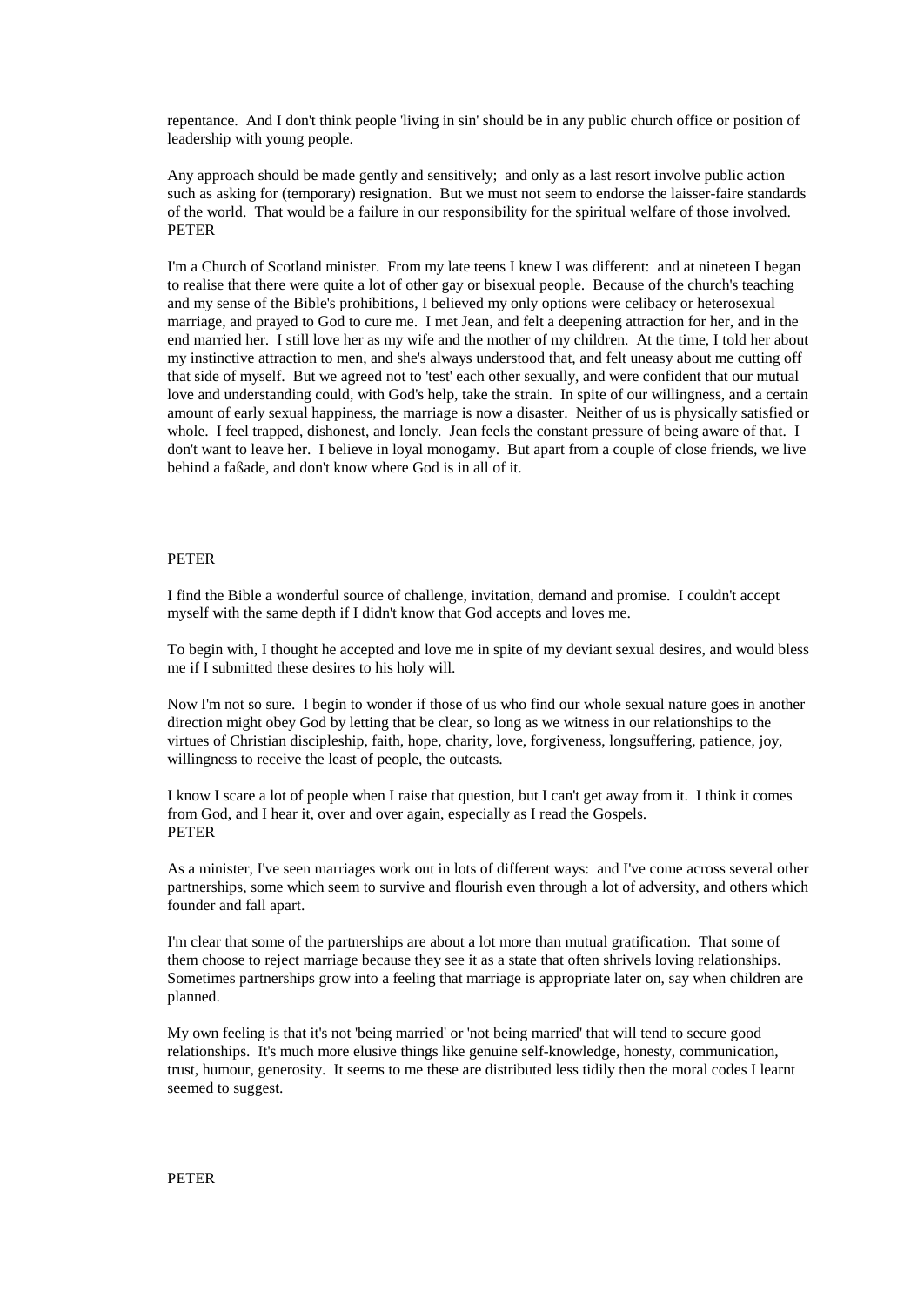I know I kept the rules I believed were God-given in good faith. Because I had no sexual experience beyond arousal at a distance, I think I confused all that initial desire and excitement with real sexual compatibility. I'm sure you can't prove or test compatibility from a few sexual encounters, but I do wonder if chastity is sometimes irresponsible, if it lets people enter committed relationships with unrealistic hopes. You can't imagine the sense of cul-de-sac as it begins to dawn on you that you can't achieve any deepening sexual life with the person you're committed to live with.

Maybe God was wanting me not to marry, but it didn't feel like that, for me or Jean. So how do you know? And now, I wonder if God might be calling us to part, sadly but lovingly, so that Jean might find a happy sexual relationship before she's too old: and I might risk discovering what it means that God has made me a predominantly gay man. Is that God's call or Satan's? PETER

When I was younger, I thought God would help me to overcome my instinctive disposition. But he hasn't. Now I sometimes wonder if he rebukes me, like the man with one talent, for burying my talent because I couldn't do with it what the man with ten talents could do!

I wrestle with the Scripture passages that condemn sex between men or women: but I'm not sure that they reflect the voice of God. Jesus said nothing at all about it, but he did say a lot about purity being a matter of the heart's integrity and intentions.

It's clear to me that our society is deeply afraid of its sexual minorities, and I think that was maybe also true of the Jewish culture which the Scriptures so deeply belong to. Maybe we have to tackle that fear, and won't know if we're on the right ethical lines till we are sure we're not reacting in sheer homophobia. I think that Jesus is better than his church here.

#### PETER

The longer I've been a minister, the less 'discipline' has seemed to me to fit the model of Jesus' ministry.

I think there was always example; there was challenge, teasing, getting at what was going on under the surface. There was a vision of the Kingdom. And sometimes there was rebuke and denunciation. But what was most fiercely and constantly denounced seems to me to have been self-righteousness, and the sense of being entitled or able to judge others.

I think I've been a better minister as I've got less sure about how to demarcate the righteous and the unrighteous. I've learned more by listening, by finding glimpses of God in unexpected places and people. I think God can look after the judgement of us all. Our ministry is about making the love more evident.

MARK

I think the church is basically hung-up about sex, and sends people on guilt-trips by misusing the Bible to support its hang-ups. My community is the radical Lesbian and Gay Christian Movement. I've left the official church I belonged to, because I think even the open, sympathetic people in it can't really alter the dominant moralising of the institution. I'm sure God's gift of sex is much more varied and diverse than the church can face yet. I know that's a minority view which shocks many people, but I think it always needs one or two pioneering spirits to start calling for any significant change. Then, decades later maybe, they're recognised as prophets.

## MARK

It seems clear to me that all through Scripture you have battles going on between conservative and radical mentalities. You have the priestly law-making defenders of the Jewish cult, and you have the prophets saying "Stuff your legalism, do you care for the poor?" You have the Pharisees with all their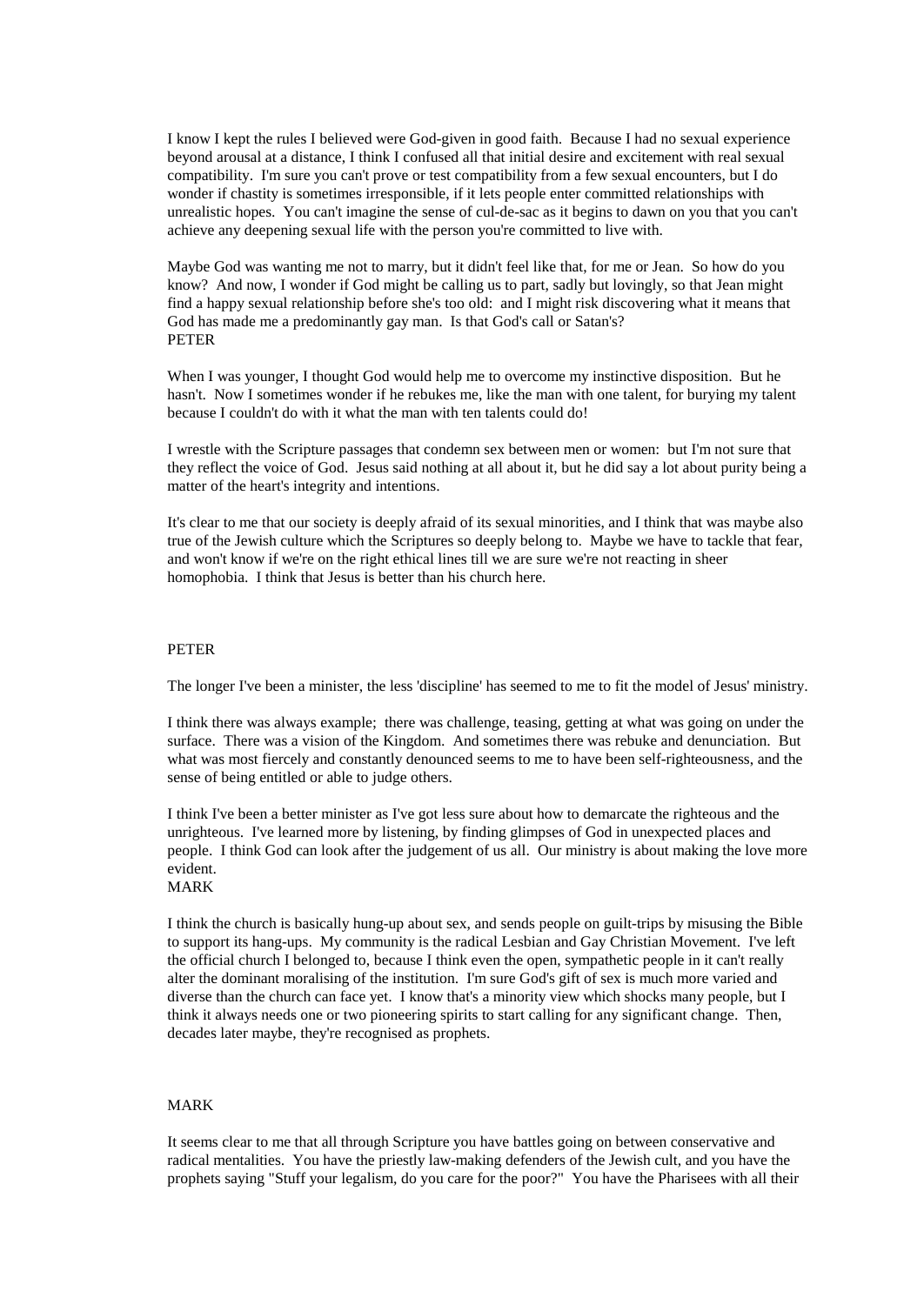scruples, and Jesus saying "It's not what you eat or do on the Sabbath that counts, it's loving God and your neighbour." You have the Jerusalem Church sliding into legalism, and Paul blowing them up. Scripture demands we take sides. We can't sit on the fence pretending it's all harmonised. For me, it's the radical option that is faithful for the free Spirit of God.

## MARK

I know too many people whose relationships are responsible to believe any longer that only monogamy is right. Of course, one basic element in responsibility is safe sex, but there's more to it than that. I think responsible relationships are ones where both people know what they're doing; aren't playing games with one another; have talked out the implications; agree about what each expects and hopes for; and are in basic agreement about the ground-rules - e.g. whether this is an exclusive relationship or not; whether it's seen as a permanent partnership, and so on. Once that's been honestly dealt with, I think there's a huge range of responsible relationships. It's ridiculous of married heterosexuals to be superior about other sexual relationships which often produce just as much fulfilment.

#### MARK

I think chastity's a pretty outdated virtue, if you just mean sexual inexperience. I'm sure there are times in people's lives when they need space, to discover or re-discover the integrity of their own bodies and spirits. And sometimes sexual abstinence may help that. But I think for Jesus, radical chastity was a question of purity of heart, of single-mindedness in one's love, of avoiding not sex, but all forms of abusive love, exploitation, possessiveness, power-games etc. People can have had lots of sexual experience in several relationships and be chaste: and some people who are technically virgins can be as unchaste as Casanova.

## MARK

It's absolutely clear to me that you can't think of sexual orientation as an absolute given, a black or white state of affairs.

I think we all exist somewhere along a continuum which has elements of masculine and feminine in it. Jung is helpful here. For some people, both men and women, the male components are dominant, for others the female. And for some, who find themselves in a state of bisexual poise, neither is dominant. But all of this is affected, right from birth, by cultural elements of nurture, education, ethics etc, which are liable to structure our sexuality in relation to public or family constraints and pressures. If these serve to alienate us from our true orientation, they need to be challenged.

#### MARK

I find the whole idea of adults in a free relationship being "disciplined" quite insulting and repugnant. Who's entitled to intrude, especially in such an intimate and private decision between two consenting adults?

If the church would grow up, it would have the maturity to listen and learn from the experience of actual people, instead of imposing abstract ruyles and expectations on people.

It's the pressures to conform, both stated and unstated, which drive so many Christian youngsters to despair in the area of sexuality.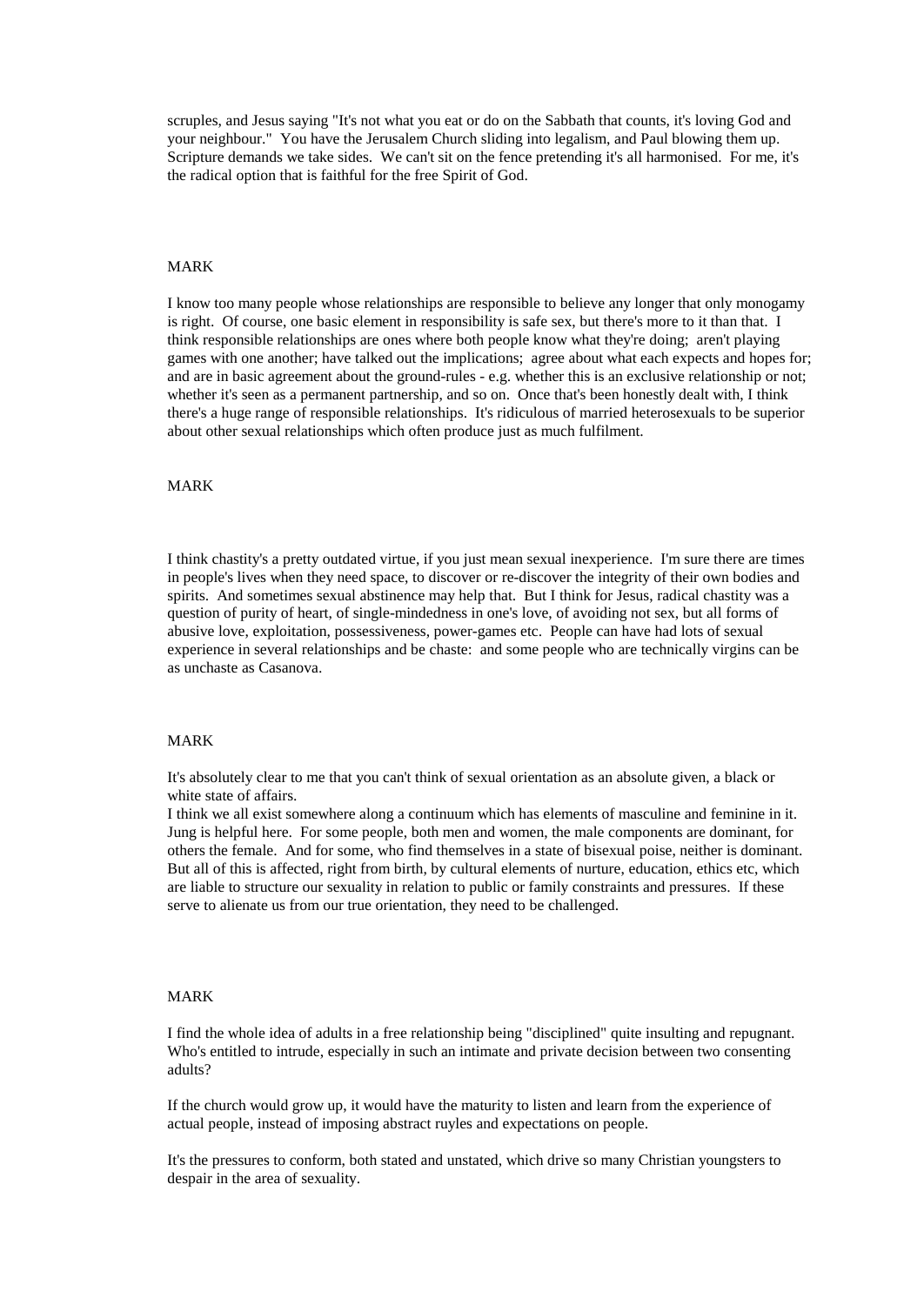Jesus said, "Judge not, that ye be not judged." I don't think the church believes that.

### ANNE

I'm well aware that my non-Christian friends think I'm odd, but I'm determined not to have sex until I'm married. I've had a couple of boyfriends, but I've always made it clear to them where I stand, and they've respected that. I think an awful lot of teenage and young adult sex is through peer group pressure.

My friends tend to think Christianity in general is off, so I expect to be in a minority when it comes to moral standards. But for me there can only be one place for sex, which is the closest contact you can have with someone else - and that's marriage. I hope God gives me that fulfilment some day - but if not, I'd rather stay faithful and celibate than go against his will for my life.

## ANNE

It's the Bible that keeps me strong in my resistance to pre-marital sex, because I find that over and over again the issue is about "not being conformed to the world" - and it's in the New Testament especially that I see what that means, and how much it costs. Also the theme of God blessing those who don't chase their own selfish needs, but obey his will.

Obviously I find it hard somethimes when I get teased about being scared or uptight, but I think that quite a lot of people really do respect me for having principles based on my faith, so it's not a problem really. And I get a lot of support from my parents and other Christians.

#### ANNE

I think basically my body is not my own to do what I like with. I have it on trust, and a responsible relationship is one in which I remember that, and don't get carried away. If I meet someone who doesn't share my basic Christian outlook, I'm not honestly very likely to get anywhere near an intimate relationship with them. I am absolutely sure that Christians should only marry Christians, though I suppose God sometimes converts one partner through the other, if the husband or wife has become a Christian after the marriage. So for me, I'm clear it's safer to stick to young people who share my sense of responsibility under God. That means sticking to sexual limits until the friendship has ripened into marriage.

## ANNE

I find this the area of biggest pressure from all the stuff around me, that I've not really grown-up till I've had some experience of sexual intercourse.

But I don't actually get the feeling that friends I know who've slept with each other are any more mature than me. I don't even think they're any more passionate (though that's the claim they make of course).

It's just that I do think my chastity is a kind of gift to offer back to God until such time as he lets me offer it to the man I marry - for whom I hope it will also be a gift. It's like the sense of giving someone the firstfruits - nothing could be more special. I don't want to reduce that by making intercourse more trivial.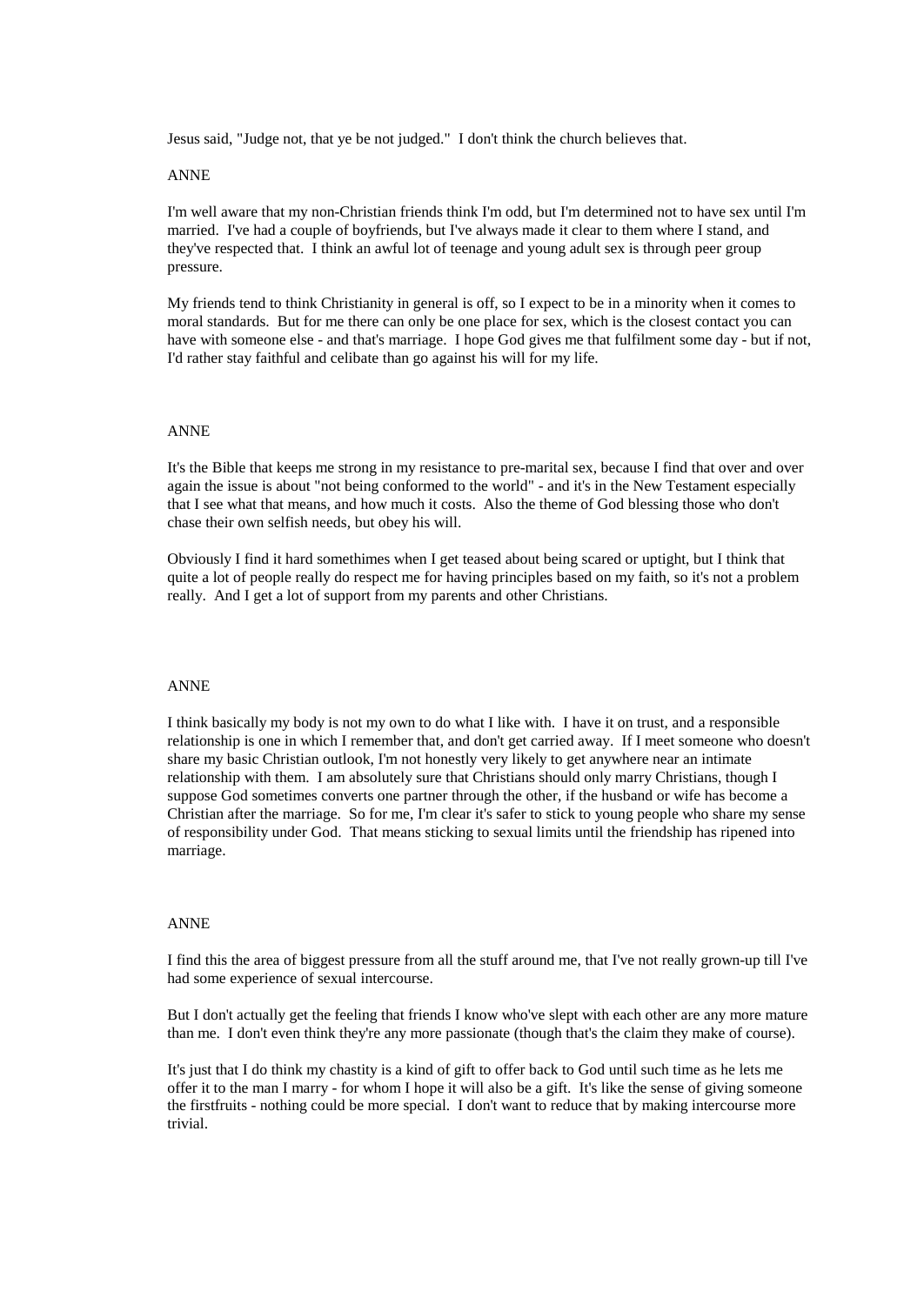#### ANNE

I've met one couple of girls who say they're lesbian, but I don't really know if it's more than a schoolgirl crush. If people have a natural desire for someone else of the same sex, that must be quite a hard cross to bear. But I'm sure it can't be much harder than celibacy for a heterosexual person who doesn't marry. So I don't think there's any force in the argument, "I'm made this way, so I must behave this way". We are free, rational beings, able to direct our instincts. Anyway, I suspect there's a lot of media hype which pressurises people into thinking homosexuality is more common than it is. I'm not sure whether we know yet what factors make people homosexual, but it may well turn out that there is some genetic or psychological deficiency.

#### ANNE

I'm very glad my parents and church set firm and consistent standards before I was really interested in the question. It gave me a clear frame of reference, which I've come back to again and again. It must be so hard if you think you've to make your own standards from scratch.

Of course I don't think anyone can force their morality on someone else, but I'm sure firm steady witness is important. I'd hate a church which said, "Make up your own mind, and when you have, whatever you've decided goes." I think we need guidelines for living, and family and church provide those. I'm sure that in this day and age, when Christians are a shrinking minority in the whole society, the Church has to risk being unpopular if it's going to be

faithful. nnnnnnnnnn

## **Appendix of Learning Resources**

**Peter Brown**, The Body and Society: Men, Women and Sexual Renunciation in Early Christianity, Faber 1990.

**Susan Dowell**, They Two Shall be One: Monogamy in History and Religion, Collins/Flame, 1990.

Methodist Conference Commission on Human Sexuality Report, OSR 1990.

**Robin Smith**, Living in Covenant with God and One Another, W.C.C., 1990.

Issues in Human Sexuality. A Report to the Church of England from the House of Bishops. Church House Publishing, 1991.

**John Boswell**, Christianity, Tolerance and Homosexuality, Chicago Press, 1980.

As Man and Woman Made, United Reformed Church, 1994.

Keeping Body and Soul Together: Sexuality, Spirituality and Social Justice, Presbyterian Church, U.S.A., 1991.

**James Dunn**, Unity and Diversity in the New Testament, S.C.M., 1977.

**Robert Morgan** and **John Barton**, Biblical Interpretation, O.U.P., 1988.

Marriage before Marriage? Grove Ethical Studies No. 69, Bramcote, Grove Books, 1988.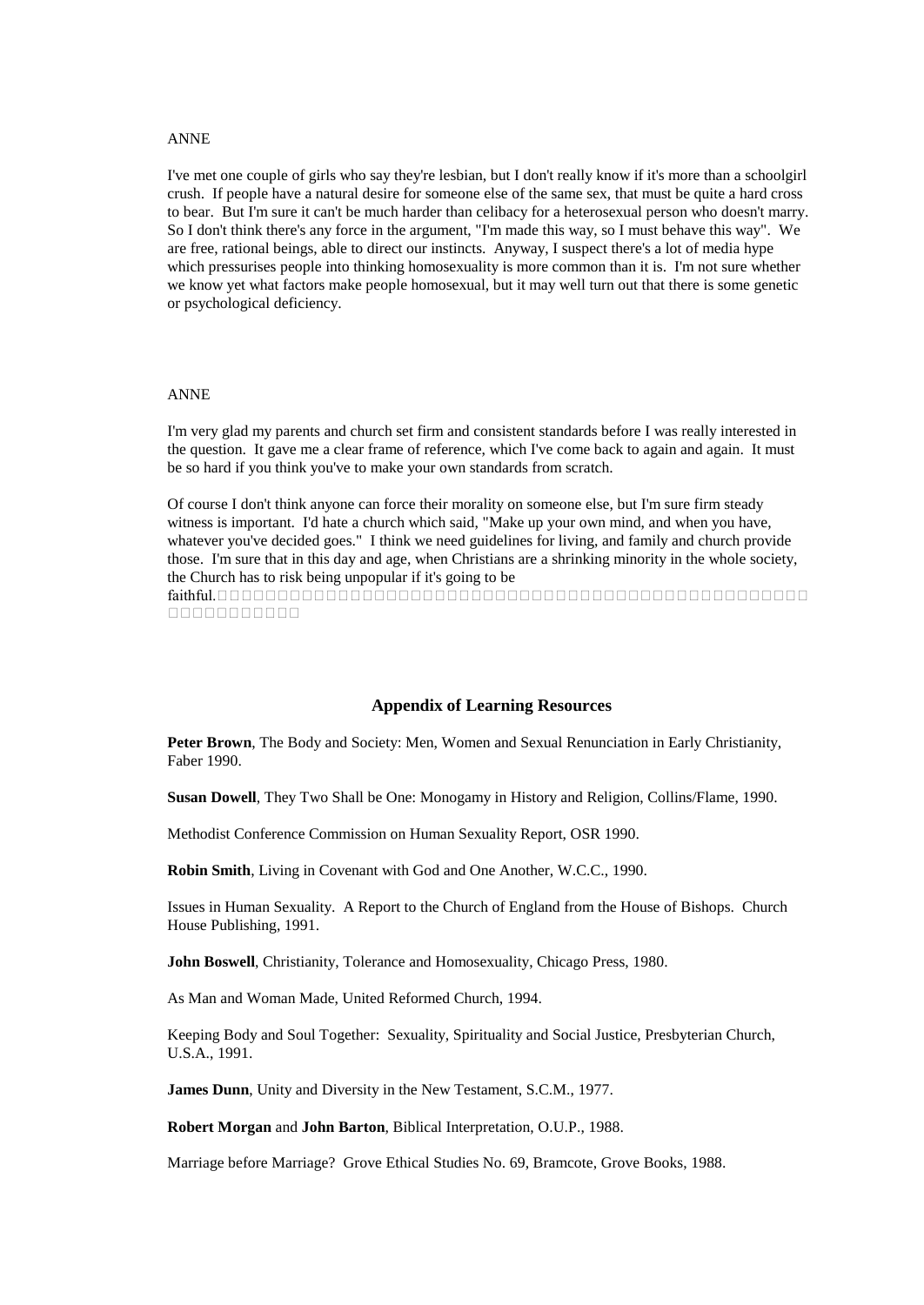Veritatis Splendor, Vatican, 1993.

Cohabitation: a Biblical Perspective, Grove Ethical Studies, No. 84.

**Gary Jenkins** and **Michel Foucault**, The History of Sexuality, Volume I.

**George Newlands**, Making Christian Decisions, London and Oxford, 1985.

**J. Neuner** and **J. Dupuis**, The Christian Faith in the Doctrinal Statements of the Catholic Church, Collins, 1983.

**P. Coleman**, Christian Attitudes to Homosexuality, London, 1980.

**Karl Barth**, Church Dogmatics, Volume III, part 4 : The Doctrine of Creation.

**Adrian Thatcher**, Liberating Sex, S.P.C.K., 1993.

**Stephen Clark**, Man and Woman in Christ: An Examination of the Roles of Men and Women in the Light of Scripture and the Social Sciences Ann Arbor, MI 1980

**Barry G. Webb** (ed.), Theological and Pastoral Responses to Homosexuality, Openbook, Adelaide 1994

**Ronald M. Springett**, Homosexuality in History and the Scriptures, Biblical Research Institute, Washington DC 1988

**D. F. Wright**, The Christian Faith and Homosexuality, Rutherford house, Edinburgh 1994

**Richard F. Lovelace**, Homosexuality and the Church: Crisis, Conflict, Compassion, Lamp Press, London 1979

**David J. Atkinson**, Homosexuals in the Christian Fellowship, Latimer House, Oxford 1979

**John White**, Eros Defiled: The Christian and Sexual Guilt, IVP, Leicester 1978

**Elizabeth Achtemeier**, The Committed Marriage, Westminster, Philadelphia 1976

**Alex Davidson**, The Returns of Love: Letters of a Christian Homosexual, IVP, London 1970

**Martin Hallett**, I am Learning to Love. A Personal Journey to Wholeness in Christ, Marshall Pickering, Basingstoke 1987

**Lewis Smedes**, Sex for Christians, SPCK, London 1993

**Thomas E. Schmidt**, Straight and Narrow? Compassion and Clarity in the Homosexuality Debate, IVP, Leicester

1995 000000000000000

Membership of the Working Party:

 Mrs Elizabeth Templeton, Convener The Rev. David Beckett The Rev. Professor David Fergusson Ms Linda McEnhill The Rev. Alistair Malcolm Mrs Jean Morrison The Rev. Dr Stewart Todd Mr David Wright